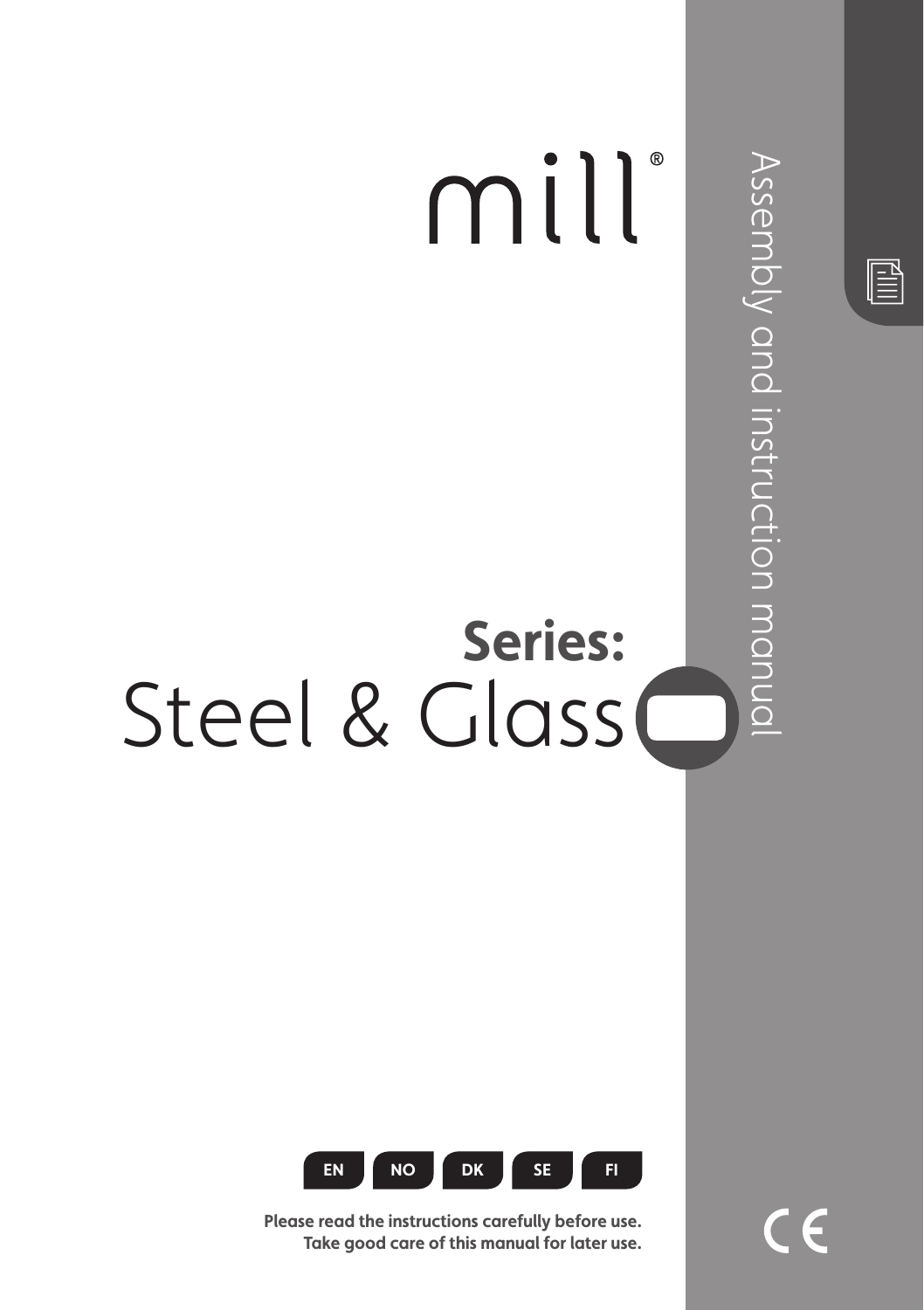# Thanks for buying Mill

Our company was founded in Norway in 1992 by Cato Bryn, specializing in distribution of oil flled radiators and other types of heaters. From 1992 to 2009, we had gained signifcant knowledge and expertise of diferent type of heaters, thus enabling us to sell to many of the largest retailers in the Nordic countries.

In 2010, Cato's son, Phillip joined the company. Philip looked at the heating industry with fresh new eyes and wondered why there had been so little change with the appearance of portable heaters in the last 20 years, especially since interior design in general had changed dramatically over the years. Philip thought consumers should have more styles to choose from other than the typical old-fashioned, traditional heaters.

Since heaters are part of so many homes, Philip and Cato decided to use their extensive knowledge to re-invent the design of heaters. They wanted to create beautiful, modern and minimalistic heaters, using the most advanced technology, that would complement people's homes. They launched the brand "Mill" in 2012.

Mill ofers revolutionary, innovative Norwegian designs. We are continuously innovating to complement our line of products to meet consumers' demand.

Prospering on our success in the Nordics we decided to promote Mill at some of the world's largest electronic fairs and home shows in 2015 and 2016 - the feedback from retailers and distributors all over the world were amazing. We are proud to say that consumers in over 25 countries can now **keep warm with style!** 

#### Follow us on social media:



fb.com/millheat

@millheat



millheat.com

**!** post@millheat.com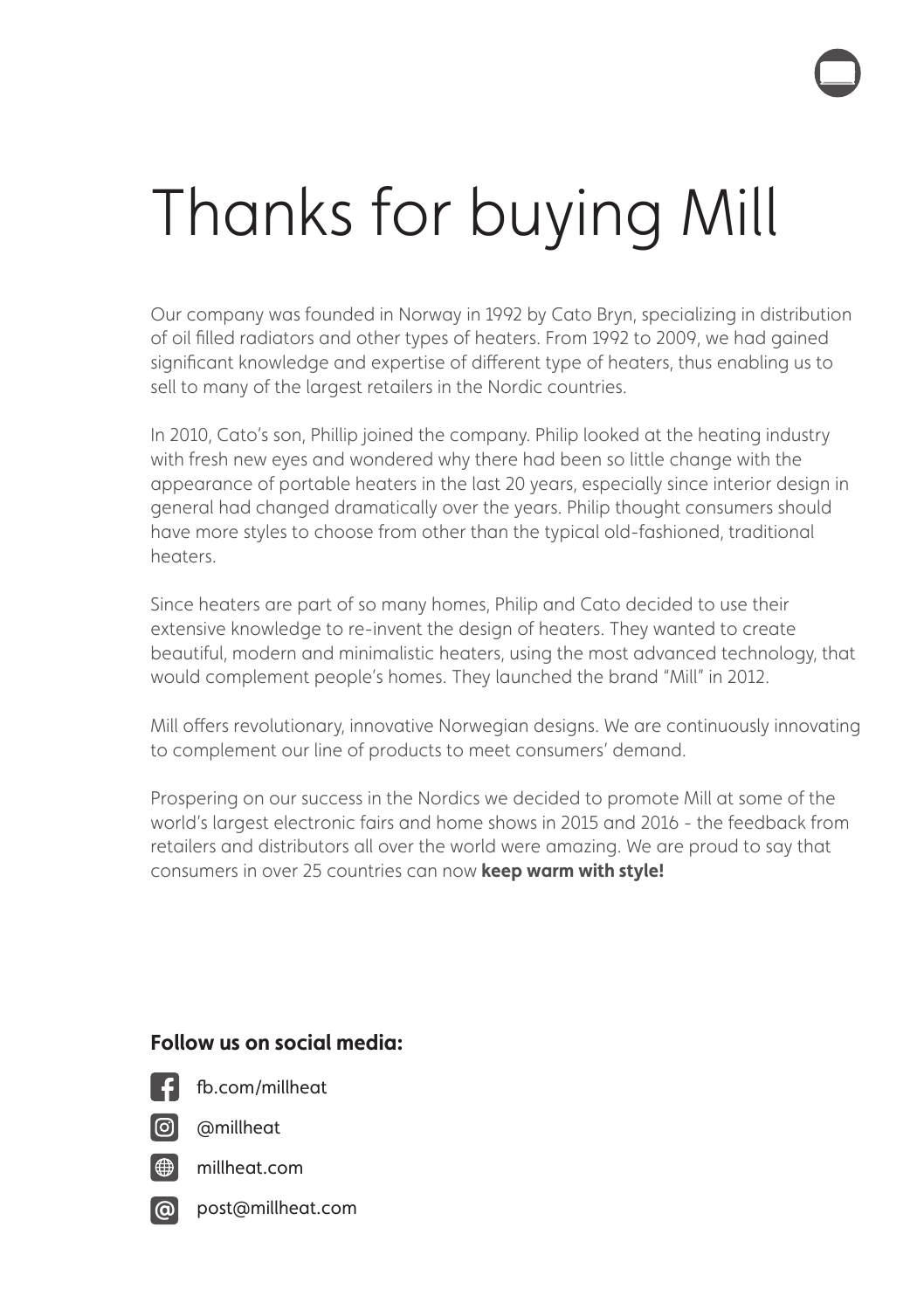# Content

- **P. 2-3** | Important safety information
	- **P. 4** Specifications
	- **P. 4** Before first use
	- **P. 4** First use
	- **P. 5** | Minimum distances
	- **P. 5** Description of heater
	- **P. 5** Assembly
	- **P. 5** Temperature calibration
	- **P. 6** Resetting the heater
	- **P. 6** | Memory function
	- **P. 6** | "Open window" function
	- **P. 6** | Instructions electronic thermostat
	- **P. 7** | Power indicator for electronic thermostat
	- **P. 7** Set desired temperature for electronic thermostat
	- **P. 7** | Instructions day/night thermostat
	- **P. 8** | Power indicator day/night thermostat
	- **P. 8**  $\parallel$  Set desired temperature for day/night thermostat
	- **P. 8** | Day- and nighttime setback
	- **P. 9** | How to activate daytime setback
	- **P. 9** | How to activate nighttime setback
	- **P. 10** | Change setback temperature daytime
	- **P. 10** | Change setback temperature nighttime
	- **P. 10** | Change number of hours daytime
	- **P. 10** | Change number of hours nighttime
	- **P. 10** | Cancel (skip) setback period
	- **P. 10** | Delete setback program
	- **P. 11** | Maintenance
	- **1** Warranty |
	- **P. 11** | Waste disposal

# Please read the instructions carefully before use. Take good care of this manual for later use.





#### **5TORE THIS INSTRUCTION MANUAL FOR FUTURE USE!**

**NEVER TOUCH YOUR HEATER OR ITS CASING WITH WET HANDS!** 

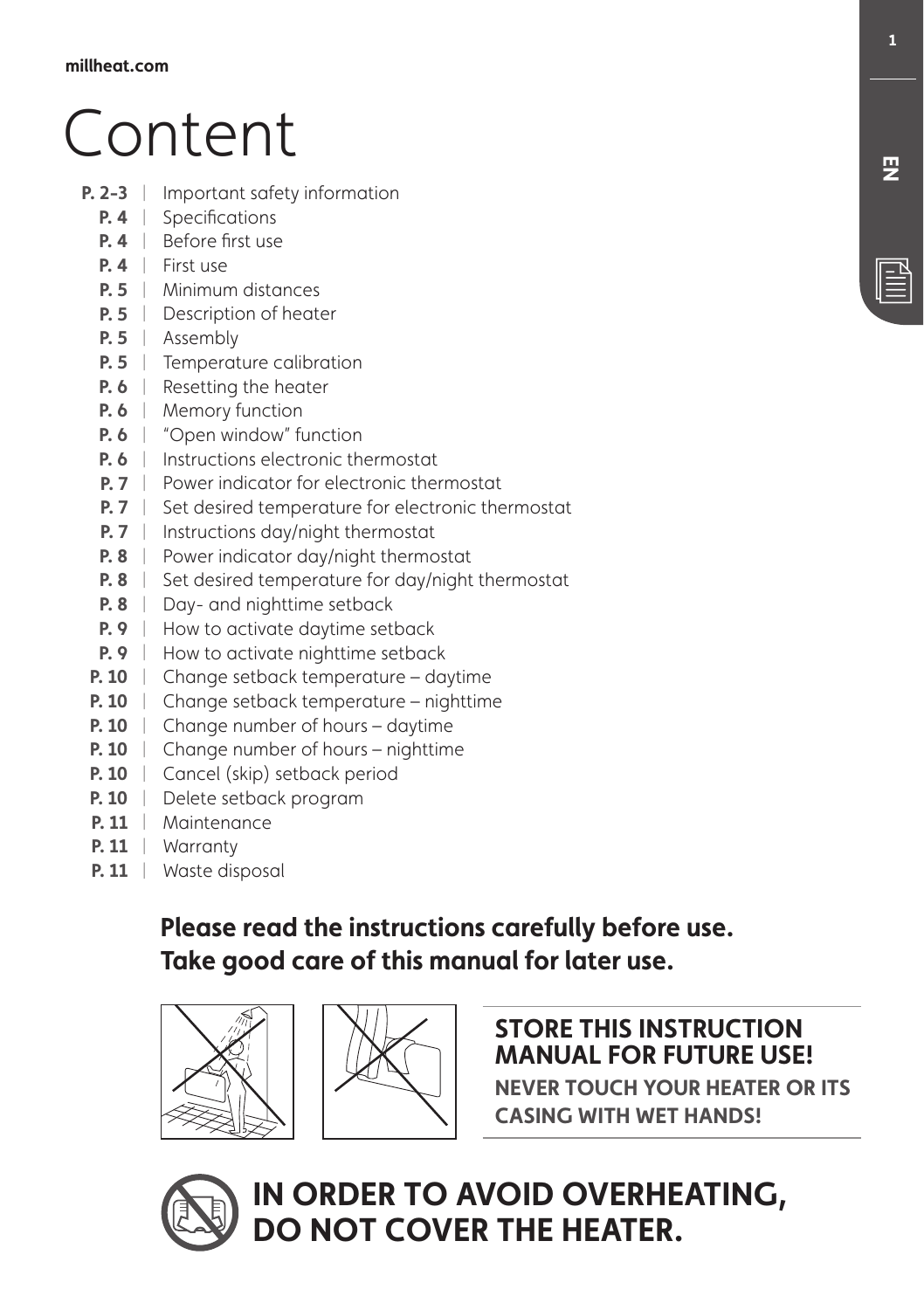# Important safety information

You must obey common safety guidelines when using electrical products, especially in the presence of children.



**WARNING!** To avoid electric shock or damage due to the heat, always make sure the plug is pulled out before the heater is moved or cleaned.

# **READ THE INSTRUCTIONS CAREFULLY**

- The product is intended for home use only.
- Make sure the heater is connected to the house's regular mains as indicated on the heater.
- New heaters will produce a specific odor when used the first time. This will stop after a short time and is completely harmless.
- Check for any pieces of packing foam or cardboard that may have fallen into the heating elements of the heater. These pieces must be removed to avoid unpleasant odors.
- Prevent the heater from overheating **do not cover.**
- Always turn off the heater and unplug it when not used for a long period of time.
- Pay special attention if the heater is used in rooms where children, the handicapped or elderly reside.
- The heater should not be set up directly beneath an electrical socket outlet.
- The cord must not be laid under any kind of carpet. Make sure the cord is laid in such a way that nobody can trip on it.
- The heater must not be used if either the cord or plug is damaged. The heater must not be used if it has been dropped on the floor or is damaged in any other way causing it to malfunction.
- The cord must be repaired by the manufacturer or by an expert if it has been damaged, to avoid dangerous situations.
- Avoid using extension cords, which may overheat and could possibly start a fire.
- Never cover the air vents on the heater. Avoid potential fire hazards by making sure the air intakes are not blocked or covered. The heater should be used in rooms with normal flat floors.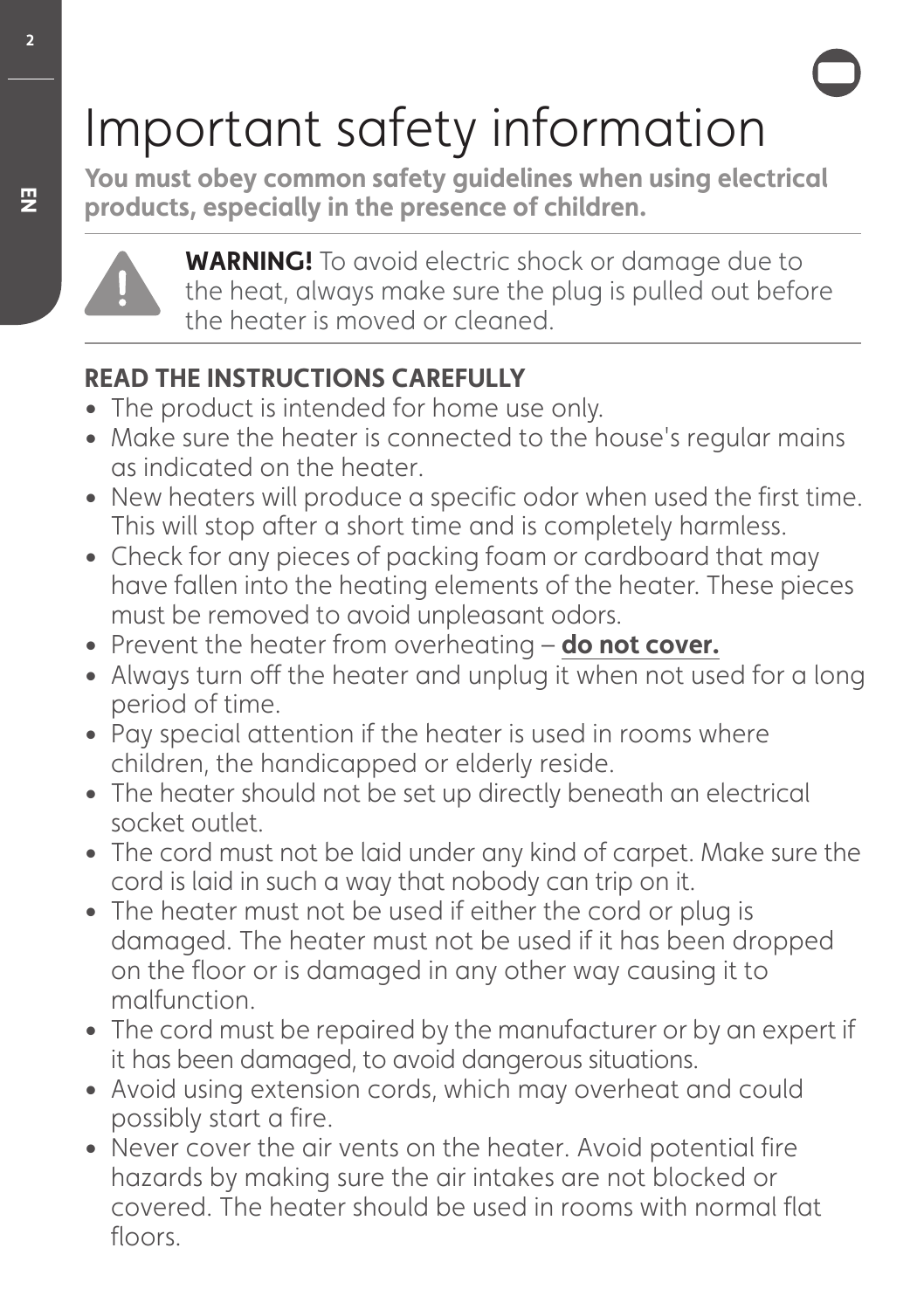#### **millheat.com**

- The heater should not be installed in close proximity to fammable materials of any kind because there can always be a risk of fre.
- The heater must never be used in rooms where gasoline, paint or other fammable liquids are stored, such as in a garage.
- Never touch an electric heater with wet hands. The heater should be installed so a person showering or taking a bath cannot come into direct contact with it.
- Some parts of this product can become very hot and cause burns. Particular attention has to be given where children and vulnerable people are present.
- The heater must be switched off, the plug removed and the heater must cool down before it is moved.
- Avoid overloading the mains (the circuit) where the heater is connected. The heater may overload the electrical circuit if other electrical devices are plugged into the same socket outlet.
- Do not use this heater in small rooms when they are occupied by persons not capable to leaving the room on their own, unless constant supervision is provided.
- The product cannot be used by children under 8 years of age and persons with reduced physical or mental abilities or lack of experience and knowledge unless they have been given supervision or instruction in the safe use of the product and understand the hazards involved.
- Children should not play with the product. Cleaning and maintenance should not be done by unsupervised children.
- Children under the age of 3 should be kept away from the product, unless they are under constant supervision.
- Children aged 3 to 8 years are only permitted to turn the product ON/OFF, assuming the heater is mounted according to the assembly instructions and the children have received instruction or supervision in the safe use of the product and understand the hazards involved.
- Do not use this heater in the immediate surroundings of a bath, a shower or a swimming pool.

**WARNING!** The heater must not be used if the glass panels are damaged (this applies to the products with model names starting with MB).

**巴**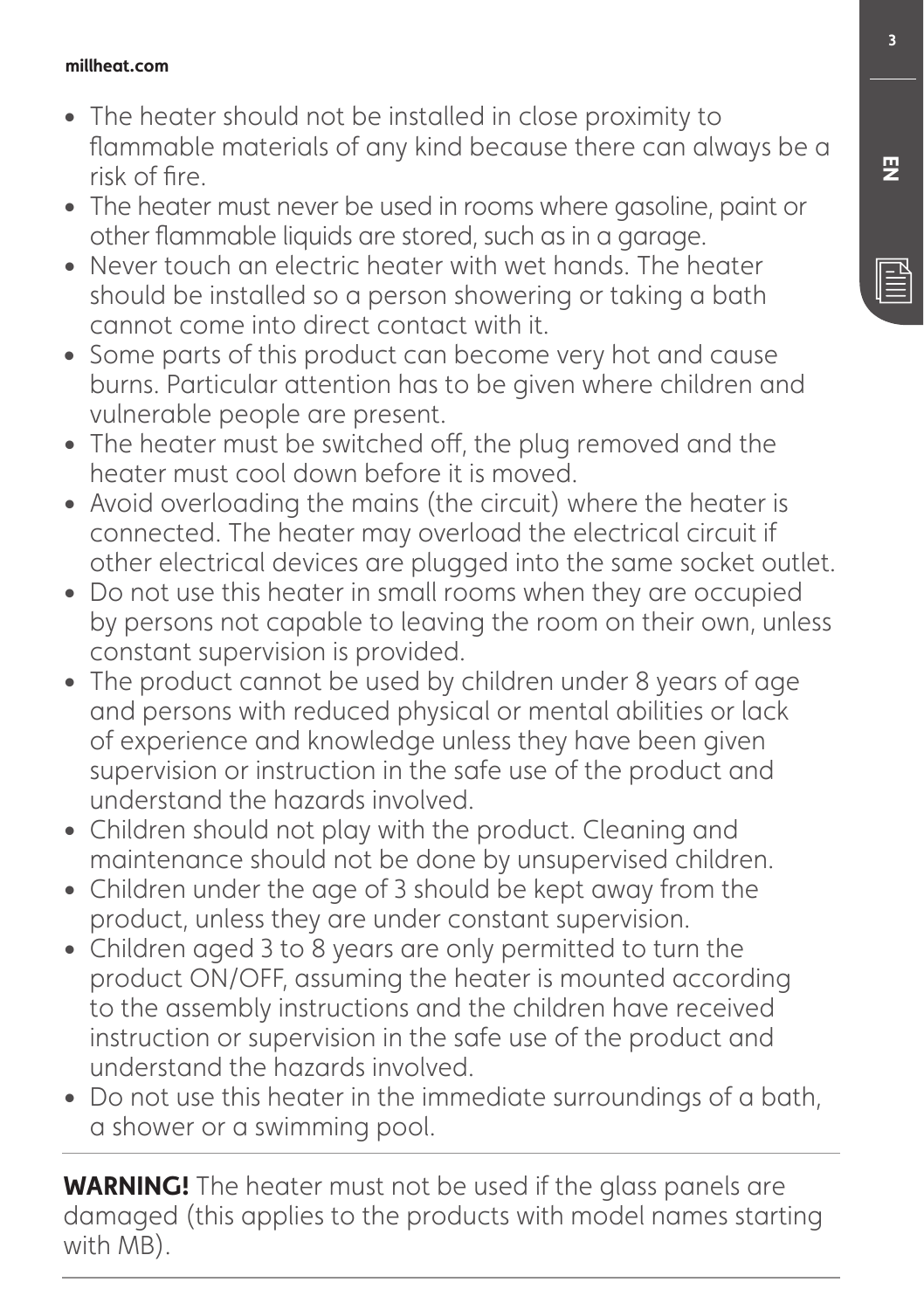# **Specifications**

| Model             | Thermostat | Color | Height  | Width    | Amperage           | Power<br>(W) | IP<br>rating |
|-------------------|------------|-------|---------|----------|--------------------|--------------|--------------|
| <b>IB250</b>      | Electronic | White | 30,0 cm | 35,0 cm  | 220-240V~, 50-60Hz | 250          | IPx4         |
| <b>IB600DN</b>    | Day/Night  | White | 40,0 cm | 65,0 cm  | 220-240V~, 50-60Hz | 600          | IPx4         |
| <b>IB900DN</b>    | Day/Night  | White | 40,0 cm | 85,0 cm  | 220-240V~, 50-60Hz | 900          | IPx4         |
| <b>IB1200DN</b>   | Day/Night  | White | 40,0 cm | 105,0 cm | 220-240V~, 50-60Hz | 1200         | IPx4         |
| <b>IB800LDN</b>   | Day/Night  | White | 25,0 cm | 105,0 cm | 220-240V~, 50-60Hz | 800          | IPx4         |
| <b>IB1000L DN</b> | Day/Night  | White | 25,0 cm | 121,5 cm | 220-240V~, 50-60Hz | 1000         | IPx4         |
| <b>MB250</b>      | Electronic | White | 30,0 cm | 36.5 cm  | 220-240V~, 50-60Hz | 250          | IPx4         |
| <b>MB600DN</b>    | Day/Night  | White | 40,0 cm | 66,5 cm  | 220-240V~, 50-60Hz | 600          | IPx4         |
| <b>MB900DN</b>    | Day/Night  | White | 40,0 cm | 86,5 cm  | 220-240V~, 50-60Hz | 900          | IPx4         |
| <b>MB1200DN</b>   | Day/Night  | White | 40,0 cm | 106,5 cm | 220-240V~, 50-60Hz | 1200         | IPx4         |
| <b>MB800LDN</b>   | Day/Night  | White | 25,0 cm | 106,5 cm | 220-240V~, 50-60Hz | 800          | IPx4         |
| <b>MB1000LDN</b>  | Day/Night  | White | 25,0 cm | 123,0 cm | 220-240V~, 50-60Hz | 1000         | IPx4         |

The heater is approved for use in bathrooms zone 2 (IPX4 approved)

# Before frst use

Afer unpacking the heater, check to make sure the product was not damaged during transport. Contact the retailer or importer if you discover any visible damages to the product.

Keep the outer packaging to transport the heater in the future. If you want to dispose the packaging, make sure it is done properly. Keep plastic bags away from children.

# First use

Afer turning on the heater for the frst time or afer an extended period without use, the heater can produce a burnt odor for a short time. This is normal.

Please read all the instructions carefully before use. Save the instruction manual for future use.

It is also normal for the heater to make "sounds" when it warms up or cools down.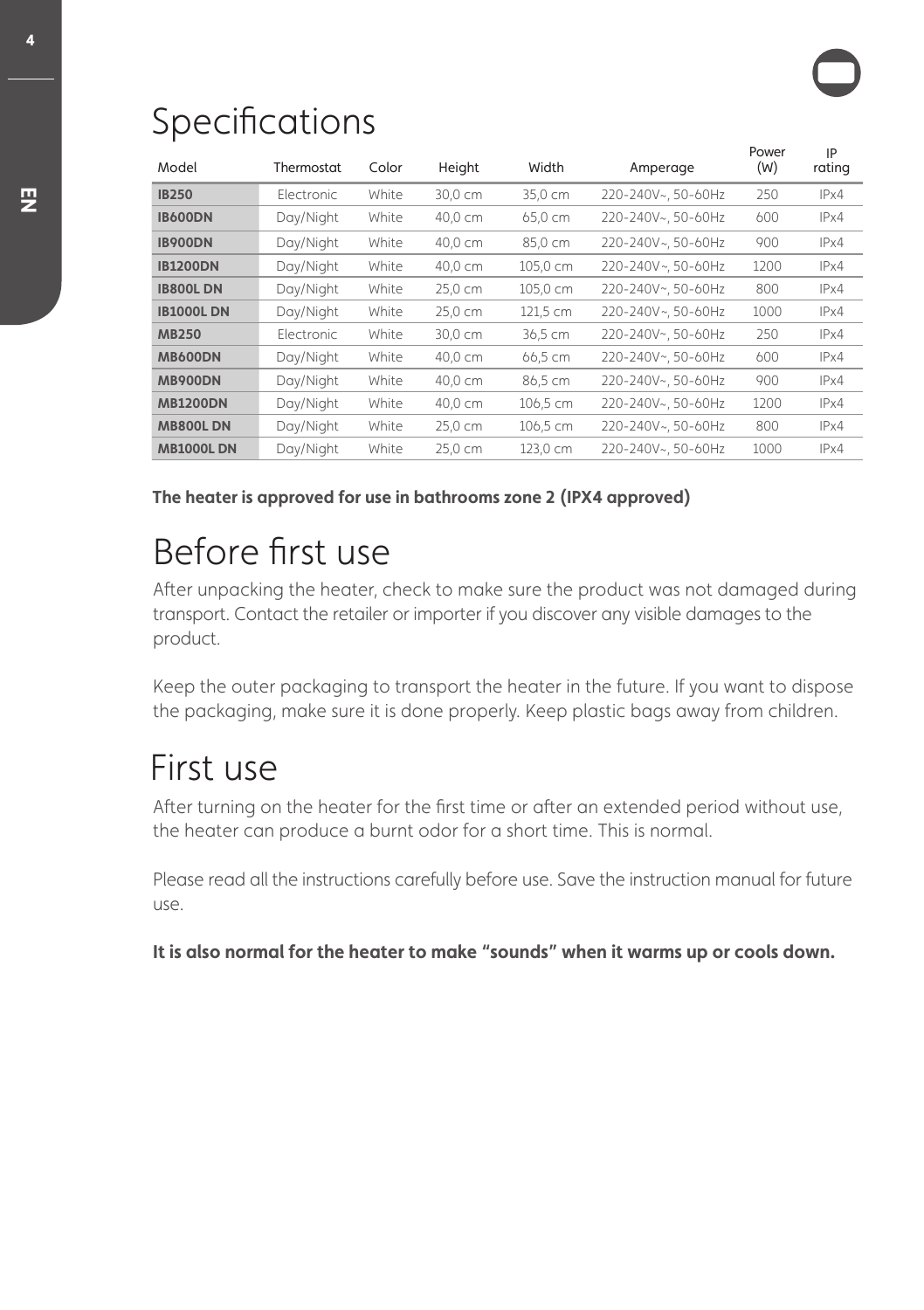# Minimum distances



# Description of heater

**See figure 1 on separate illustration shee** 

#### **MILL STEEL**

#### **MILL GLASS** 1. On/Of

- 1. On/Of 2. Wall bracket
- 3 Temperature sensor
- 4. Heat emission
- 5. Thermostat
- 6. Steel front
- 4. Heat emission 5 Thermostat

2. Wall bracket 3. Temperature sensor

6. Glass front

# Assembly

#### **See figure 2 on separate illustration shee**

- A. Drill holes in the wall for holes 1 & 2. Then drill holes in the wall for the topmost holes (holes 3 & 4 by using 6)
- ! Insert the wall plugs into the drilled holes and attach the bracket with 4 screws
- C. Place the heater on the lower lugs on the bracket, then hang the heater on the upper lugs (lift the heater slightly to align the heater with for the upper lugs). Screw in the locking screws on the top of the bracket (clockwise) Attention! Horizontal placement only

# Temperature calibration

## **See figure 3 on separate illustration shee**

It may occur deviation between the temperature registered by the heater and the actual temperature in the room. This can be caused by several reasons, however, the most common is that the heater is placed in a fair distance from where you usually reside. When you set the temperature to for example 22 degrees, it is only natural that you expect the same temperature where your sofa is placed for instance. However, the temperature sensor is placed on the product itself, and therefore a deviation in temperature may occur. To adjust this, all Mill heaters are equipped with a calibration function, which enables you to adjust the temperature registered by the heater. N.B! The room must have achieved a stable temperature before any calibration.

Press  $\sum$  2 times and use + or – to set the actual temperature observed in the room. Confirm with  $\bigodot$  or wait 15 seconds for automatic confirmation.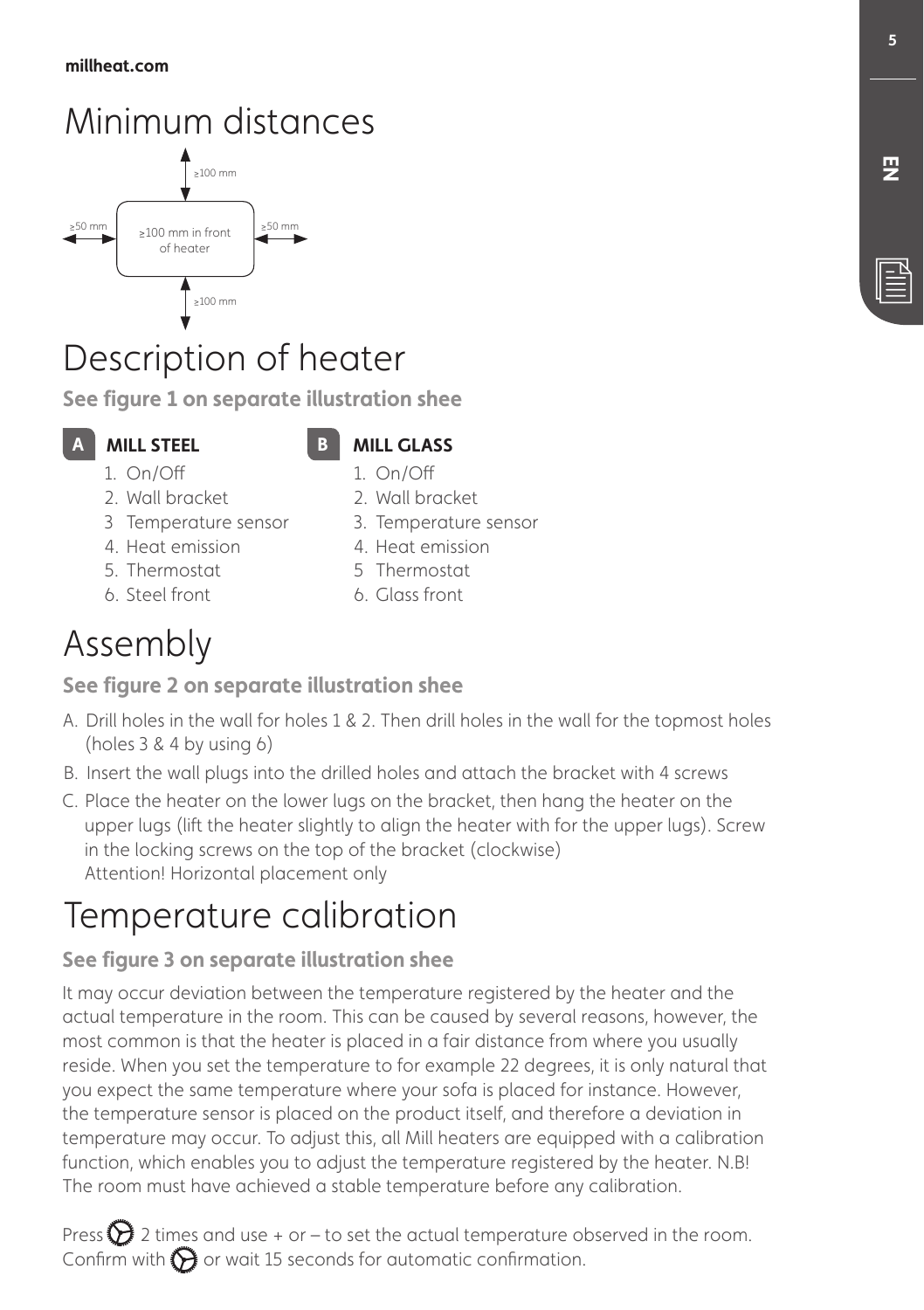# Resetting the heater

**See figure 4 on separate illustration shee** 

Turn off the heater's main switch. Press and hold  $\bigodot$  while you turn on the heater's main switch.

# Memory function

The heater remembers all the temperature settings and will automatically return to the desired temperature after a power cut. Your day- and nighttime setbacks will however be deleted after a power cut, and you will need to register the programs again.

# "Open window" function

The heater has an "open window" function that is activated instantly when it registers a sudden drop in temperature with more than 2 degrees Celsius in 2 minutes. The heater will automatically stop heating and FO will be visible in the display of the heater.

The heater will automatically start heating again afer 10 minutes (the display switch from FO to desired room temperature).

# Instructions electronic thermostat

Please see table on page 4 for which models that have electronic thermostats

#### **Control panel**

**See figure 5 on separate illustration shee** 

- 1. Display (shows the desired room temperature by default)
- 2. Power indicator shows whether the heater is using power or not
- 3. Control button (+) (increase temperature)
- 4. Control button (–) (reduce temperature)
- 5. Function button (F)

**ATTENTION!** After a power cut the thermostat will return to the last registered temperature

**WARNING!** BEFORE THE HEATER IS TURNED ON, IT MUST BE ATTACHED TO A WALL. IF THE HEATER IS NOT INSTALLED CORRECTLY OR IS INSTALLED ASKEW, THIS MAY CAUSE THE HEATER TO MALFUNCTION OR IN THE WORST CASE, BE DAMAGED.



If the temperature sensor is not functioning properly, you will see this symbol on the display. Please contact the dealer or importer.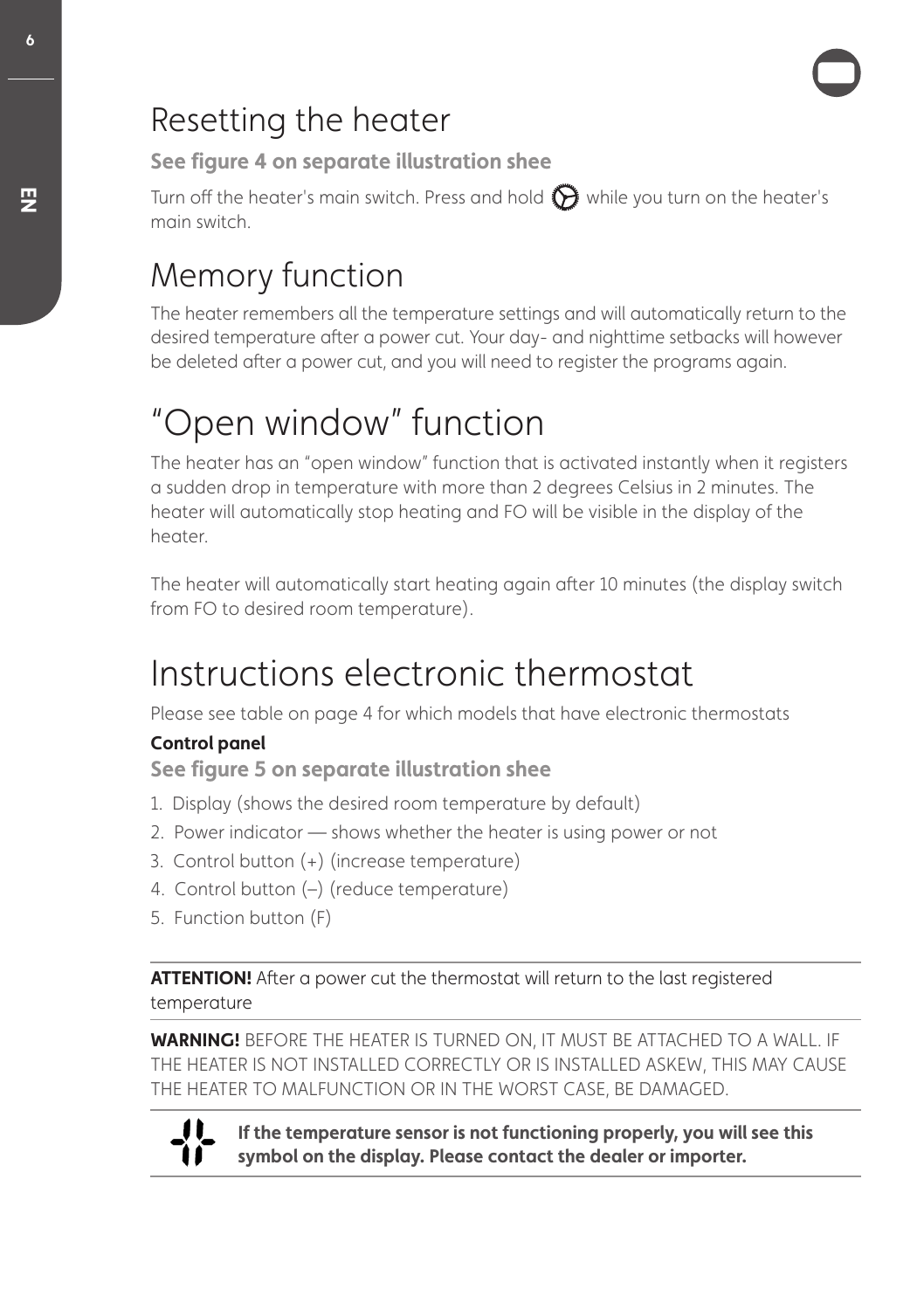# Power indicator for electronic thermostat

**See figure 6 on separate illustration shee** 

When the panel heater is using power (i.e. when it is heating), the power indicator is lit  $\blacklozenge$ .

# Set desired temperature for electronic thermostat

**See figure 7 on separate illustration shee** 

Press the arrow buttons to set the desired temperature.

# Instructions day/night thermostat

Please see table on page 4 for which models that have day- and night thermostats.

**TIP!** The thermostat can be used as a regular electronic thermostat (i.e. the heater will maintain a constant temperature 24 hours a day). Please see the section instructions electronic thermostat for further information.

#### **Control panel**

#### **See figure 8 on separate illustration shee**

- 1. Display (shows the desired room temperature by default)
- 2. Control light night function
- 3. Control light day function
- 4. Power indicator Shows whether the heater is using power or not
- 5. Control button (+) (Increase temperature)
- 6. Control button (–) (Reduce temperature)
- 7. Night function
- 8. Day function
- 9. Function button

**ATTENTION!** After a power cut the thermostat will return to the last registered temperature.

**WARNING!** BEFORE THE HEATER IS TURNED ON, IT MUST BE ATTACHED TO A WALL. IF THE HEATER IS NOT INSTALLED CORRECTLY OR IS INSTALLED ASKEW, THIS MAY CAUSE THE HEATER TO MALFUNCTION OR IN THE WORST CASE, BE DAMAGED.



If the temperature sensor is not functioning properly, you will see this symbol on the display. Please contact the dealer or importer.

**&/**

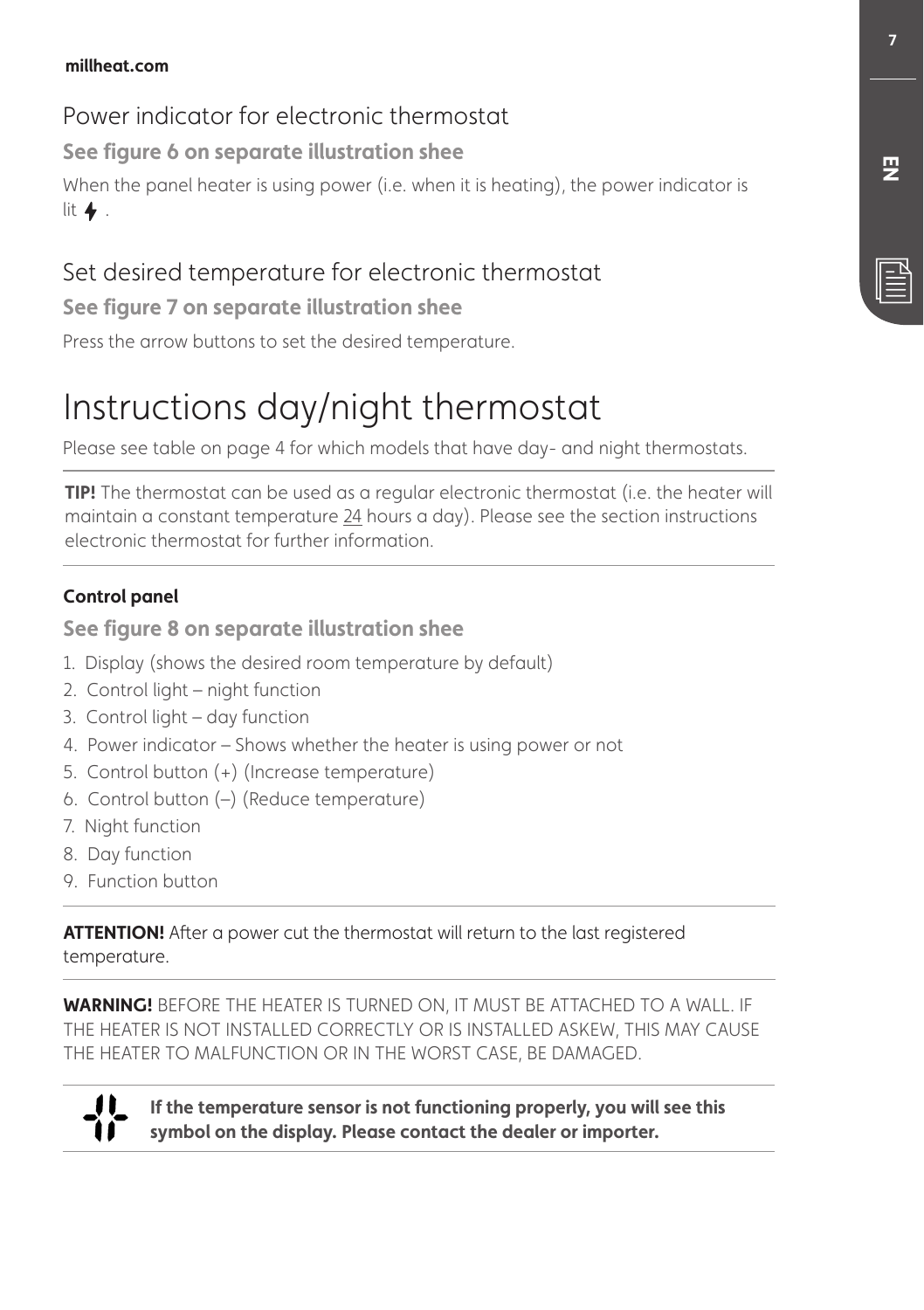# Power indicator for day/night thermostat

**See figure 9 on separate illustration shee** 

When the panel heater is using power (i.e. when it is heating), the power indicator is lit  $\blacklozenge$ .

# Set desired temperature for day/night thermostat

**See figure 7 on separate illustration shee** 

Press the arrow buttons to set the desired temperature.

# Day- and nighttime setback

When programming the heater for either day- or nighttime setback, the setback period will be active from the time you register the program. Which means; if you want to start your daytime setback at 7.30 am, you need to register the program at 7.30 am.

You only need to program the heater 1 time for daytime setback and 1 time for nighttime setback. If you have programmed the heater, the setback programs will be active on the following days:

**Daytime setback:** Monday-Friday (day 1-5)

**Nighttime setback: All nights** 

#### EXAMPLE:

Let us say you want to program the heater for both daytime- and nighttime setback (normally the heater is set to 23 degrees). You want the heater to do the following:

- 1. Daytime setback activated from 7.30 am to 2.30 pm. Desired temperature: 17 degrees
- 2. Nighttime setback activated from 10.00 pm to 6.00 am. Desired temperature: 18 degrees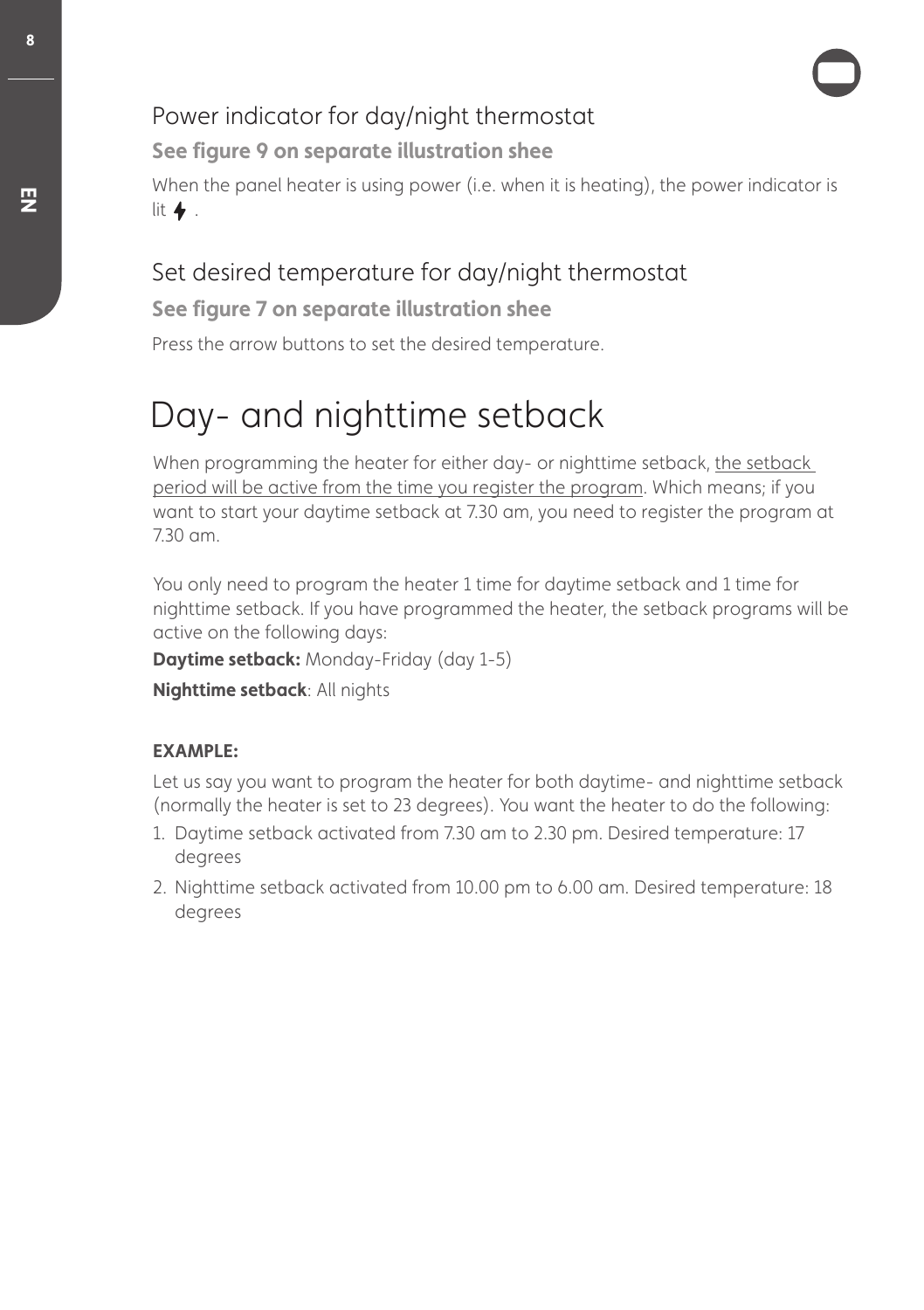# How to activate daytime setback

#### **See figure 10 on separate illustration shee**

- 1. Tuesday 7.30 am you go to the heater and press  $\bullet$  on the heater's control panel.
- 2. "d" will be visible in the display. Use the wheel to set what day it is today when you are programming the heater (1= Monday, 2 = Tuesday etc.) You are not programming the heater for the various days. This is simply to tell the heater what day it is when you are programming the heater, since the daytime setback is active only Monday-Friday. Select 2 for Tuesday. Confirm by pressing  $\Theta$ .
- 3. "C" will fash in the display. Use the wheel to set 17 as the desired temperature for daytime setback. Confirm by pressing  $\bigodot$ .
- 4. "H" will fash in the display. Use the wheel to set 7 hours as desired setback period (meaning it will be active from 7.30 am to 2:30 pm). Confirm by pressing  $\bigcirc$ .
- 5. The daytime setback will now be active from 7.30 am to 2:30 pm Monday-Friday. Setback temperature is 17 degrees.
- \* Control light  $\cdot$  is green when the heater is in an active setback period. The control light is red when the setback period is inactive but programmed.

## How to activate nighttime setback

#### **See figure 11 on separate illustration shee**

- 1. At 10.00 pm you go to the heater and press  $\bullet$  on the heater's control panel.
- 2. "C" will fash in the display. Use the wheel to set 18 as the desired temperature for nighttime setback. Confirm by pressing  $\bigodot$ .
- 3. "H" will fash in the display. Use the wheel to set 8 hours as desired setback period (meaning it will be active from 22.00 pm to 6.00 am). Confirm by pressing  $\mathbf{\hat{D}}$
- 4. The nighttime setback will now be active from 10.00 pm to 6.00 am every day. The setback temperature is 18 degrees.
- \* Control light  $\leftarrow$  is green when the heater is in an active setback period. The control light is red when the setback period is inactive but programmed.

N.B! If a power cut occurs/you turn off the heater, the programming will be lost and you will have to do this over again.

Attention! 2012 models (series nr. HL12) have a different set up where you are not asked to register number of hours and temperature while programming. The standards are as follows:

**Daytime setback:** 5 hours and 17 degrees **Nighttime setback:** 7 hours and 17 degrees Besides this they follow the same setup.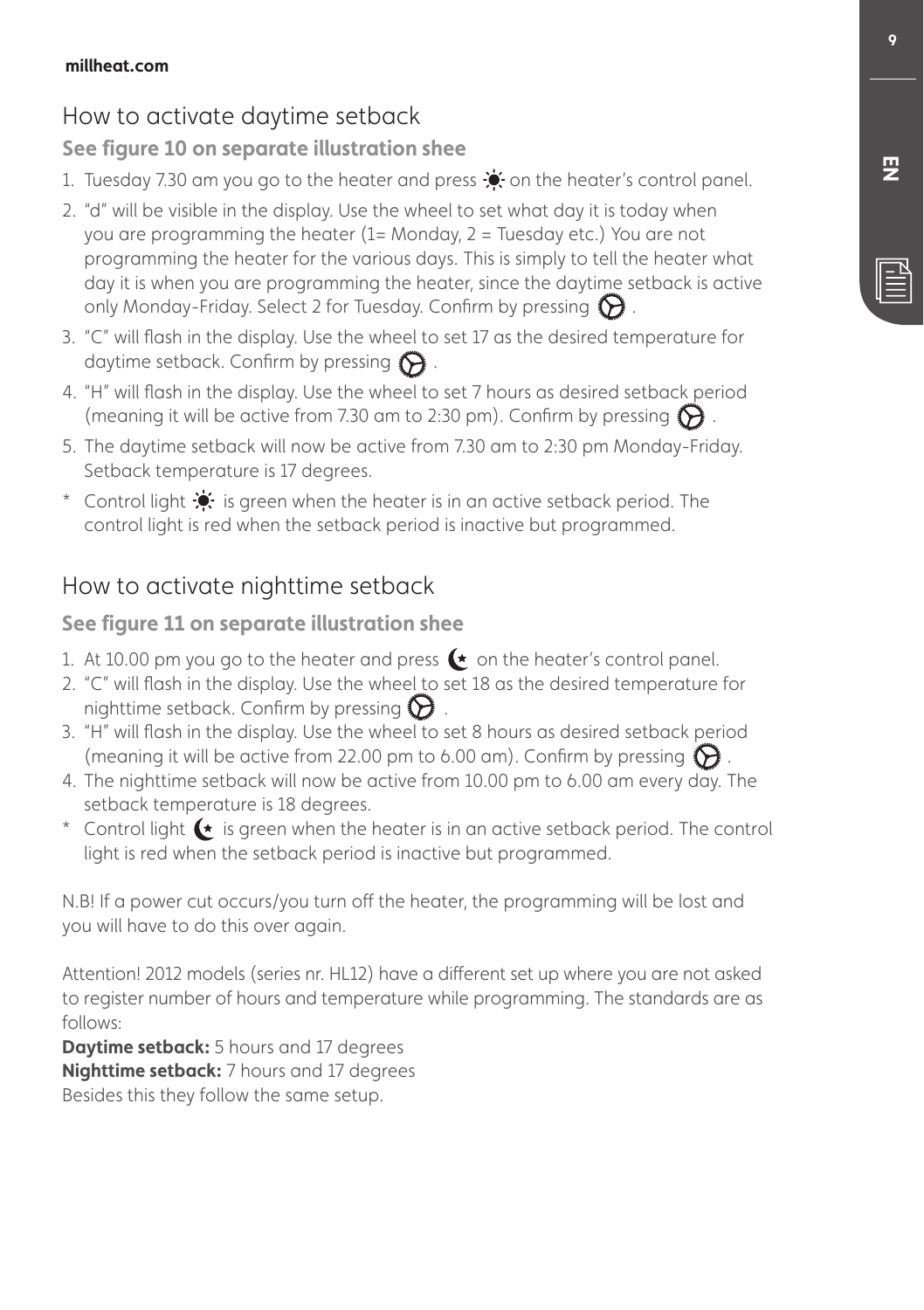## Change setback temperature – daytime

**See figure 12 on separate illustration shee** 

Press and hold  $\bigcirc$  and press  $\cdot$  3 times.

Enter the desired temperature for daytime setback. Save by pressing  $\bigcirc$  or wait for 15 seconds for automatic confrmation.

# Change setback temperature – nighttime

#### **See figure 13 on separate illustration shee**

Press and hold  $\bigcirc$  and press  $\bullet$  3 times.

Enter the desired temperature for nighttime setback. Save by pressing  $\bigcirc$  or wait for 15 seconds for automatic confrmation.

## Change number of hours – daytime

#### **See figure 4 on separate illustration sheet**

Press and hold  $\bigodot$  and press  $\bullet$  2 times.

Enter the desired number of hours for daytime setback. Save by pressing  $\bigcirc$  or wait for 15 seconds for automatic confrmation.

## Change number of hours – nighttime

#### **See figure 15 on separate illustration shee**

#### Press and hold  $\bigcirc$  and press  $\leftarrow$  2 times.

Enter the desired number of hours for nighttime setback. Save by pressing  $\bigcirc$  or wait for 15 seconds for automatic confrmation.

## Cancel (skip) setback period

**See figure 16 on separate illustration shee** 

Press and hold  $\bigcirc$  and press  $\dot{\bullet}$  or  $\bullet$  once (depending on which setback period you want to cancel).

#### \* The heater will skip an active setback period or the next setback period.

\* During the next setback period, the heater will automatically resume the programmed temperature reduction.

## Delete a setback program

**See figure 7 on separate illustration sheet** 

Press and hold  $\bullet$  or  $\bullet$  (depending on which setback period you want to cancel) for 3 seconds.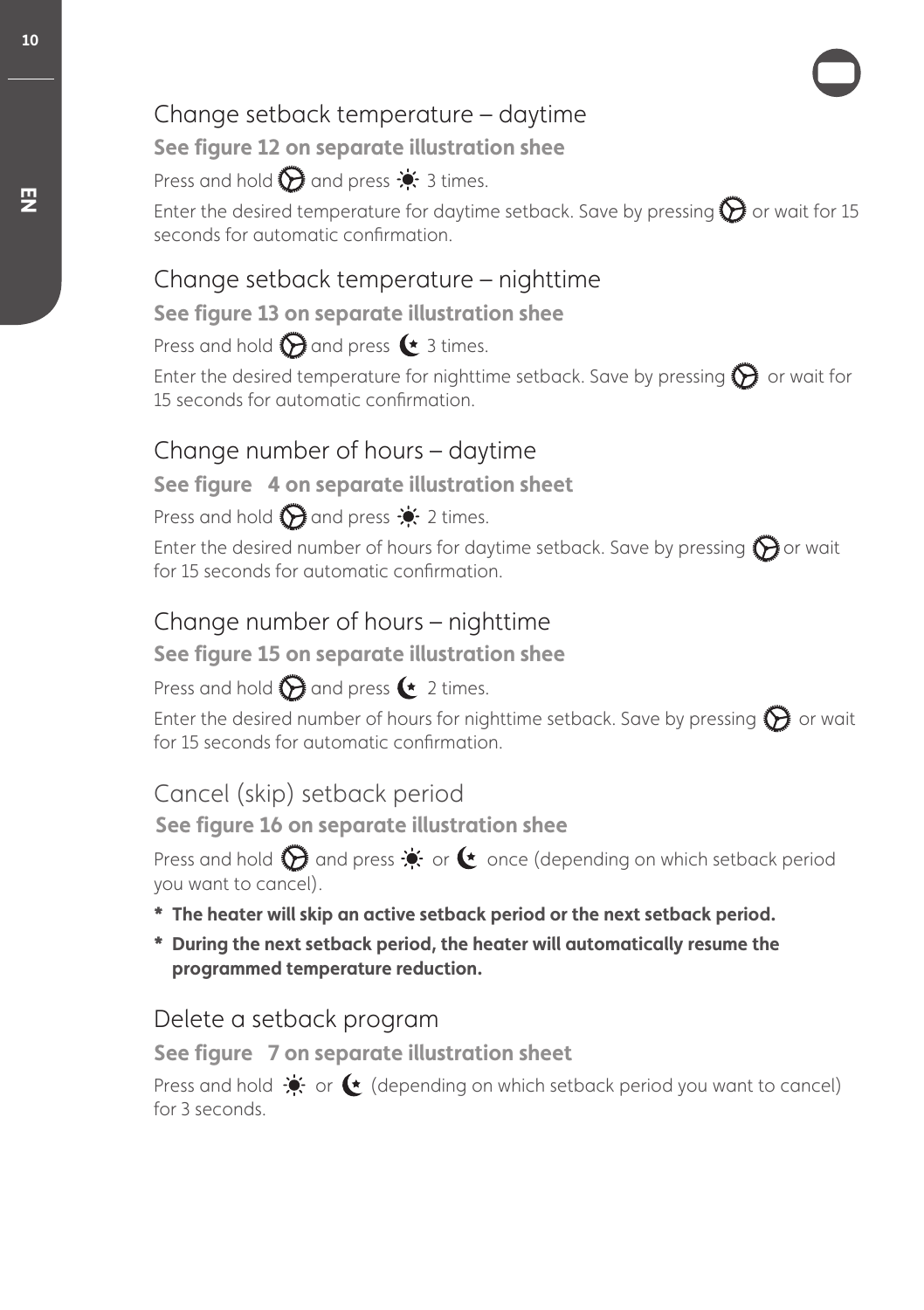# Maintenance

- 1. For cleaning, always unplug the heater and leave it to cool.
- 2. Wipe the heater regularly with a damp cloth and dry the surface before turning on the heater again.
- 3. The heater must be cleaned at least once a month during the heating season. **CAUTION! The heater should never be immersed in water.** Avoid using detergents to clean the heater. Never let any water aet inside the heater: this can be hazardous.
- 4. Dust etc. should be removed with a soft cloth.
- 5. The heater can be stored in a dry and clean place.
- 6. If the heater stops working, do not attempt to repair it yourself because it can cause a fre hazard and/or electric shock.

# **Warranty**

The warranty is valid for 2 years. The heater will be repaired or replaced during this time should any malfunction occur. The warranty applies if the heater is used according to these instructions and the customer can present a purchase receipt. If the heater malfunctions in any way, please contact the store where it was purchased or the importer.

# Waste disposal

The symbol  $\mathbb X$  indicates that this product is not to be disposed of together with household waste. This product must be delivered to a recycling service or container for electrical appliances and electronic equipment. This is done to avoid health risks and prevent harm to the environment. Local businesses (or the environmental station in your neighborhood) are required by law to accept and recycle such products, as a means of environmentally sound disposal.





**Mill International AS** Grini Næringspark 10 1361 Østerås Norway Tel: +47 22 13 32 00 www.millheat.com post@millheat.com

E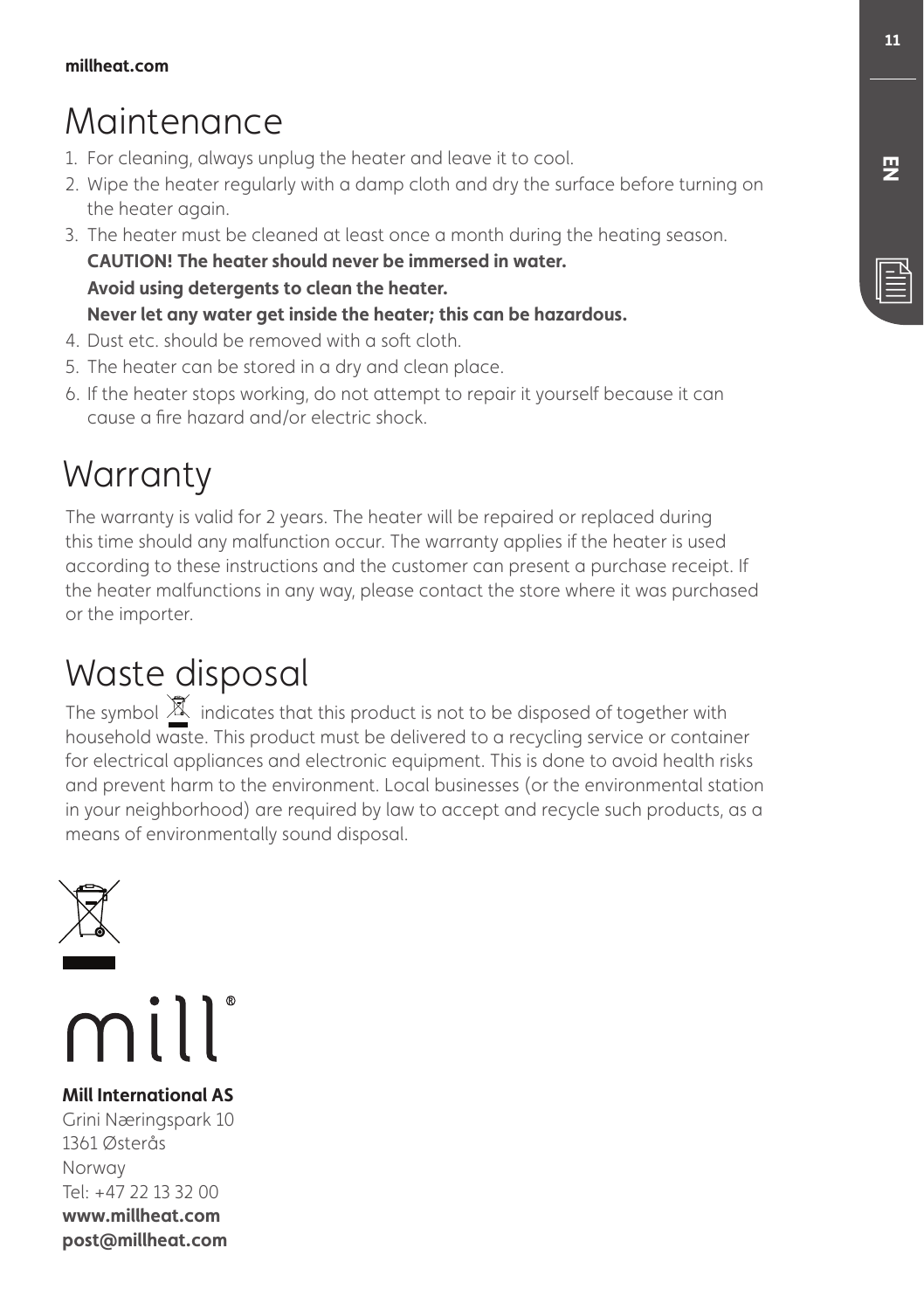# Innholdsfortegnelse

- **5. 2-3** | Viktig sikkerhetsinformasjon
	- **S. 4** | Spesifikasjoner
	- **S. 4** | Før førstegangsbruk
	- **S. 4** | Førstegangsbruk
	- **S. 4** | Minimumavstander
	- **5.5** | Beskrivelse av ovnen
	- **S.5** | Montering
	- **5.5** | Kalibrering av temperatur
	- **5.6** | Resette ovnen
	- **S.6** | Huskefunksjon
	- **5.6** | Bruksanvisning elektronisk termostat
	- **5.6** | Strømindikator for elektronisk termostat
	- **S. 7** | "Åpent vindu" funksjon
	- **S. 7** | Sett ønsket temperatur for elektronisk termostat
	- **5.7** | Bruksanvisning dag/natt termostat
	- **5.8** | Strømindikator for dag/natt termostat
	- **5.8** | Sett ønsket temperatur for dag/natt termostat
	- **5.8** | Dag og nattsenking
	- **S. 8** | Slik gjør du for å aktivere dagsenk
	- **S. 9** | Slik gjør du for å aktivere nattsenk
	- Endre senketemperatur dag **4** |
	- **5.9** | Endre senketemperatur natt
	- **S. 9** | Endre antall timer dag
- **5. 10** | Endre antall timer natt
- **S. 10** | Kansellere (hoppe over) senkeperiode
- **5.10** | Slette senkeprogram
- **s. 11** | Vedlikehold
- **5. 11** | Garanti
- **5.11** | Avfallshåndtering

# Vennligst les bruksanvisningen nøye før bruk. Ta godt vare på denne bruksanvisningen for senere bruk.





**TA VARF PÅ DENNE BRUKSANVISNINGEN! HA ALDRI VÅTE HENDER PÅ-ELLER DEKK TIL OVNEN!** 



FOR Å UNNGÅ OVEROPPHETING, **IKKE DEKK TIL OVNEN.** 

п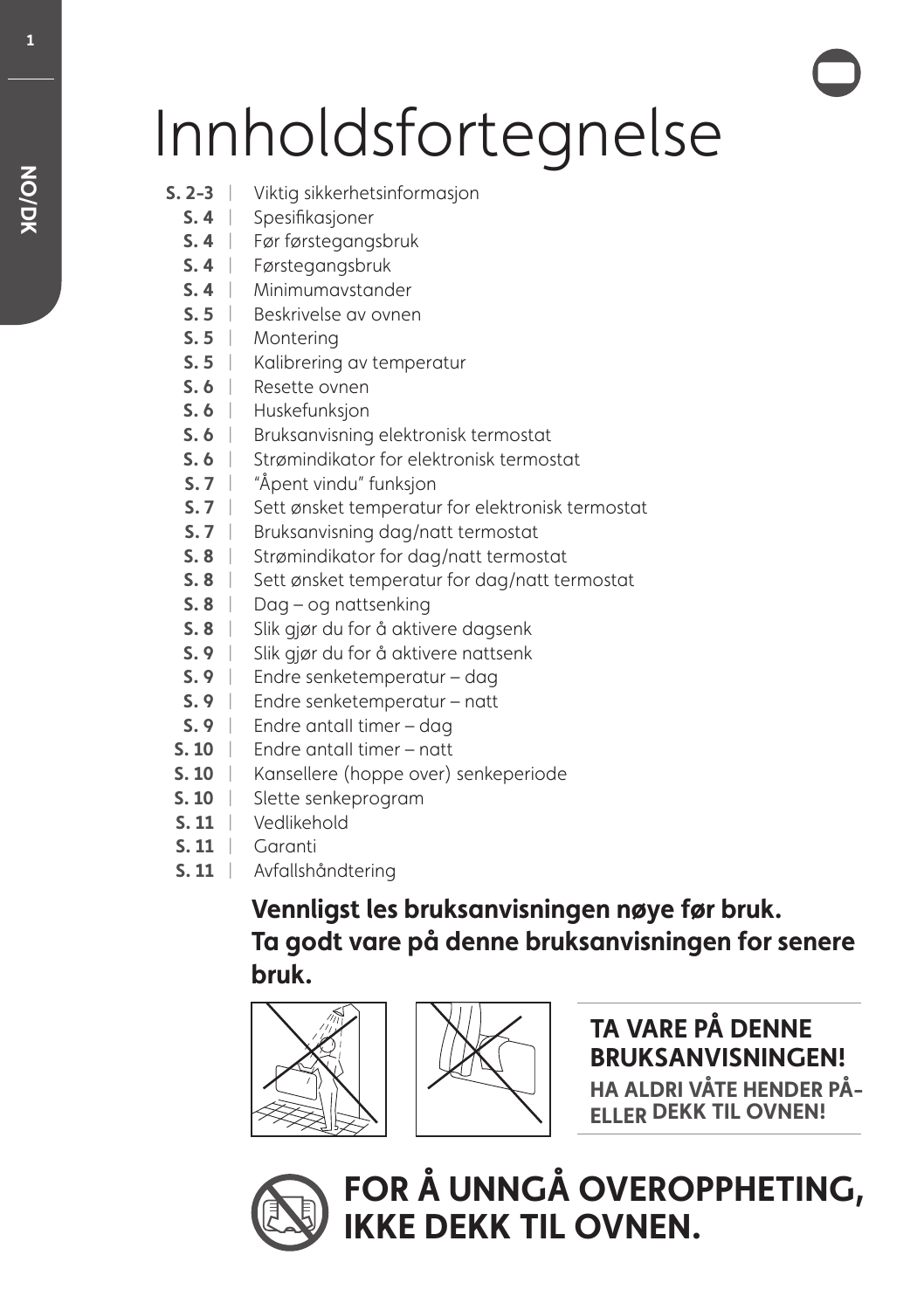# Viktig sikkerhetsinformasjon

Vanlige sikkerhetsregler må alltid følges ved bruk av elektriske artikler, spesielt når barn er tilstede.



**ADVARSEL!** For å unngå elektrisk støt eller skader på grunn av varme, pass alltid på at støpselet er trukket ut før ovnen fyttes eller rengjøres.

# **LES BRUKSANVISNINGEN NØYE**

- **•** Produktet er kun beregnet for hjemmebruk
- **ŕ** Sørg for at ovnen kobles til husets vanlige strømnett slik ovnens merke viser
- **ŕ** Nye ovner vil avgi en egen lukt når den brukes første gang. Dette gir seg etter en kort stund og er helt ufarlig
- **ŕ** Sjekk at det ikke har falt rester (isopor/papp) fra innpakningen ned på varmeelementene i ovnen. Slike rester må fernes for å unngå ubehagelig lukt
- **•** Unngå at ovnen blir overopphetet- må ikke tildekkes
- Skru alltid ovnen av (Off) og dra ut kontakten når den ikke er i bruk over lengre tid
- **ŕ** Vær spesielt oppmerksom hvis ovnen er i bruk i rom hvor barn, handikappede eller eldre oppholder seg
- **ŕ** Ovnen må ikke stilles opp rett under et elektrisk kontaktpunkt
- **ŕ** Ledningen må ikke legges under tepper av noe slag. Påse at den ligger på en slik måte at ingen kan snuble i den
- **ŕ** Ovnen må ikke brukes hvis ledningen eller kontakten er skadet. Den må ikke brukes hvis den har falt i bakken (gulvet) eller er skadet på annen måte, slik at den ikke fungerer normalt
- **ŕ** Hvis ledningen blir skadet må denne bli reparert av en fagperson for å unngå farlige situasjoner
- **ŕ** Unngå å bruke skjøteledning, da en slik ledning kan bli overopphetet og muligens starte en brann
- **ŕ** Dekk aldri til lufinntakene på ovnen. Unngå en mulig brann ved å sørge for at ovnens lufinntak ikke er sperret eller tildekket. Ovnen brukes i rom med vanlige rette gulv

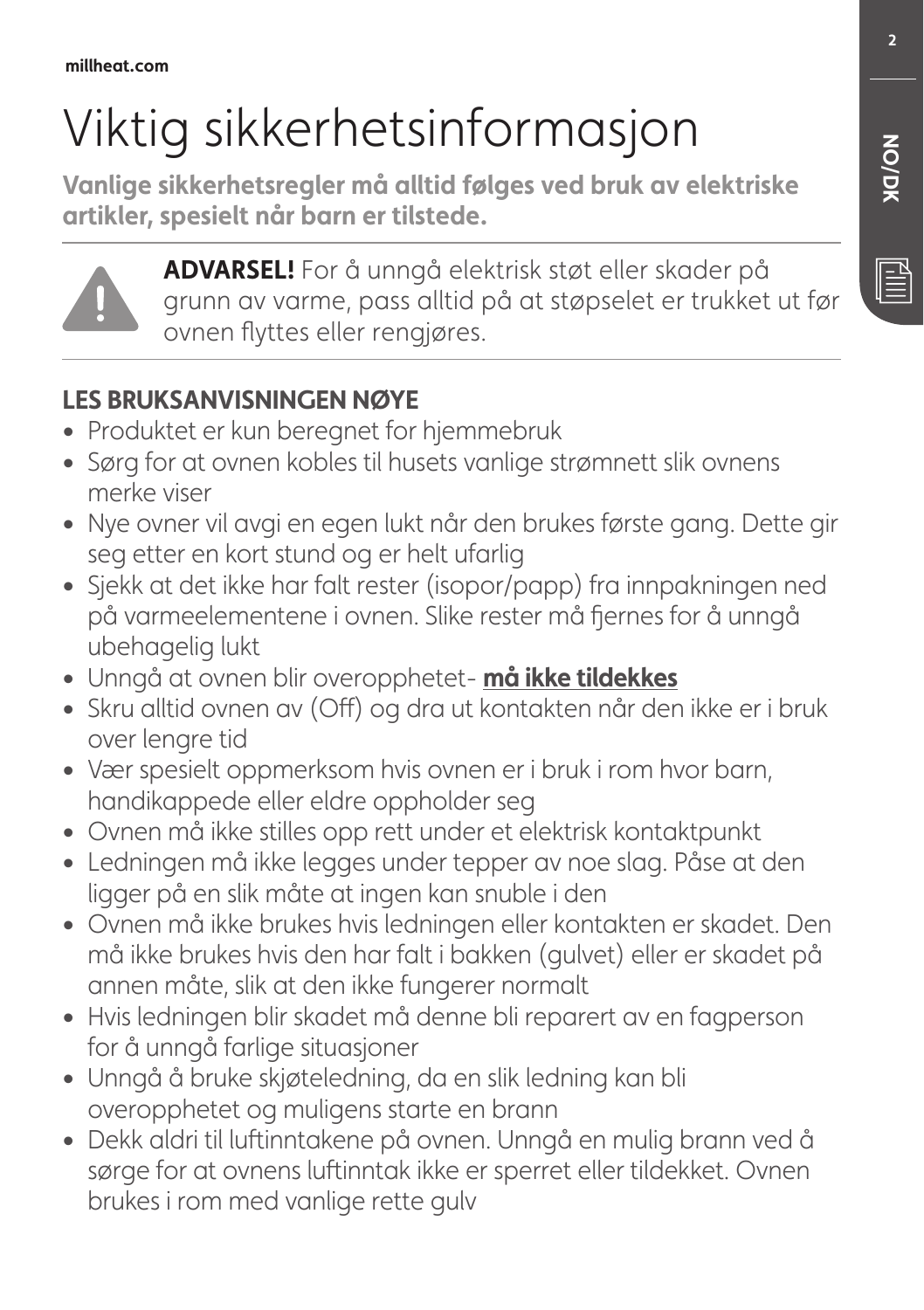- **ŕ** Ovnen må ikke monteres rett ved brennbart materiale av noe slag da det alltid kan være en fare for brann
- **ŕ** Ovnen må aldri brukes i rom hvor det lagres bensin, maling eller andre lett antennelige væsker som for eks. i en garasje
- **ŕ** Ta aldri på en elektrisk ovn med våte hender. Ovnen monteres/ plasseres slik at en person som dusjer eller tar et bad ikke kan komme i direkte kontakt med den
- **ŕ** Enkelte deler av denne ovnen kan bli veldig varme og forårsake brennmerker på huden. Vær ekstra oppmerksom når barn og sårbare personer er tilstede
- **ŕ** Ovnen må være skrudd av, kontakten tatt ut og ovnen være kald før den blir fyttet på
- **ŕ** Unngå overbelastning på strømnettet (kursen) hvor ovnen er tilkoblet. Ta hensyn hvis andre elektriske apparater er koblet til samme strømuttak eller kurs
- **ŕ** Bruk aldri ovnen i små rom hvor personer som ikke er i stand til å forlate rommet av seg selv oppholder seg, med mindre de er under konstant tilsyn
- **ŕ** Produktet kan ikke benyttes av barn under 8 år og personer med reduserte fysiske eller psykiske evner eller som mangler erfaring og kunnskap, om de ikke får tilsyn eller instruksjoner om bruk av produktet på en sikker måte og forstår farene som er involvert
- **ŕ** Barn skal ikke leke med produktet. Rengjøring og vedlikehold skal ikke utføres av barn uten tilsyn
- **ŕ** Barn under 3 år skal holdes unna produktet med mindre de har kontinuerlig tilsyn
- **ŕ** Barn i alderen 3 til 8 år kan kun slå AV/PÅ produktet, forutsatt at ovnen er montert slik monteringsanvisningen viser, og barna har fått instruksjon eller tilsyn vedrørende bruk av produktet på en sikker måte og forstår farene som er involvert
- **ŕ** Bruk aldri denne varmeovnen i nærheten av badekar, dusj eller svømmebasseng

**ADVARSEL!** Ovnen må ikke brukes hvis glasspanelet er skadet (gjelder produkter som starter modellnavnet med MB).

 $\overline{\mathbf{3}}$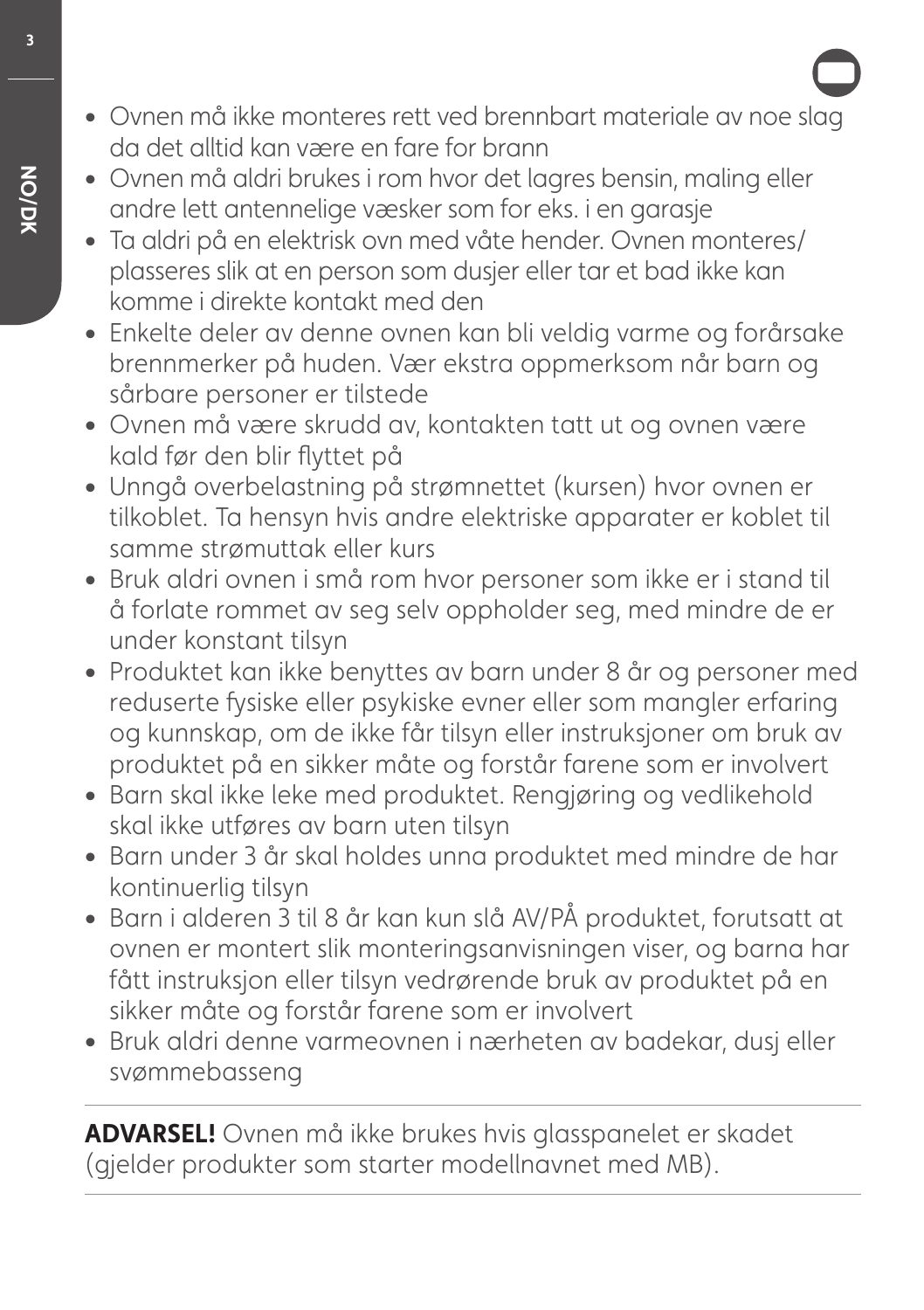# Spesifkasjoner

| Modell           | Termostat          | Farge       | Høyde   | <b>Bredde</b> | Strømstyrke        | Effekt (W) | IP-grad |
|------------------|--------------------|-------------|---------|---------------|--------------------|------------|---------|
| <b>IB250</b>     | <b>Flektronisk</b> | <b>Hvit</b> | 30,0 cm | 35,0 cm       | 220-240V~, 50-60Hz | 250        | IPx4    |
| <b>IB600DN</b>   | Dag/Natt           | Hvit        | 40,0 cm | 65,0 cm       | 220-240V~, 50-60Hz | 600        | IPx4    |
| <b>IB900DN</b>   | Dag/Natt           | <b>Hvit</b> | 40,0 cm | 85,0 cm       | 220-240V~, 50-60Hz | 900        | IPx4    |
| <b>IB1200DN</b>  | Dag/Natt           | Hvit        | 40,0 cm | 105,0 cm      | 220-240V~, 50-60Hz | 1200       | IPx4    |
| <b>IB800L DN</b> | Dag/Natt           | Hvit        | 25,0 cm | 105,0 cm      | 220-240V~, 50-60Hz | 800        | IPx4    |
| <b>IB1000LDN</b> | Dag/Natt           | Hvit        | 25,0 cm | 121,5 cm      | 220-240V~, 50-60Hz | 1000       | IPx4    |
| <b>MB250</b>     | Elektronisk        | Hvit        | 30,0 cm | 36,5 cm       | 220-240V~, 50-60Hz | 250        | IPx4    |
| <b>MB600DN</b>   | Dag/Natt           | Hvit        | 40.0 cm | 66,5 cm       | 220-240V~, 50-60Hz | 600        | IPx4    |
| <b>MB900DN</b>   | Dag/Natt           | <b>Hvit</b> | 40,0 cm | 86,5 cm       | 220-240V~, 50-60Hz | 900        | IPx4    |
| <b>MB1200DN</b>  | Dag/Natt           | <b>Hvit</b> | 40,0 cm | 106,5 cm      | 220-240V~, 50-60Hz | 1200       | IPx4    |
| <b>MB800LDN</b>  | Dag/Natt           | Hvit        | 25,0 cm | 106,5 cm      | 220-240V~, 50-60Hz | 800        | IPx4    |
| <b>MB1000LDN</b> | Dag/Natt           | <b>Hvit</b> | 25,0 cm | 123,0 cm      | 220-240V~, 50-60Hz | 1000       | IPx4    |

Ovnene er godkjent for bruk i sone 2 i våtrom (IPx4-godkjent)

# Før førstegangsbruk

Etter utpakking av ovnen, kontroller om det er noen transportskader på produktet. Skulle det være synlige skader på produktet, ta kontakt med butikken eller importør.

Ta vare på ytteremballasjen for senere transport av ovnen. Om du ønsker å kaste emballasjen, sørg for at den blir kastet på forsvarlig vis. Hold plastposer unna barn.

# Førstegangsbruk

Etter å ha skrudd på varmen første gang, eller etter et lengre opphold, vil det kunne lukte "brent" i en kort tid. Dette er normalt.

Vennligst les hele denne bruksanvisningen nøye før bruk. Ta vare på bruksanvisningen for senere bruk.

Det er også vanlig at ovnen lager "lyder" i opp/ned-varmingsfasen.

# Minimumsavstander



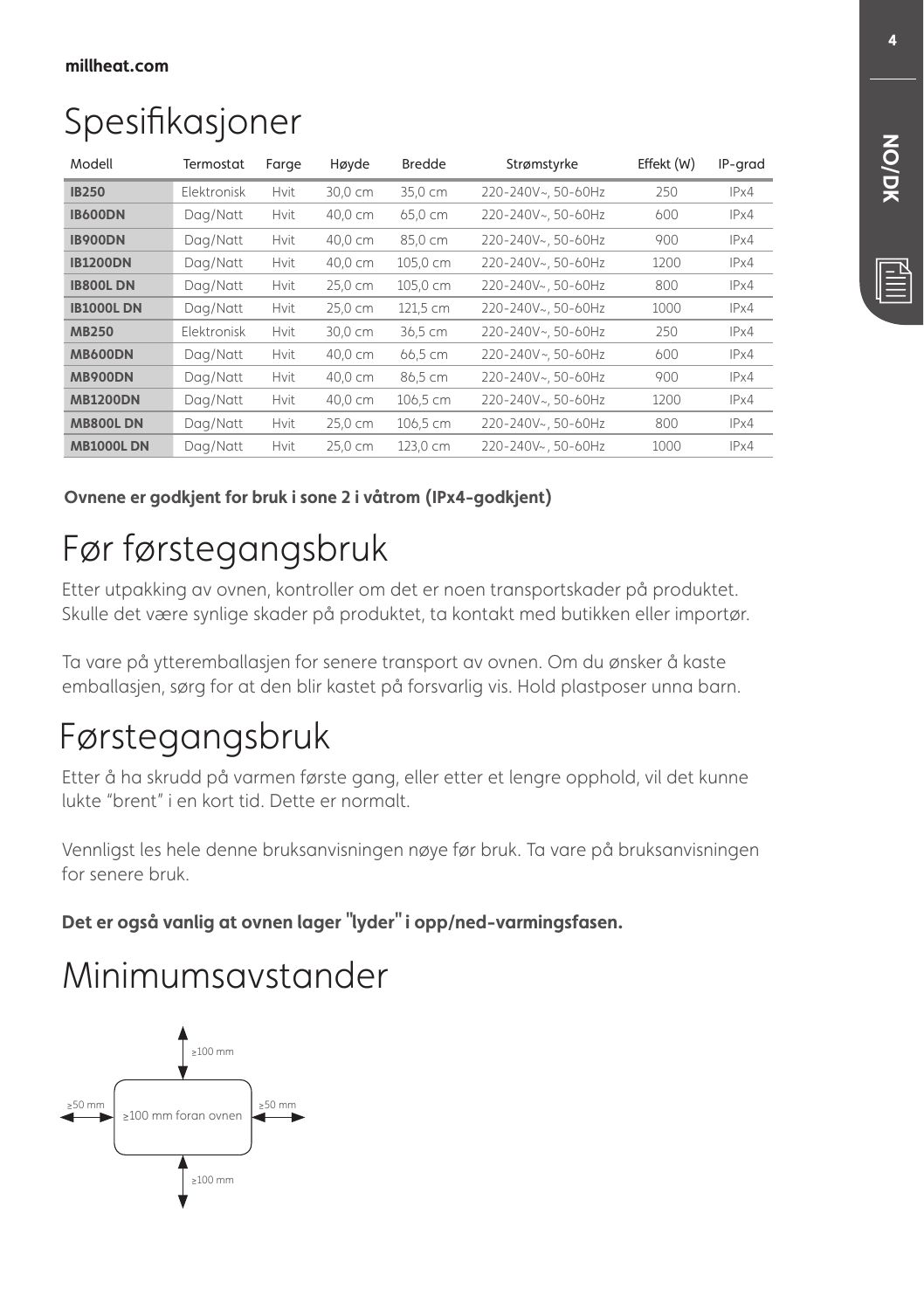# Beskrivelse av ovnen

Se figur 1 på separat figura

- 1. Av/På
- 2. Veggbrakett

**MILL STEEL** 

- 3. Temperatursensor
- 4. Utslipp varme
- 5. Termostat
- 6. Stålfront

## **MILL GLASS**

- 1. Av/På
- 2. Veggbrakett
- 3. Temperatursensor
- 4. Utslipp varme
- 5. Termostat
- 6. Glassfront

# Montering

Se figur 2 på separat figura

#### Bruk målebånd og vater for å montere braketten.

- A. Lag hull i veggen for hull 1 & 2. Lag detterer hull i veggen for de øverste hullene (hull 3 & 4 ved hjelp av 6)
- B. Sett pluggene inn i hullene som er laget og fest braketten med 4 skruer
- " Før ovnen på de nederste festene på brakketen, for så å hekte på ovnen på de øverste festene (løft noe for å få ovnen inn i sporet på de øverste festene). Skru fast låseskruene på toppen av braketten (mot klokken) OBS! Horisontal plassering kun.

# Kalibrering av temperatur

# Se figur 3 på separat figura

Det kan oppstå avvik mellom hva ovnen registrerer av temperatur og hva som er faktisk temperatur der du oppholder deg i rommet. Det kan være fere årsaker til dette, men den mest vanlige er at ovnen står et lite stykke fra der du oppholder deg i rommet vanligvis. Når du setter feks 22 grader som ønsket temperatur på ovnen er det helt naturlig og intuitivt å tenke at dette er graden du ønsker i rommet der sofaen feks er plassert. Dog er det slik at ovnens temperatursensor er plassert på produktet selv, og dermed kan et slikt avvik oppstå. For å justere dette er alle Millovner utstyrt med kalibreringsmuligheter, dvs at du kan justere hva ovnen registrerer av temperatur. OBS! Rommet må ha oppnådd en stabil temperatur før evt. kalibrering.

Trykk inn  $\bigcirc$  2 ganger, og bruk piltastene (+ eller -) for å sette faktisk temperatur observert i rommet. Bekreft med  $\bigotimes$  eller vent 15 sekunder for automatisk bekreftelse.

5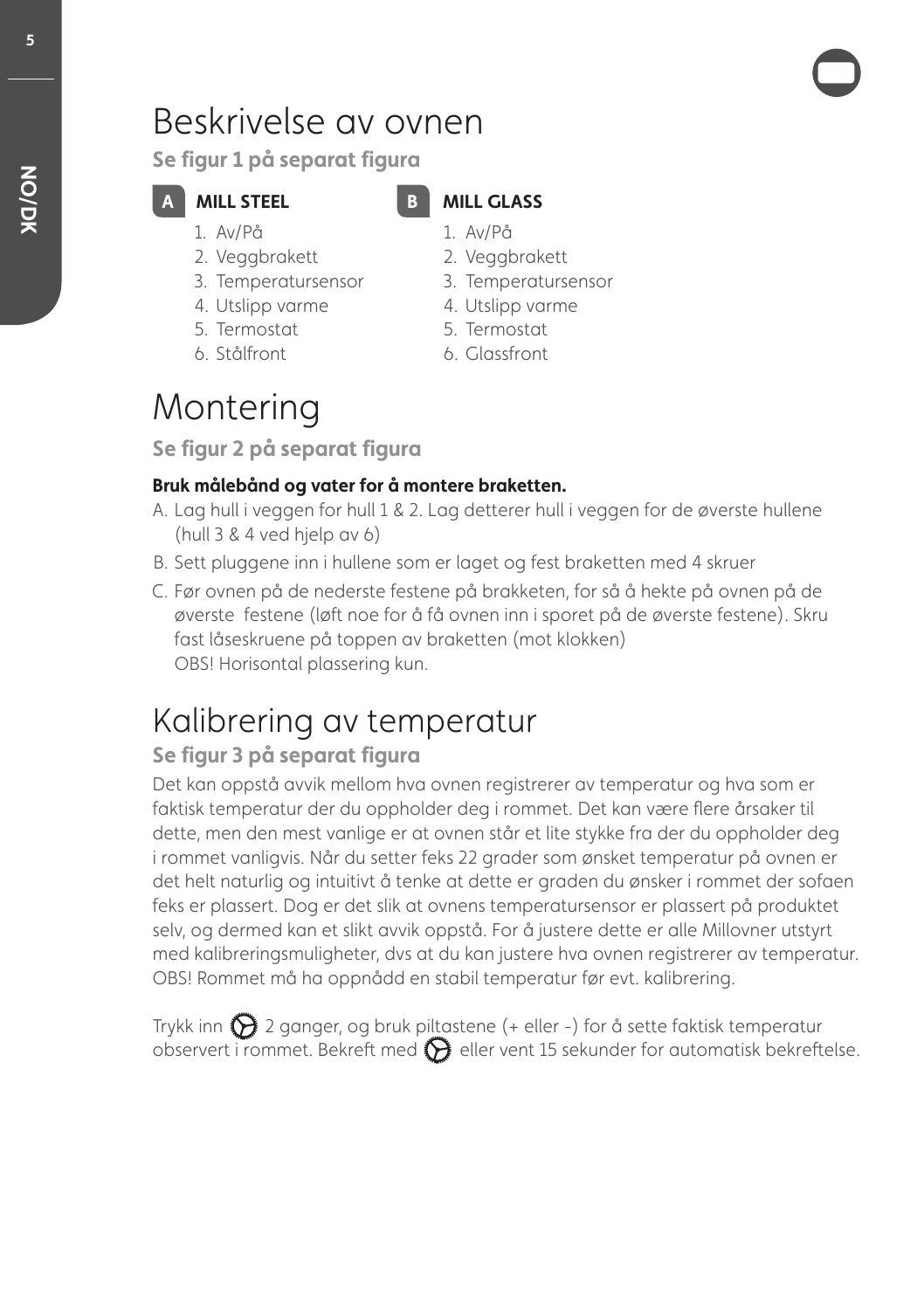# Resette ovnen

Se figur 4 på separat figura

Slå av ovnens hovedbryter

Trykk og hold  $\bigodot$  inne mens du slår på ovnens hovedbryter.

# Huskefunksjon

Ovnen husker alle temperaturinnstillinger, og vil automatisk gå til ønsket romtemperatur etter strømbrudd. Dine dag- og nattsenkingsprogrammer vil derimot bli slettet ved strømbrudd og du må registrere dette på nytt.

# "Åpent vindu" funksjon

Ovnen har en "åpent vindu" funksjon som aktiveres straks den registrerte romtemperaturen synker mer enn 2 grader Celsius på 2 minutter. Ovnen vil automatisk stoppe å varme og FO vil vises i displayet til ovnen.

Ovnen vil automatisk starte å varme igjen etter 10 minutter (displayet endres fra FO til ønsket romtemperatur).

# Bruksanvisning elektronisk termostat

Vennligst se tabelloversikt side 4 for hvilke modeller som har elektronisk termostat.

#### **Kontrollpanel**

Se figur 5 på separat figurar

- 1. Display (viser ønsket romtemperatur som standard)
- 2. Strømindikator viser om ovnen trekker strøm eller ikke
- 3. Kontrollknapp (+) (Øke temperatur)
- 4. Kontrollknapp (-) (Senke temperatur)
- 5. Funksjonsknapp

OBS! Ved strømbrudd vil termostaten gå tilbake til sist satt temperatur

ADVARSEL: FØR OVNEN TAS I BRUK MÅ DEN VÆRE FESTET TIL EN VEGG. HVIS OVNEN IKKE ER MONTERT KORREKT ELLER SATT OPP SKJEVT, KAN DET FØRE TIL AT DEN IKKE VIL FUNGERE ELLER I VERSTE FALL BLI ØDELAGT.



Om temperatursensoren ikke fungerer slik den skal vil du se dette symbolet i displayet. Vennliast kontakt forhandler eller importør.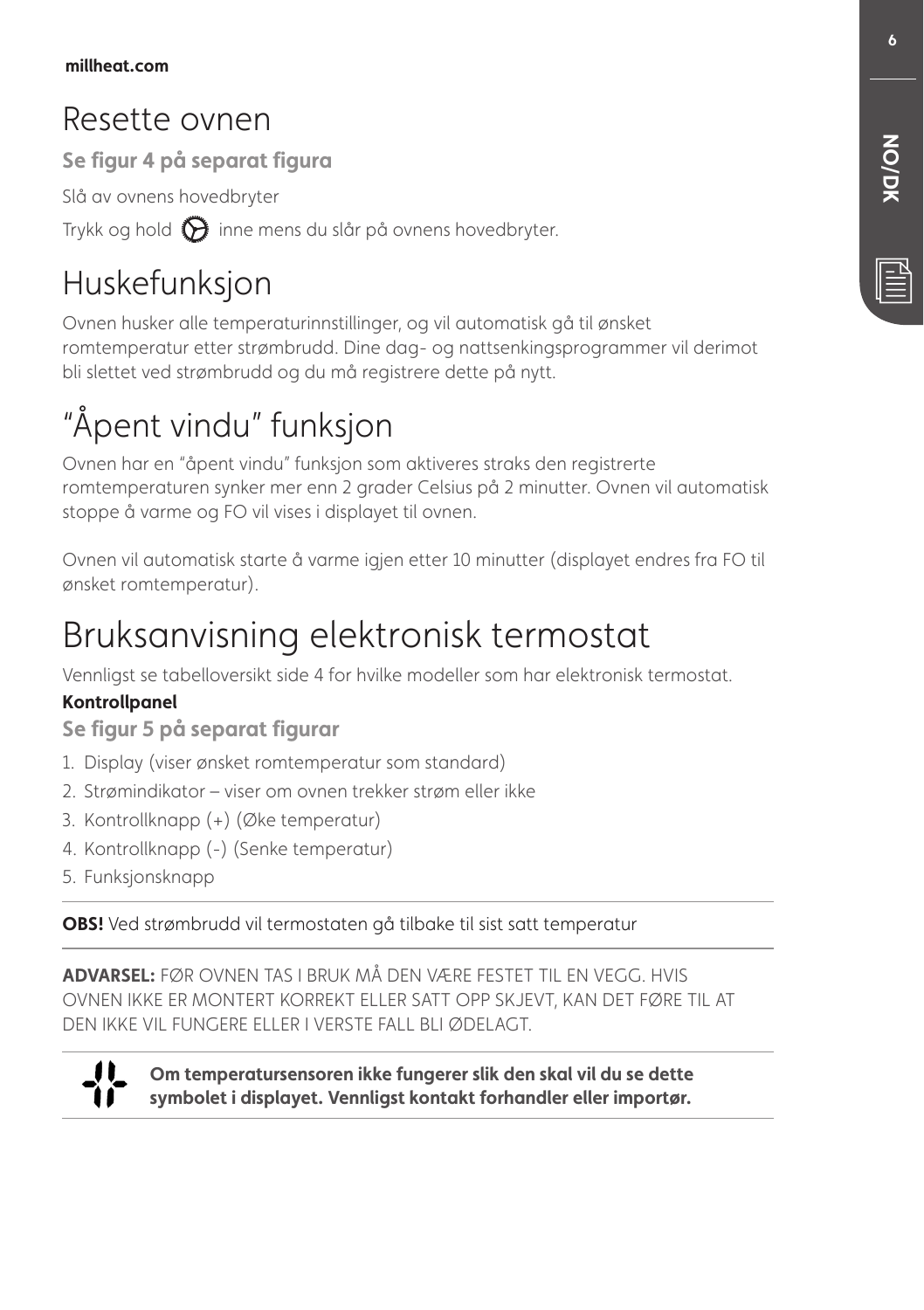# Strømindikator for elektronisk termostat

#### Når panelovnen trekker strøm (dvs når ovnen varmer) lyser strømindikatoren  $\blacklozenge$ . Se figur 6 på separat figura

# Sett ønsket temperatur for elektronisk termostat

#### Se figur 7 på separat figura

Trykk ned en av piltastene for å stille inn ønsket romtemperatur.

# Bruksanvisning dag/natt termostat

Vennligst se tabelloversikt side 4 for hvilke modeller som har dag/natt termostat.

**TIPS!** Termostaten kan benyttes som en vanlig elektronisk termostat (det vil si at ovnen holder en jevn temperatur hele døgnet). Se bruksanvisning elektronisk termostat side 6 for mer informasjon.

#### **Kontrollpanel**

Se figur 8 på separat figurar

- 1. Display (viser ønsket romtemperatur som standard)
- 2. Kontrollys natt-funksjon
- 3. Kontrollys dag-funksjon
- 4. Strømindikator viser om ovnen trekker strøm eller ikke
- 5. Kontrollknapp (+) (Øke temperatur)
- 6. Kontrollknapp (-) (Senke temperatur)
- 7. Natt-funksjon
- 8. Dag-funksjon
- 9. Funksjonsknapp

**OBS!** Ved strømbrudd vil termostaten gå tilbake til sist satt temperatur

**ADVARSEL!** FØR OVNEN TAS I BRUK MÅ DEN VÆRE FESTET TIL EN VEGG. HVIS OVNEN IKKE ER MONTERT KORREKT ELLER SATT OPP SKJEVT, KAN DET FØRE TIL AT DEN IKKE VIL FUNGERE ELLER I VERSTE FALL BLI ØDELAGT.



Om temperatursensoren ikke fungerer slik den skal vil du se dette symbolet i displayet. Vennligst kontakt forhandler eller importør.

7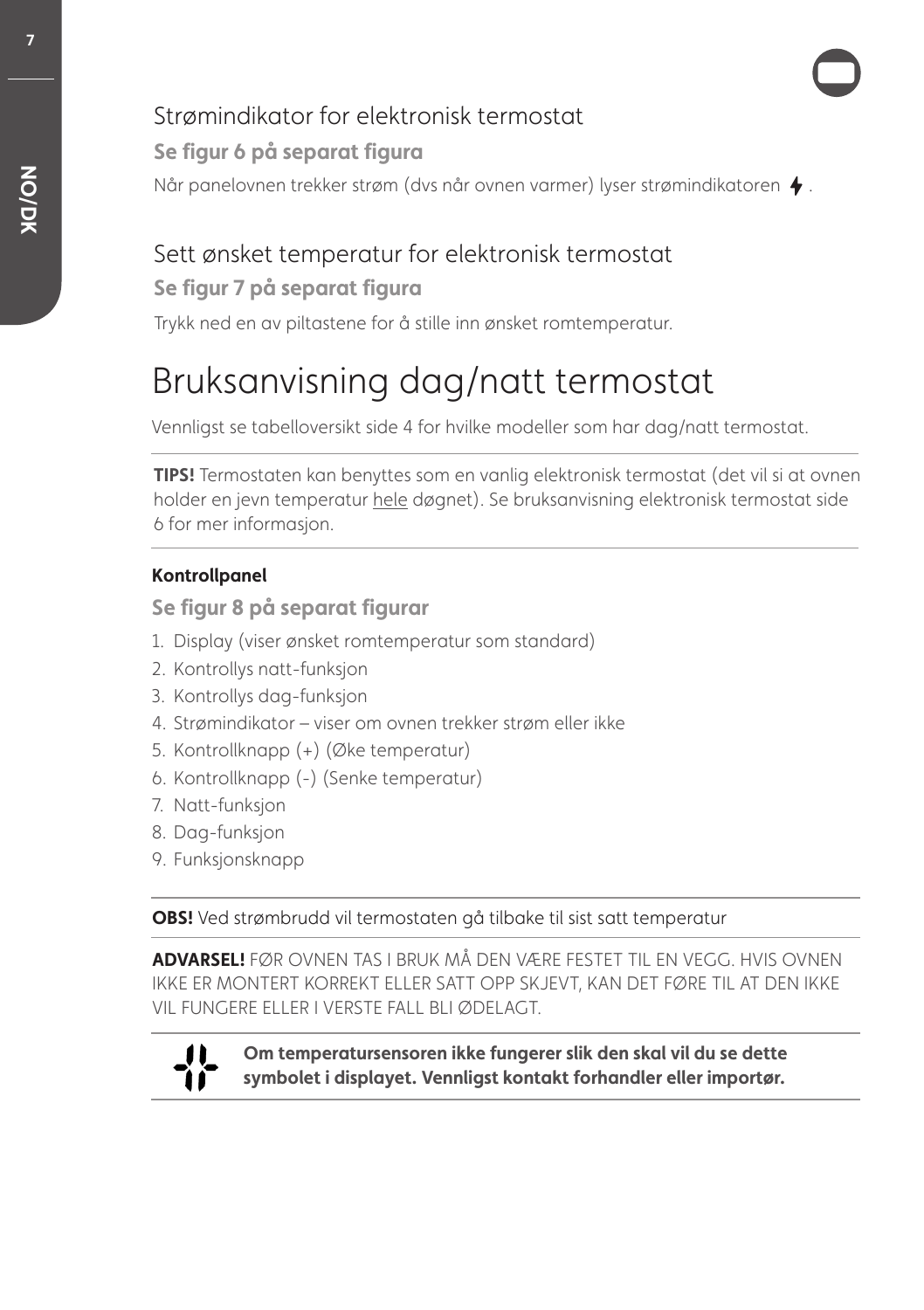#### millheat.com

#### Strømindikator for dag/natt termostat

#### Se figur 9 på separat figura

Når panelovnen trekker strøm (dvs når ovnen varmer) lyser strømindikatoren  $\blacklozenge$ .

# Sett ønsket temperatur for dag/natt termostat

#### Se figur 7 på separat figura

Trykk ned en av piltastene for å stille inn ønsket romtemperatur.

# Dag– og nattsenking

Når du programmerer ovnen for enten dag– eller nattsenking, så vil senkeperioden være aktiv fra det tidspunktet du programmerer ovnen. Det vil si at om du ønsker at en dagsenking begynner kl 07.30, så må du programmere dagsenkingen kl 07.30.

Du trenger kun å programmere ovnen 1 gang for dagsenking og 1 gang for nattsenking. Om du har programmert ovnen vill programmene være aktiv på følgende dager: **Dagsenking:** Mandag - Fredag (dag 1-5)

**Nattsenking: Alle Netter** 

**EKSEMPEL:** La ass si at du ønsker å programmere ovnen for både dag– og nattsenking. Du ønsker at den skal gjøre følgende:

- 1. Dagsenk skal være aktiv fra kl. 07.30 til kl 14.30. Ønsket temperatur: 17 grader
- 2. Nattsenk skal være aktiv fra kl. 22.00 til 06:00. Ønsket temperatur: 18 grader

# Slik gjør du for å aktivere dagsenk

#### Se figur 10 på separat figura

- 1. Tirsdag KI 07.30 går du til ovnen og trykker på  $\bullet$  på ovnens termostat
- 2. "d" vil vises i displayet. Bruk hjulet for å angi hvilken dag det er når du programmerer ovnen (1=mandag, 2=tirsdag etc). Du programmerer ikke ovnen for ulike dager. Her er det kun snakk om å fortelle ovnen hvilken dag det er når du programmerer ovnen, siden dagsenkingen kun er aktiv mandag-fredag. Velg 2 for tirsdag. Bekreft ved å trykke på  $\bigodot$
- 3. "C" vil blinke i displayet. Bruk hjulet for å angi 17 som ønsket senketemperatur for dagsenkingen. Bekreft ved å trykke på  $\bigotimes$
- 4. "H" vil blinke i displayet. Bruk hjulet for å angi 7 timer som ønsket senketid (altså at den vil være aktiv fra kl 07.30 til 14.30). Bekreft ved å trykke på  $\bigotimes$
- 5. Nå vil dagsenkingen være aktiv fra kl 07.30 til 14.30 mandag-fredag. Senketemperaturen er 17 grader
- \* Kontrollys  $\bullet$  lyser grønt når ovnen er i en aktiv senkeperiode. Kontrollyset lyser rødt når senkeperioden er inaktiv, men programmert.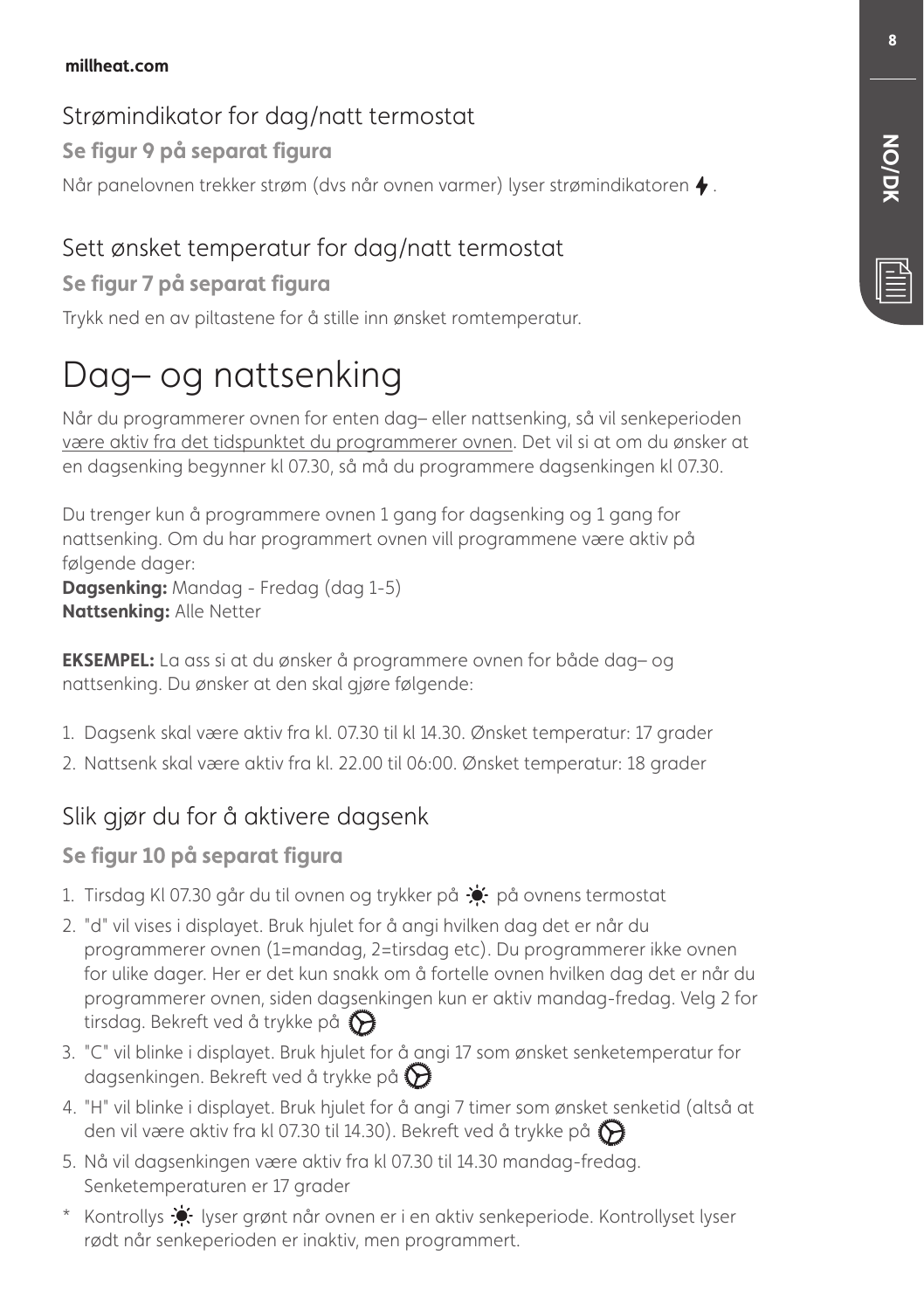# Slik gjør du for å aktivere nattsenk

#### Se figur 11 på separat figura

- 1. Kl 22.00 går du til ovnen og trykker på  $\leftarrow$  på ovnens termostat
- 2. "C" vil blinke i displayet. Bruk hjulet for å angi 18 som ønsket senketemperatur for nattsenkingen. Bekreft ved å trykke på  $\bigcirc$
- 3. "H" vil blinke i displayet. Bruk hjulet for å angi 8 timer som ønsket senketid (altså at den vil være aktiv fra kl 22.00 til 06.00). Bekreft ved å trykke på  $\bigodot$
- 4. Nå vil nattsenkingen være aktiv fra kl 22.00 til 06.00 alle dager. Senketemperaturen er 18 grader
- \* Kontrollys  $\blacklozenge$  lyser grønt når ovnen er i en aktiv senkeperiode. Kontrollyset lyser rødt når senkeperioden er inaktiv, men programmert.

NB! Om det er strømbrudd/du skrur av ovnen så vil ovnen glemme programmeringen og du må gjøre dette på nytt.

OBS! 2012-modeller (serienr. HL12) har et litt annet oppsett hvor man ikke blir spurt om antall timer og temperatur mens man programmerer. Standardverdiene er som følger: **Dagsenk:** 5 timer og 17 grader **Nattsenk:** 7 timer og 17 grader Ellers følger de samme oppsett.

## Endre senketemperatur–Dag

#### Se figur 12 på separat figura

Trykk og hold  $\bigotimes$  inne og trykk 3 ganger på  $\bigstar$ . Angi ønsket temperatur for dagsenkingen. Lagre ved å trykke på  $\bigcirc$  eller vent 15 sekunder for automatisk bekreftelse.

## Endre senketemperatur–Natt

#### Se figur 13 på separat figura

Trykk og hold  $\bigotimes$  inne og trykk 3 ganger på  $\bullet$ . Angi ønsket temperatur for nattsenkingen. Lagre ved å trykke på  $\bigcirc$  eller vent 15 sekunder for automatisk bekreftelse.

# Endre antall timer–Dag

## Se figur 4 på separat figurar

Trykk og hold  $\bigcirc$  inne og trykk 2 ganger på  $\cdot$ . Angi ønsket temperatur for dagsenkingen. Lagre ved å trykke på  $\bigcirc$  eller vent 15 sekunder for automatisk bekrefelse.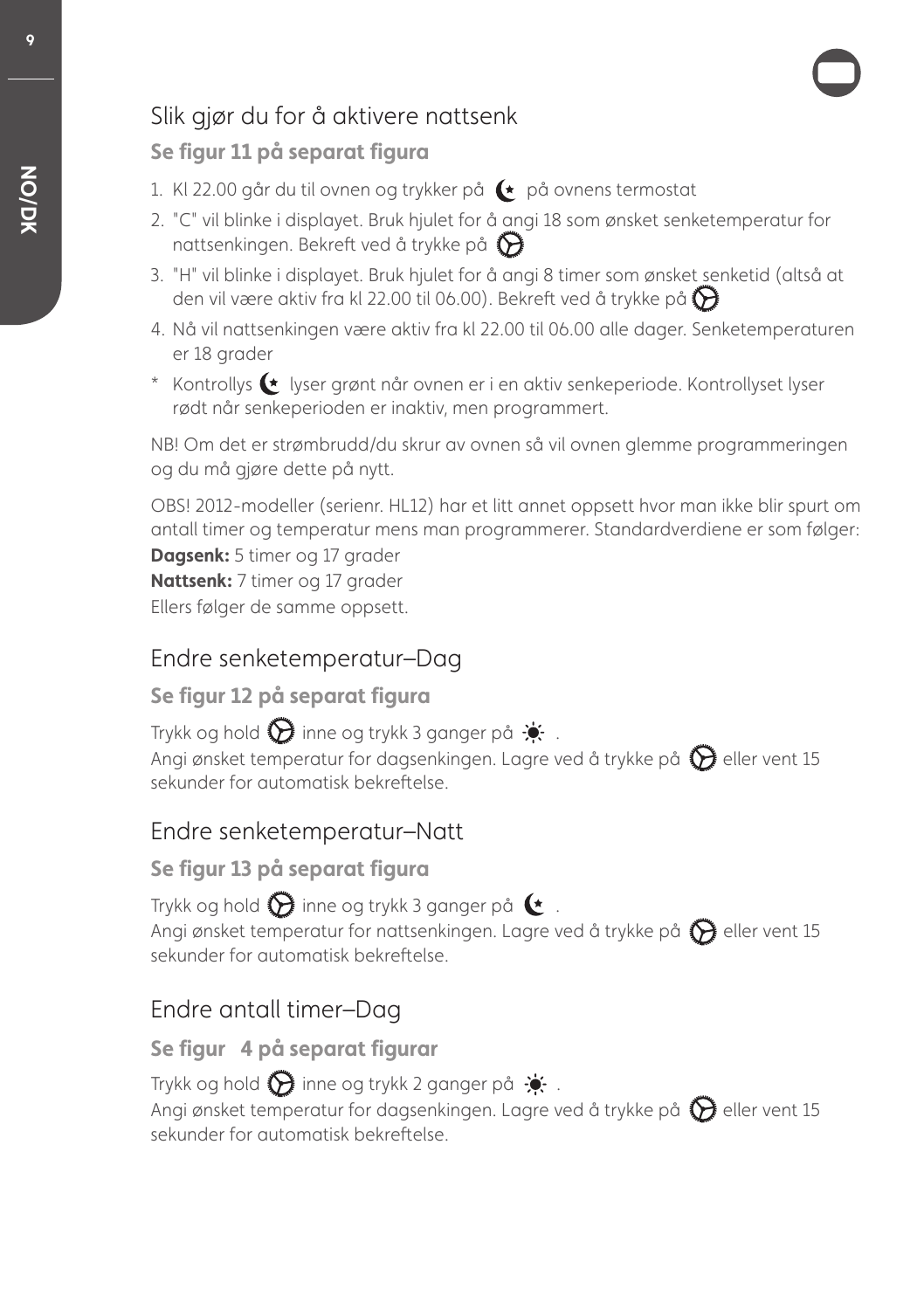# Endre antall timer–Natt

Se figur 15 på separat figura

Trykk og hold  $\bigotimes$  inne og trykk 2 ganger på  $\blacktriangleright$ .

Angi ønsket temperatur for nattsenkingen. Lagre ved å trykke på  $\bigcirc$  eller vent 15 sekunder for automatisk bekreftelse.

# Kansellere (hoppe over) senkeperiode

Se figur 16 på separat figura

Trykk og hold  $\bigcirc$  inne og trykk 1 gang på  $\div$  eller  $\leftrightarrow$  (avhengig av hvilken senkeperiode du ønsker å kansellere).

## \* Ovnen hopper over en aktiv senkeperiode eller neste senkeperiode

 $*$  Ved neste senkeperiode vil ovnen automatisk gienoppta programmert senkeperiode

# Slette senkeprogram

Se figur 7 på separat figurar

Trykk og hold <a>
eller (avhengig av hvilket senkeprogram du ønsker å kansellere) inne i 3 sekunder.

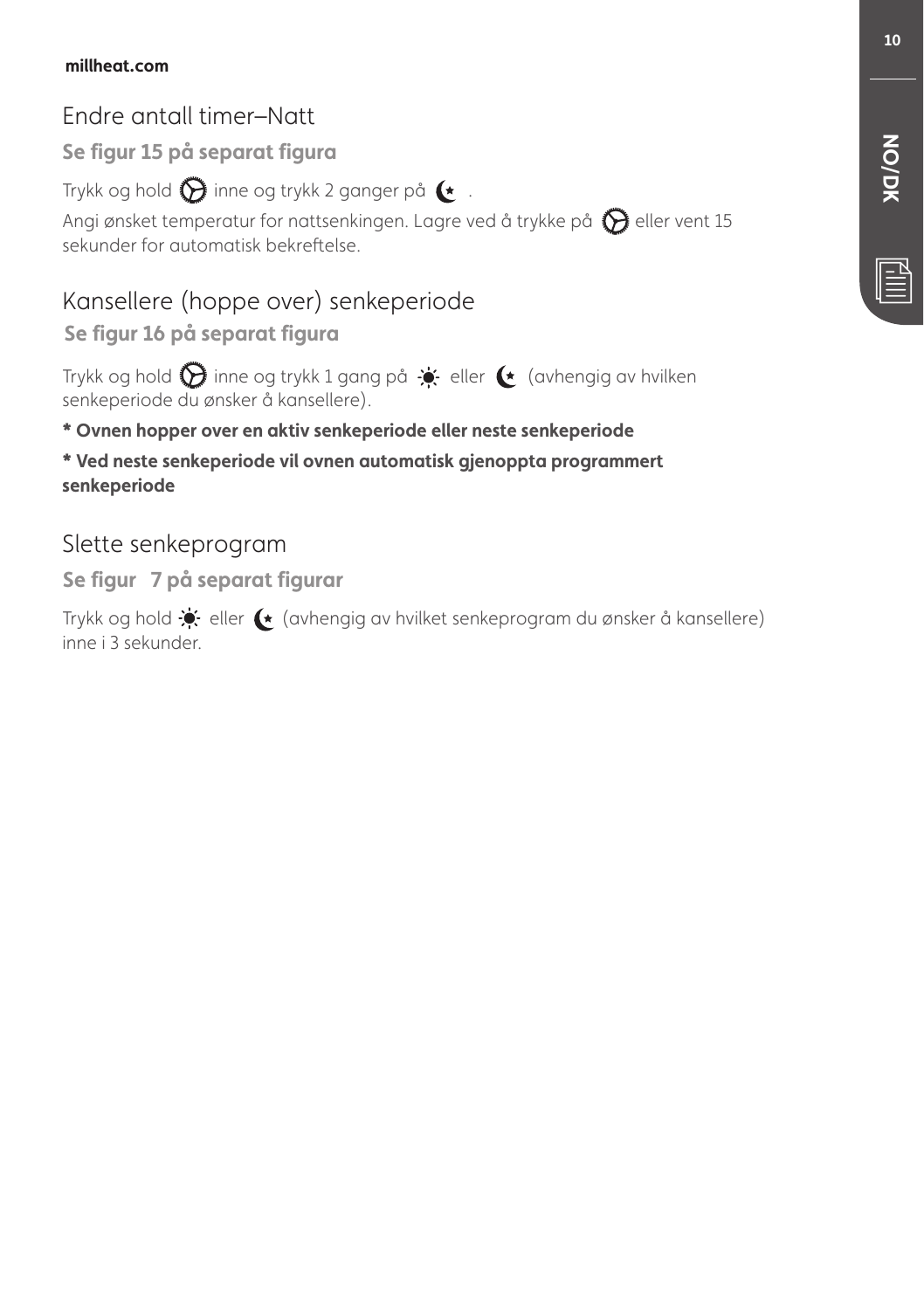# Vedlikehold

- 1. Ta alltid ut stikkontakten og Ia ovnen bli kald før rengjøring
- 2. Tørk ovnen regelmessig med en lett fuktig klut og tørk av overfaten før du skrur på ovnen jajen
- 3. I fringssesongen bør ovnen rengjøres minst 1 gang i måneden

OBS! Ovnen må aldri legges i vann.

**Unnaå bruk av vaskemidler ved renhold.** 

#### Det må aldri komme vann inn i ovnen da dette kan medføre fare.

- 4. Støv etc. fiernes med en myk klut
- 5. Ovnen kan lagres på et tørt og rent sted
- 6. Hvis ovnen skulle slutte å virke må du ikke forsøke å reparere den selv da det kan medføre brannfare/elektrisk støt.

# Garanti

Garantien gjelder i 2 år. I denne tiden vil ovnen bli reparert eller erstattet om feil skulle oppstå. Forutsetningen er at ovnen er brukt i henhold til denne bruksanvisningen og fremlegging av kjøpskvittering. Skulle det oppstå feil med ovnen, ta kontakt med butikken der den ble kjøpt eller med importøren.

# Avfallshåndtering

Symbolet  $\mathbb X$  angir at dette produktet ikke skal kastes sammen med vanlig husholdningsavfall. For å hindre mulig skade på miljø eller helse, må dette produktet leveres til resirkulering av elektrisk og elektronisk utstyr. Din lokale el. forretning eller miljøstasjon har en ordning for å ivareta en miljøriktig destruksjon og resirkulering av slike produkter.



mill

**Mill International AS** Grini Næringspark 10 1361 Østerås Norway Tlf: +47 22 13 32 00 www.millheat.com post@millheat.com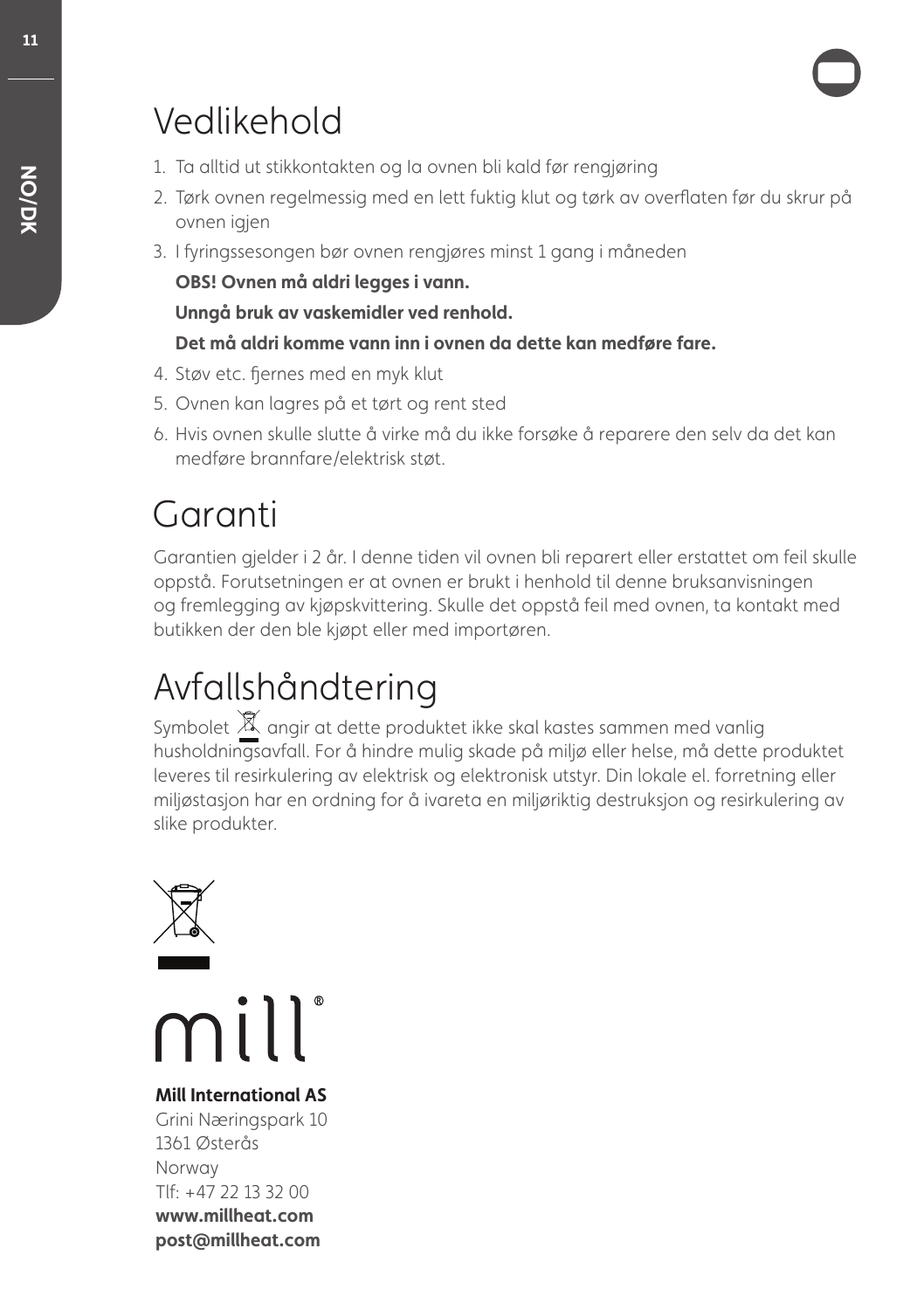# Innehållsförteckning

- **5. 2-3** | Viktig säkerhetsinformation
	- **S. 4** Specifikationer
	- **4** Före första användning |
	- **4** Vid användning första gången |
	- **4** Minsta avstånd |
	- **5.5** | Beskrivning av radiatorn
	- **5.5** | Montering
	- **5.5** Temperaturkalibrering
	- **4** Återställ elementet |
	- **5.6** | Minnesfunktion
	- **5.6** | «Oppet fönster» -funktion
	- **5. 6** The Bruksanvisning elektronisk termostat
	- **4** Strömindikator för elektronisk termostat |
	- **S. 7** lä Ange önskad temperatur för elektronisk termostat
	- **5.7** | Bruksanvisning dag/natt termostat
	- **4** Strömindikator för dag/natt termostat |
	- **S. 8**  $\parallel$  Ange önskad temperatur för dag/natt termostat
	- **4** Dag– og nattsänkning |
	- **4** Aktivera dagsänkning |
	- **4** Aktivera nattsänkning |
	- **4** Ändra sänkningstemperatur dag |
	- **4** Ändra sänkningstemperatur natt |
	- **4** Ändra antal timmar dag |
	- **5. 10** Andra antal timmar natt
	- **5. 10** | Annullera (hoppa över) sänkningsperiod
	- **4** Radera ett sänkningsprogram |
	- **4** Underhåll |
	- **5.11** | Garanti
	- **5.11** | Källsortering

# Läs bruksanvisningen noggrant före användning. Spara bruksanvisningen för framtida behov.





#### **SPARA DEN HÄR BRUKSANVISNINGEN!**

**YIDRÖR ALDRIG RADIATORN MED VÅTA HÄNDER, OCH TÄCK ALDRIG ÖVER DEN!** 



 $\blacksquare$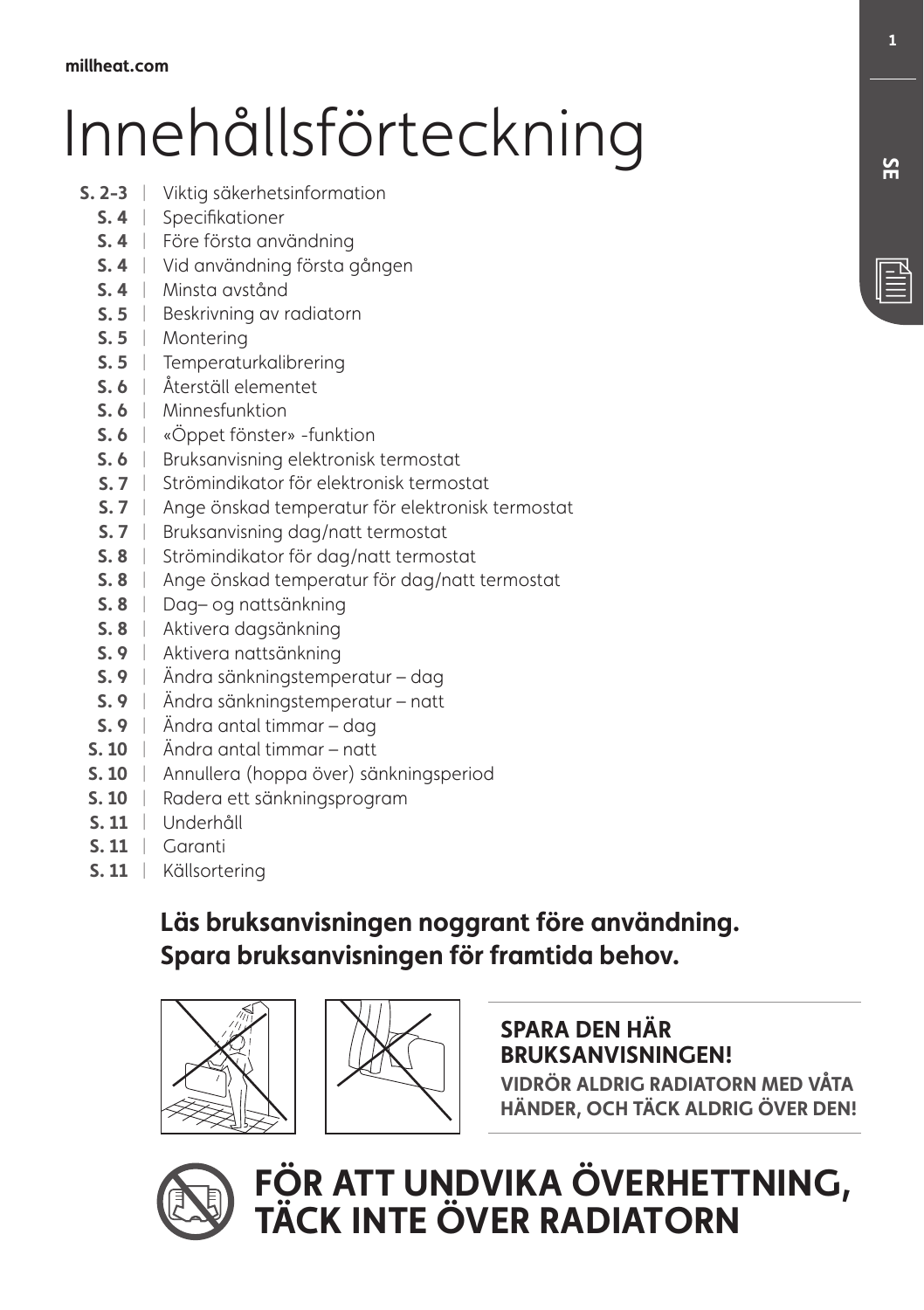# Viktig säkerhetsinformation

Vanliga säkerhetsregler måste alltid följas vid användning av elektroniska produkter, särskilt när det finns barn i närheten



**7"3/\*/(-**För att undvika elektriska stötar och brännskador måste du se till att kontakten alltid är utdragen innan radiatorn fyttas eller rengörs.

# **LÄS BRUKSANVISNINGEN NOGGRANT**

- **ŕ** Produkten är bara till för hemmabruk
- **ŕ** Se till att produkten är kopplad till husets vanliga elnät, enligt märkningen på produkten
- **ŕ** Nya produkter kan lukta lite konstigt när de används första gången. Lukten försvinner snabbt och är helt ofarlig.
- **ŕ** Se till att inga förpackningsrester (cellplast/papp) har fallit ned på värmeelementen i produkten. Sådana rester måste plockas bort för att undvika dålig lukt.
- Se till att produkten inte överhettas **den får inte övertäckas.**
- Stäng av produkten (med Off-knappen) och dra ut kontakten när den inte ska användas på ett tag
- **ŕ** Var särskilt uppmärksam om produkten används i ett rum där barn, funktionshindrade eller äldre befnner sig
- **ŕ** Produkten får inte ställas precis under ett eluttag
- **ŕ** Sladden får inte dras under mattor eller liknande. Se till att den ligger så att ingen snubblar på den
- **ŕ** Produkten får inte användas om sladden eller kontakten är skadad. Den får inte användas om den har fallit i marken (golvet) eller är skadad på annat sätt, så att den inte fungerar normalt
- **ŕ** Om sladden får skador måste den lagas av tillverkaren eller av någon yrkeskunnig
- **ŕ** Undvik att använda förlängningssladd, efersom en sådan sladd kan överhettas och bli brandfarlig
- **ŕ** Täck aldrig för produktens lufintag. För att undvika brandfara är det viktigt att se till att produktens lufintag inte är tilltäppt eller övertäckt. Använd produkten i rum med vanliga plana golv

 $\overline{2}$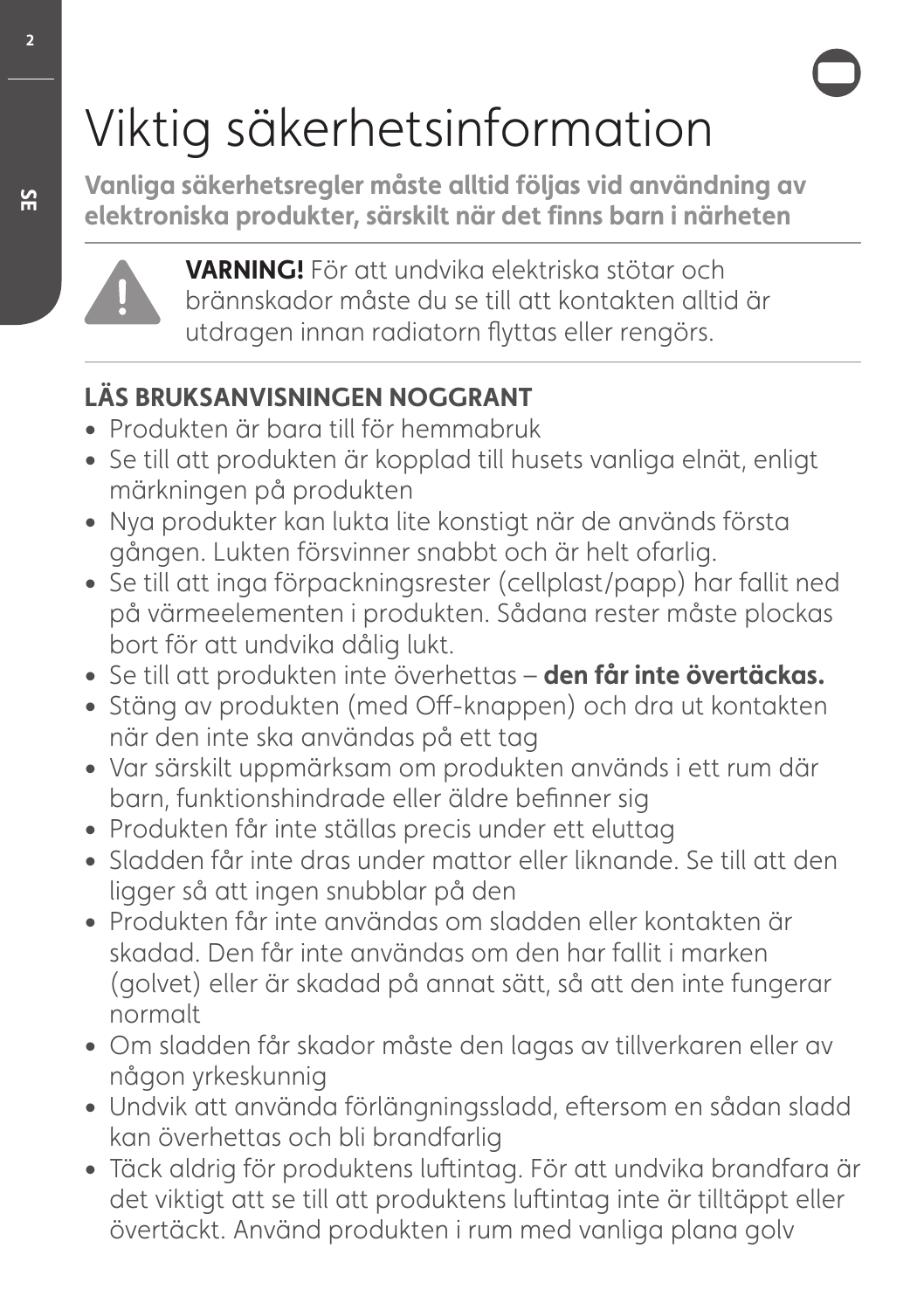#### millheat.com

- **ŕ** Produkten får inte monteras i omedelbar närhet till något brännbart material, efersom det alltid fnns risk för brand
- **ŕ** Produkten får inte användas i rum där bensin, målarfärg eller andra lättantändliga vätskor förvaras, t.ex. i garage
- **ŕ** Vidrör aldrig en elektrisk radiator med våta händer
- **ŕ** Vissa delar av produkten kan bli mycket varma och orsaka brännskador. Var särskilt uppmärksam då barn och utsatta personer är närvarande
- **ŕ** Produkten måste vara avslagen och sval och kontakten utdragen när den fyttas
- **ŕ** Undvik att överbelasta det elnät (strömkrets) som produkten är uppkopplad på. Om andra elektriska apparater är kopplade till samma eluttag eller strömkrets måste de tas med i beräkningen
- **ŕ** Använd inte produkten i små rum när personer som inte kan lämna rummet på egen hand är närvarande, såvida inte ständig tillsyn ges
- **ŕ** Produkten får inte användas av barn under åtta (8) år och inte heller av personer med nedsatt fysisk eller mental förmåga eller någon som saknar erfarenhet och kunskap, om dessa inte får vägledning eller instruktioner gällande användningen av produkten på ett säkert sätt och som förstår de risker som är involverade
- **ŕ** Barn ska inte leka med produkten. Rengöring och underhåll får inte utföras av barn utan översyn
- **ŕ** Barn under tre (3) skall hållas borta från produkten om de inte har kontinuerlig tillsyn
- **ŕ** Barn i ålder tre (3) till åtta (8) får bara slå AV/PÅ produkten, förutsatt att produkten är monterad enligt monteringsanvisningen, samt att barnen har fått vägledning gällande användning av produkten på ett säkert sätt samt att de förstår riskerna som är involverade
- **ŕ** Använd inte produkten i närheten av ett bad, en dusch eller en pool

**VARNING!** Produkten får inte användas om glaspanelerna är skadade (detta gäller de produkter vars modellnamn startar med MB).

**4&**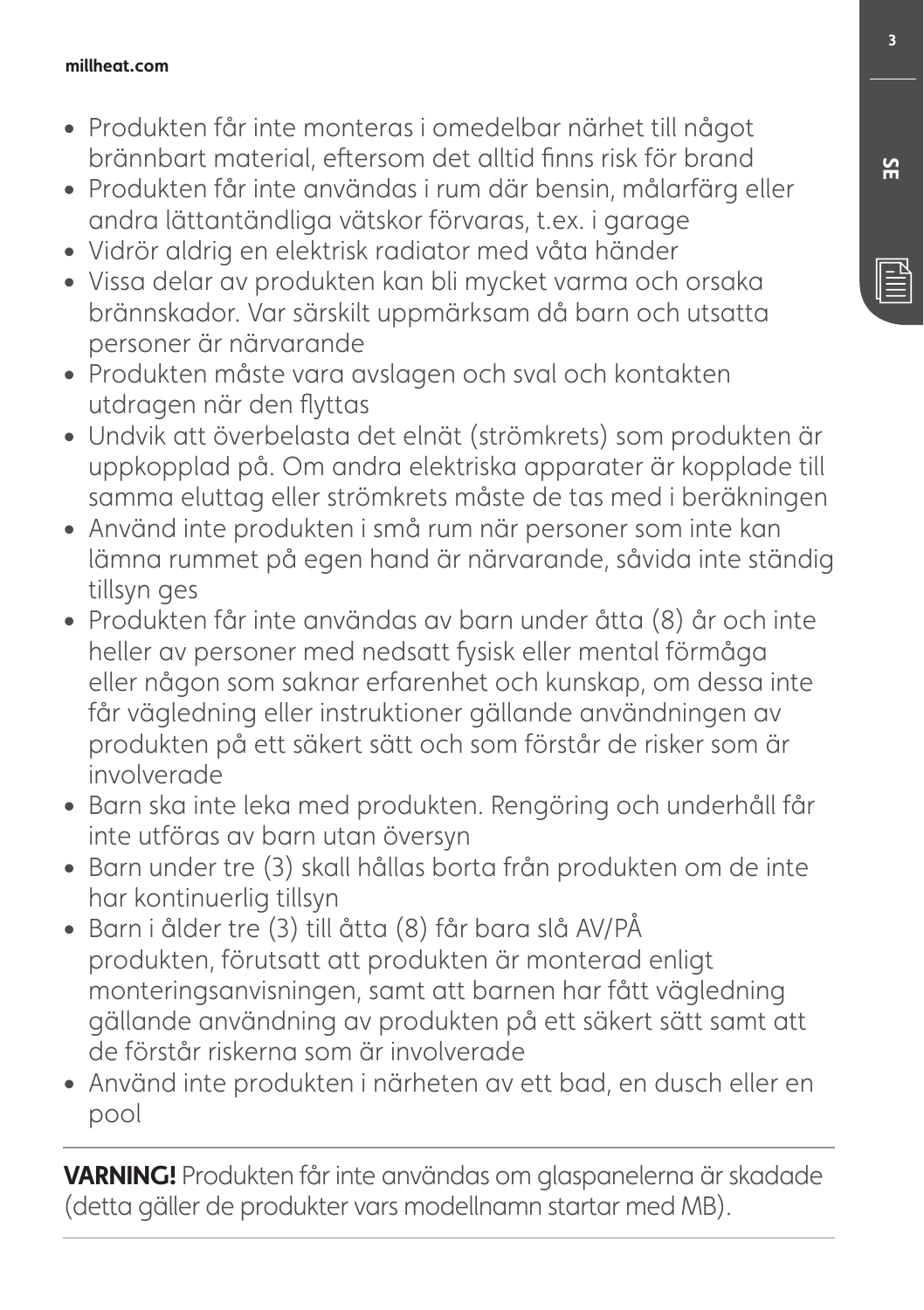# Spesifkasjoner

| Modell           | Termostat          | Färg | Höjd    | <b>Bredd</b> | Strömstyrka        | Effekt (W) | IP   |
|------------------|--------------------|------|---------|--------------|--------------------|------------|------|
| <b>IB250</b>     | <b>Flektronisk</b> | Vit  | 30,0 cm | 35,0 cm      | 220-240V~, 50-60Hz | 250        | IPx4 |
| <b>IB600DN</b>   | Dag/Natt           | Vit  | 40,0 cm | 65,0 cm      | 220-240V~, 50-60Hz | 600        | IPx4 |
| <b>IB900DN</b>   | Dag/Natt           | Vit  | 40,0 cm | 85,0 cm      | 220-240V~, 50-60Hz | 900        | IPx4 |
| <b>IB1200DN</b>  | Dag/Natt           | Vit  | 40,0 cm | 105,0 cm     | 220-240V~, 50-60Hz | 1200       | IPx4 |
| <b>IB800LDN</b>  | Dag/Natt           | Vit  | 25.0 cm | 105.0 cm     | 220-240V~, 50-60Hz | 800        | IPx4 |
| <b>IB1000LDN</b> | Dag/Natt           | Vit  | 25,0 cm | 121,5 cm     | 220-240V~, 50-60Hz | 1000       | IPx4 |
| <b>MB250</b>     | Elektronisk        | Vit  | 30.0 cm | 36,5 cm      | 220-240V~, 50-60Hz | 250        | IPx4 |
| <b>MB600DN</b>   | Dag/Natt           | Vit  | 40,0 cm | 66,5 cm      | 220-240V~. 50-60Hz | 600        | IPx4 |
| <b>MB900DN</b>   | Dag/Natt           | Vit  | 40,0 cm | 86,5 cm      | 220-240V~, 50-60Hz | 900        | IPx4 |
| <b>MB1200DN</b>  | Dag/Natt           | Vit  | 40,0 cm | 106,5 cm     | 220-240V~, 50-60Hz | 1200       | IPx4 |
| <b>MB800LDN</b>  | Dag/Natt           | Vit  | 25,0 cm | 106.5 cm     | 220-240V~, 50-60Hz | 800        | IPx4 |
| <b>MB1000LDN</b> | Dag/Natt           | Vit  | 25,0 cm | 123.0 cm     | 220-240V~.50-60Hz  | 1000       | IPx4 |

Elementet är godkänt för användning i zon 2 i badrum (IPx4 godkänd)

# Före första användning

Efer att du packat upp apparaten, kontroller om det fnns några transportskador på produkten. Finns det synliga skador på produkten, kontakta då butik eller importören.

Behåll ytterkartongen för framtida transporter av elementet. Om du väljer att kasta emballaget, se till att det kasseras på lämpligt sätt. Håll plastpåsar utom räckhåll från barn

# Vid användning första gången

Efer att du vrider på värmen första gången eller efer ett längre uppehåll, kan det lukta "bränt" en kortare stund. Detta är normalt.

Läs igenom hel bruksanvisningen noga innan bruk. Förvara denna bruksanvisning väl för framtida bruk.

Det är normalt att radiatorn låter när den värms upp eller kyls ner.

# Minsta avstånd



 $\overline{a}$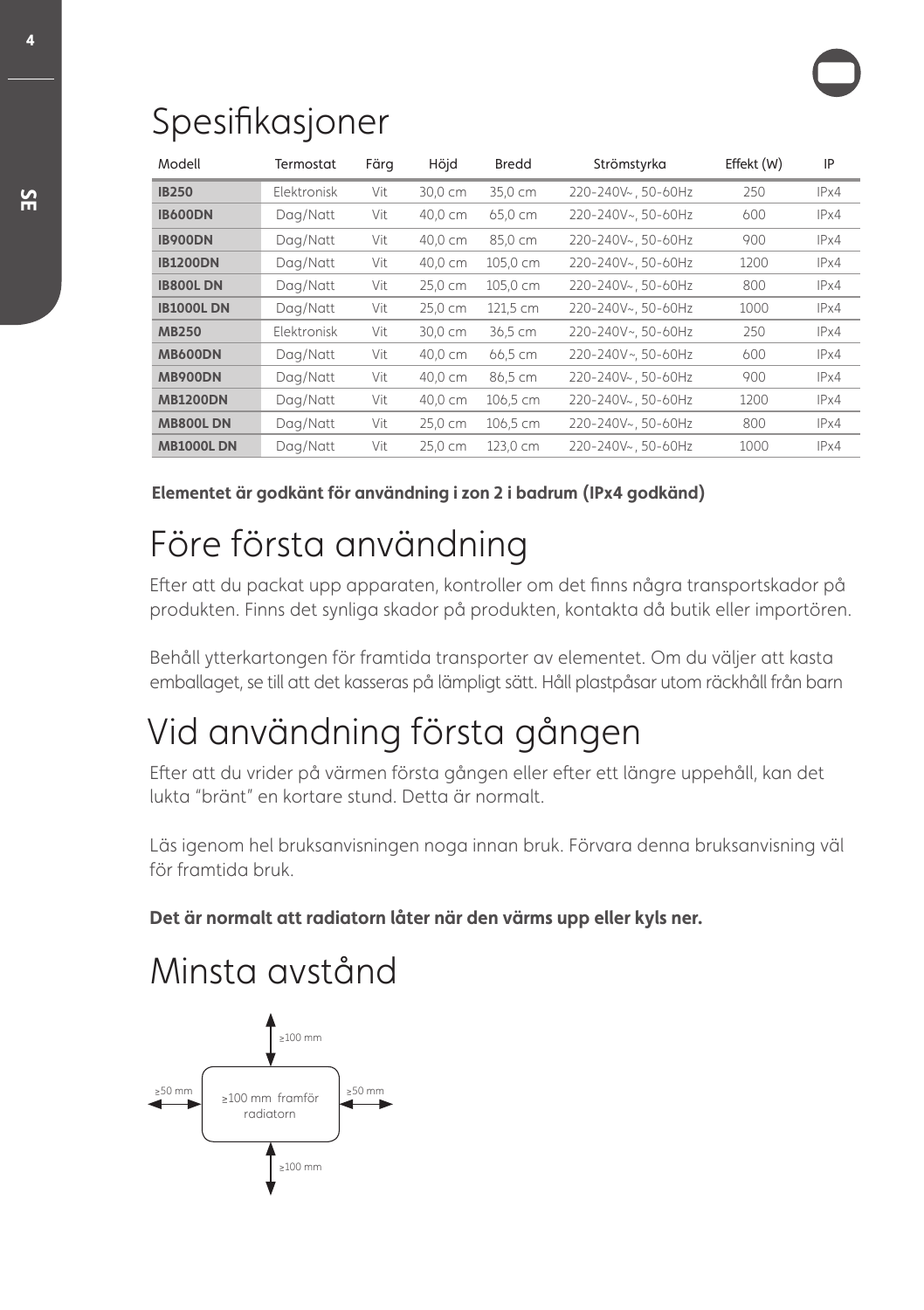# Beskrivning av radiatorn

Se figur 1 på separat figura

## **MILL STEEL**

#### **MILL GLASS** 1. Av/På

1. Av/På

6. Stålfront

- 2. Veggbrakett
- 3. Temperatursensor
- 4. Utslipp värme 5. Termostat
- 5. Termostat

2. Veggbrakett 3. Temperatursensor 4. Utslipp värme

6. Glassfront

# Montering

#### Se figur 2 på separat figura

- Ɵ Gör hål i väggen för hål 1 & 2. Gör därefter hål i väggen för de översta hålen (hål 3 & 4 med hjälp av 6).
- B. Sätt i pluggar i hålen och sätt fast stativet med 4 skruvar.
- " För ned radiatorn på de nedersta fästena på stativet, och sätt fast den på de översta fästena (lyft lite för att få in radiatorn i spåret på de översta fästena). Skruva fast låsskruvarna på toppen av stativet (moturs). NB! Horisontell placering endast.

# Temperaturkalibrering

## Se figur 3 på separat figura

I vissa fall kan temperaturen som registreras av radiatorn och den verkliga temperaturen i rummet skilja sig åt. Detta kan bero på fera orsaker, men vanligast är att radiatorn står rätt långt ifrån där du normalt befnner dig. När du ställer in temperaturen på 22 grader till exempel, är det bara naturligt att du förväntar dig samma temperatur där exempelvis sofan står. Temperatursensorn sitter dock på själva produkten, och därför kan temperaturen skilja sig åt. För att åtgärda detta är alla radiatorer från Mill utrustade med en kalibreringsfunktion som låter dig justera temperaturen som registreras av radiatorn. Obs! Rummet måste ha uppnått en stabil temperatur före kalibrering.

Tryck på  $\bigcirc$  två gånger och använd + eller – för att ställa in rummets verkliga temperatur. Bekräfta med  $\bigotimes$  eller vänta 15 sekunder på automatisk bekräftelse.  $\overline{5}$ 

# <u>ጅ</u>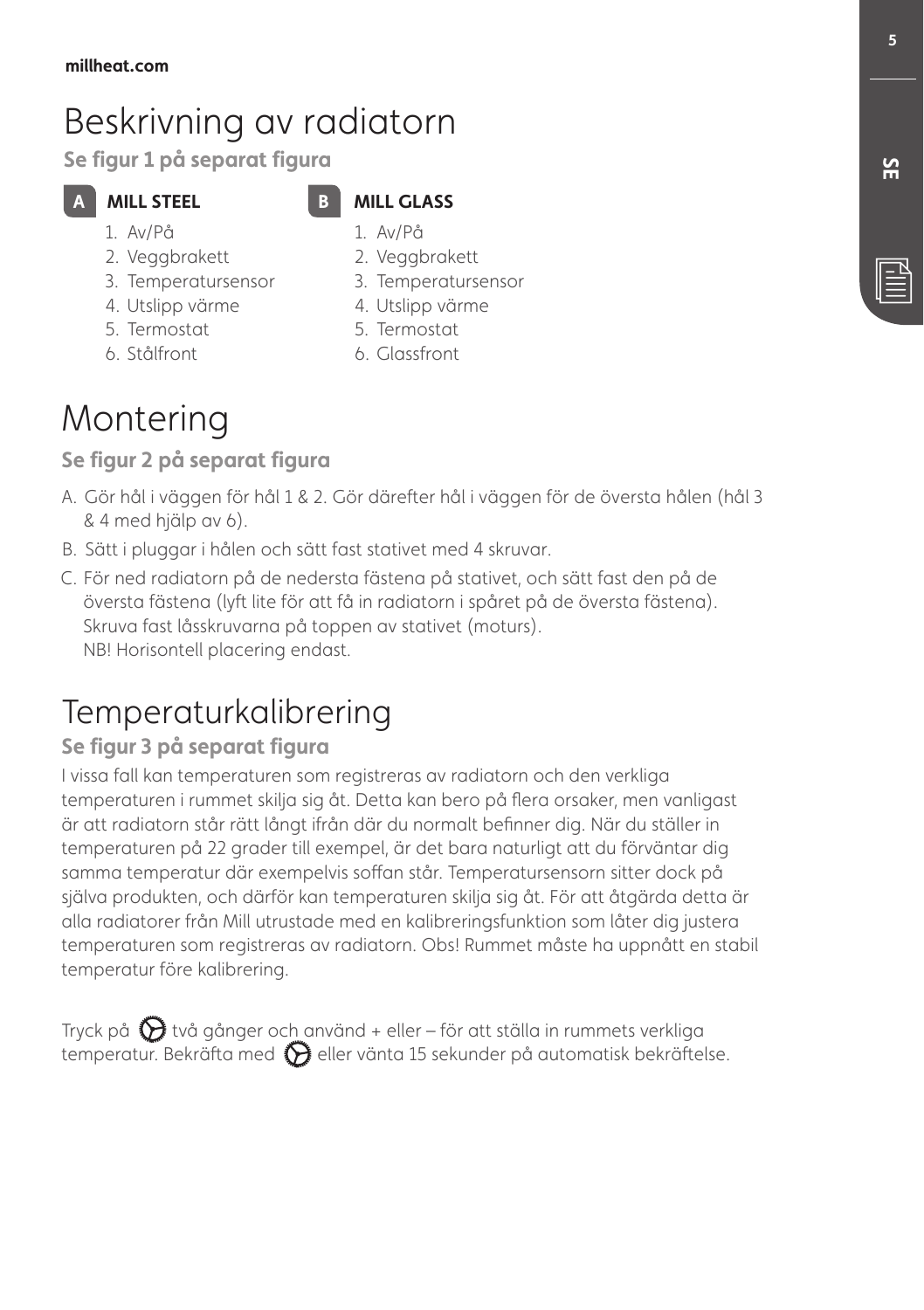# Återställ elementet

Se figur 4 på separat figura

Slå av elementets huvudbrytare Tryck och håll ner  $\bigcirc$  medan du slår på elementets huvudbrytare

# Minnesfunktion

Elementet minns alla temperaturinställningar och går automatiskt till önskad rumstemperatur efer ett strömavbrott. Om du har ändrat temperaturinställning för de olika sänkningsprogrammen, kommer elementet ihåg detta också.

# «Öppet fönster» -funktion

Radiatorn har en «öppet fönster» -funktion som genast aktiveras när den registrerar ett plötsligt temperaturfall på mer än 2 grader Celsius på två minuter. Radiatorn slutar då automatiskt att värma och FO visas på radiatorns skärm.

Radiatorn börjar automatiskt värma igjen efer 10 minuter (önskad rumstemperatur visas på skärmen istället för FO).

# Bruksanvisning elektronisk termostat

Se tabellen på sid 4 för vilka modeller som har elektronisk termostat

#### **Kontrollpanel**

Se figur 5 på separat figurar

- 1. Displayen (visar önskad rumstemperatur som standard)
- 2. Strömindikator visar om värmefäkten drar ström eller inte
- 3. Kontrollknapp (+) (öka temperatur)
- 4. Kontrollknapp (–) (sänka temperaturen)
- 5. Funktionsknapp (F)

**0#4-**Vid strömavbrott återgår termostaten till senast inställda temperatur

**VARNING!** INNAN VÄRMEELEMENTET TAS I BRUK MÅSTE DET FÄSTAS MOT EN VÄGG. OM VÄRMEELEMENTET INTE ÄR KORREKT MONTERAT ELLER SKEVT MONTERAT, KAN DETTA RESULTERA I ATT DET INTE FUNGERAR ELLER I VÄRSTA FALL GÅR .



Om temperatursensorn inte fungerar som den ska kommer du att se en symbol i displayen. Kontakta återförsäljaren eller importören.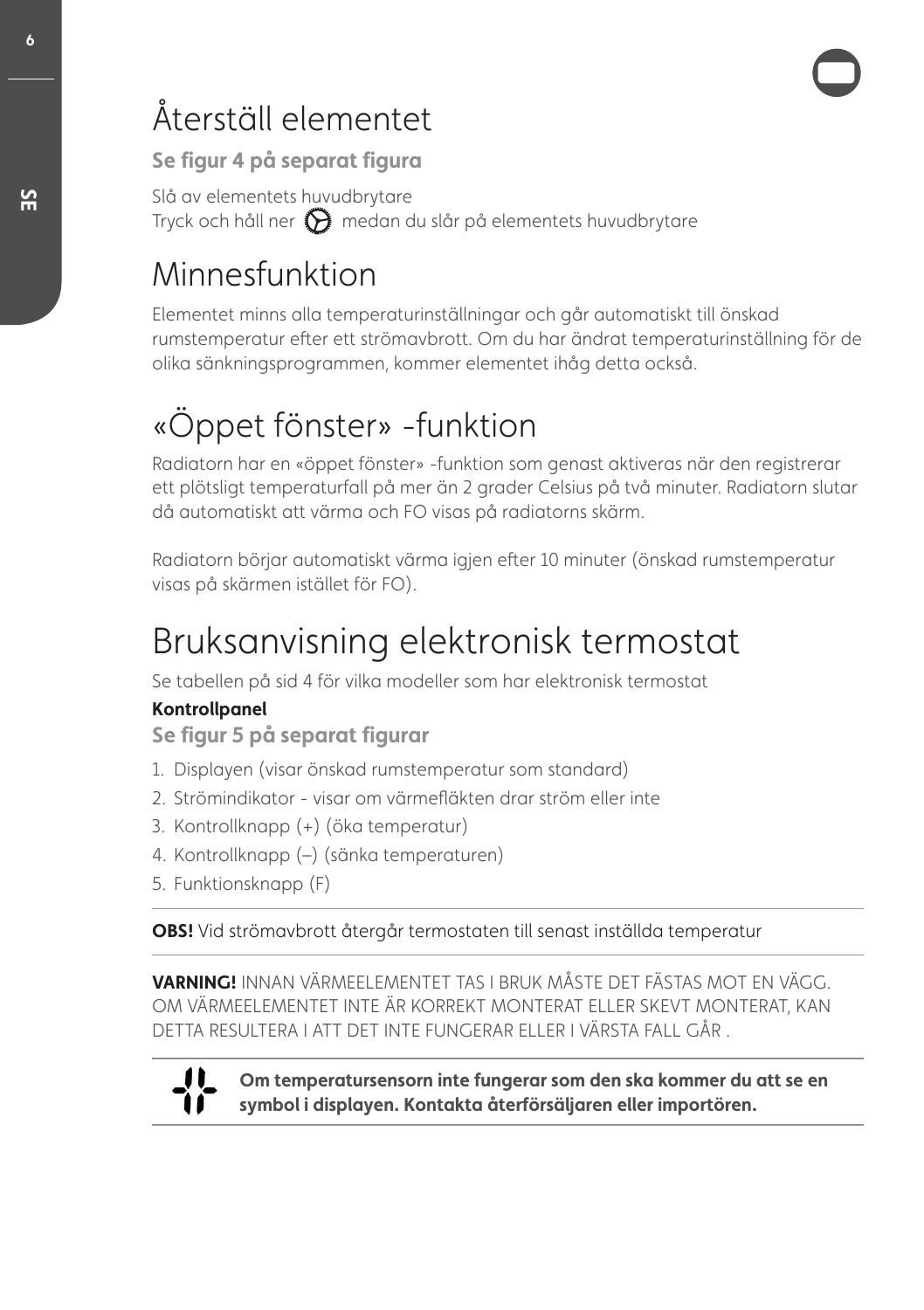#### millheat.com

#### Strömindikator för elektronisk termostat

#### Se figur 6 på separat figura

När värmeelementet drar ström (dvs. när elementet värmer) lyser strömindikatorn  $\blacklozenge$ 

## Ange önskad temperatur för elektronisk termostat

#### Se figur 7 på separat figura

Tryck ner en av pilknapparna för att ange önskad rumstemperatur.

# Bruksanvisning dag/natt termostat

Se tabellen på sid 4 för vilka modeller som har dagg/natt termostat

**TIPS!** Termostaten kan användas som en vanlig elektronisk termostat (dvs, radiatorn håller en konstant temperatur dygnet runt). Se instruktionerna för avsnittet om elektronisk termostat för mer information.

#### **Kontrollpanel**

Se figur 8 på separat figurar

- 1. Display (visar önskad rumstemperatur som standard)
- 2. Kontrollampa natt-funkton
- 3. Kontrollampa dag-funkton
- 4. Strömindikator visar om värmefäkten drar ström eller inte
- 5. Kontrollknapp (+) (Øka temperatur)
- 6. Kontrollknapp (–) (Sänka temperatur)
- 7. Natt-funktion
- 8. Dag-funktion
- 9. Funktionsknapp

**0#4-**Vid strömavbrott återgår termostaten till senast inställda temperatur

**VARNING!** INNAN VÄRMEELEMENTET TAS I BRUK MÅSTE DET FÄSTAS MOT EN VÄGG. OM VÄRMEELEMENTET INTE ÄR KORREKT MONTERAT ELLER SKEVT MONTERAT, KAN DETTA RESULTERA I ATT DET INTE FUNGERAR ELLER I VÄRSTA FALL GÅR SÖNDER.



Om temperatursensorn inte fungerar som den ska kommer du att se en symbol i displayen. Kontakta återförsäljaren eller importören.

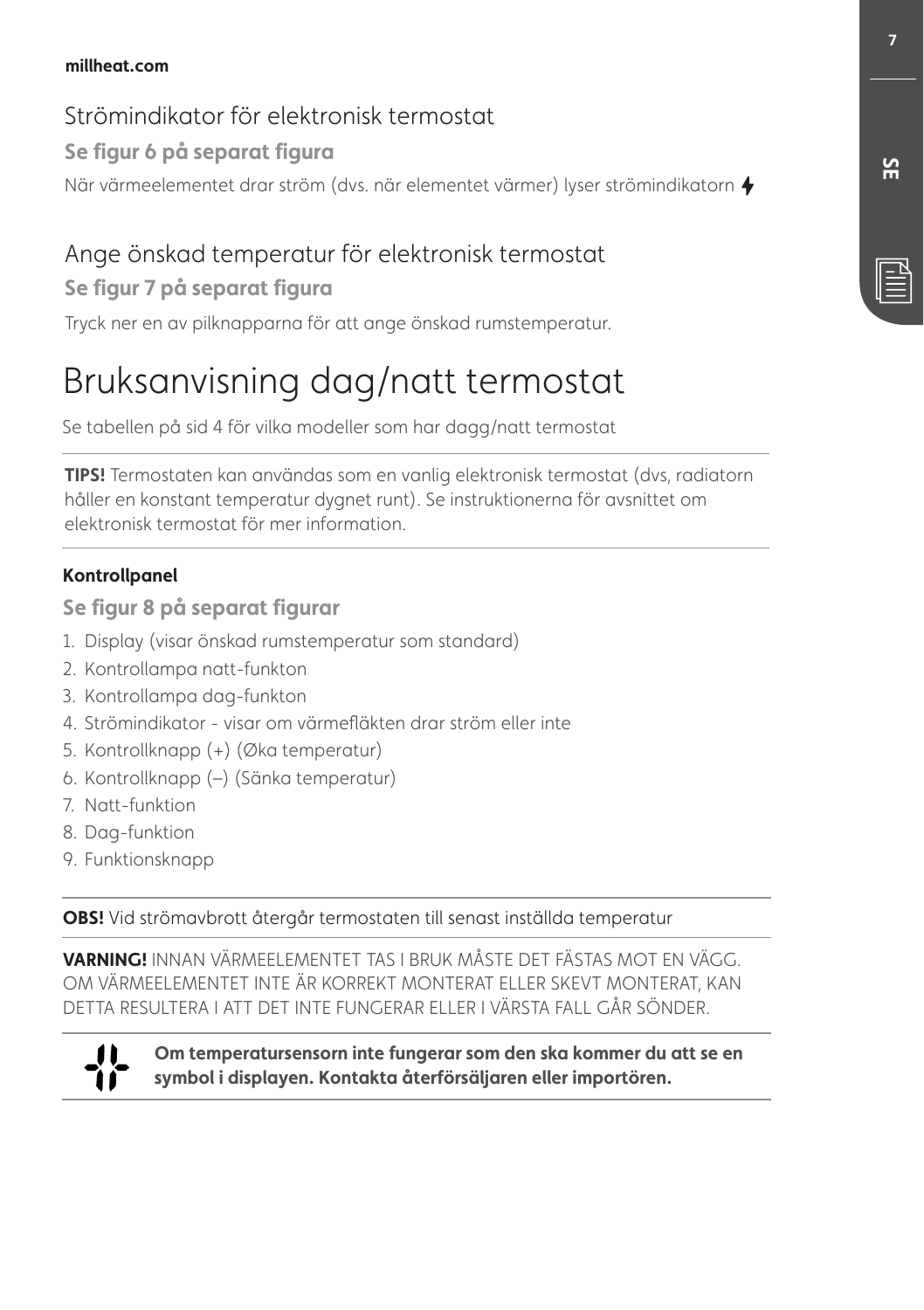# Strömindikator för dag/natt termostat

Se figur 9 på separat figura

När värmeelementet drar ström (dvs. när elementet värmer) lyser strömindikatorn  $\blacklozenge$ 

# Ange önskad temperatur för dag/natt termostat

#### Se figur 7 på separat figura

Tryck ner en av pilknapparna för att ange önskad rumstemperatur.

# Dag- och nattsänkning

När du programmerar radiatorn för antingen dag- eller nattsänkning, är sänkningsperioden aktiv från det att du registrerar programmet. Det vill säga; om du vill starta dagsänkningen kl 7.30, så måste du registrera programmet kl 7.30. Du behöver bara programmera radiatorn en gång för dagsänkning och en gång för nattsänkning. Om du har programmerat radiatorn är sänkningsprogrammen aktiva under följande dagar:

**Dagsänkning:** Måndag-fredag (dag 1-5)

**Nattsänkning: Alla nätter** 

#### **EXEMPEL:**

Säg att du vill programmera radiatorn för både dag- och nattsänkning (normalt är radiatorn inställd på 23 grader). Du vill att radiatorn gör följande:

- 1. Dagsänkning aktiverad från kl 7.30 till 14.30. Önskad temperatur: 17 grader
- 2. Nattsänkning aktiverad från kl 22.00 till 6.00. Önskad temperatur: 18 grader

# Aktivera dagsänkning

## Se figur 10 på separat figura

- 1. Tisdag kl 7.30 går du till radiatorn och trycker på  $\div$  på radiatorns kontrollpanel.
- 2. "d" visas på skärmen. Använd vredet för att ställa in vilken dag det är i dag när du programmerar radiatorn (1 = måndag, 2 = tisdag, osv.). Du programmerbar inte radiatorn för de olika dagarna. Detta är bara för att säga till radiatorn vilken dag det är när du programmerar den, efersom dagsänkning endast är aktivt från måndag till fredag. Välj 2 för tisdag. Bekräfta genom att trycka på  $\bigotimes$ .
- 3. "C" blinkar på skärmen. Använd vredet för att ställa in 17 som önskad temperatur för dagsänkningen. Bekräfta genom att trycka på  $\bigotimes$ .
- 4. "H" blinkar på skärmen. Använd vredet för att ställa in 7 timmar som önskad sänkningsperiod (vilket innebär att den är aktiv från 7.30 till 14.30). Bekräfa genom att trycka på  $\Theta$ .
- 5. Dagsänkningen är nu aktiv från 7.30 till 14.30 måndag till fredag. Sänkningstemperaturen är 17 grader.
- \* Indikatorlampan  $\bullet$  är grön när radiatorn är i en aktiv sänkningsperiod. Indikatorlampan är röd när sänkningsperioden är inaktiv men programmerad.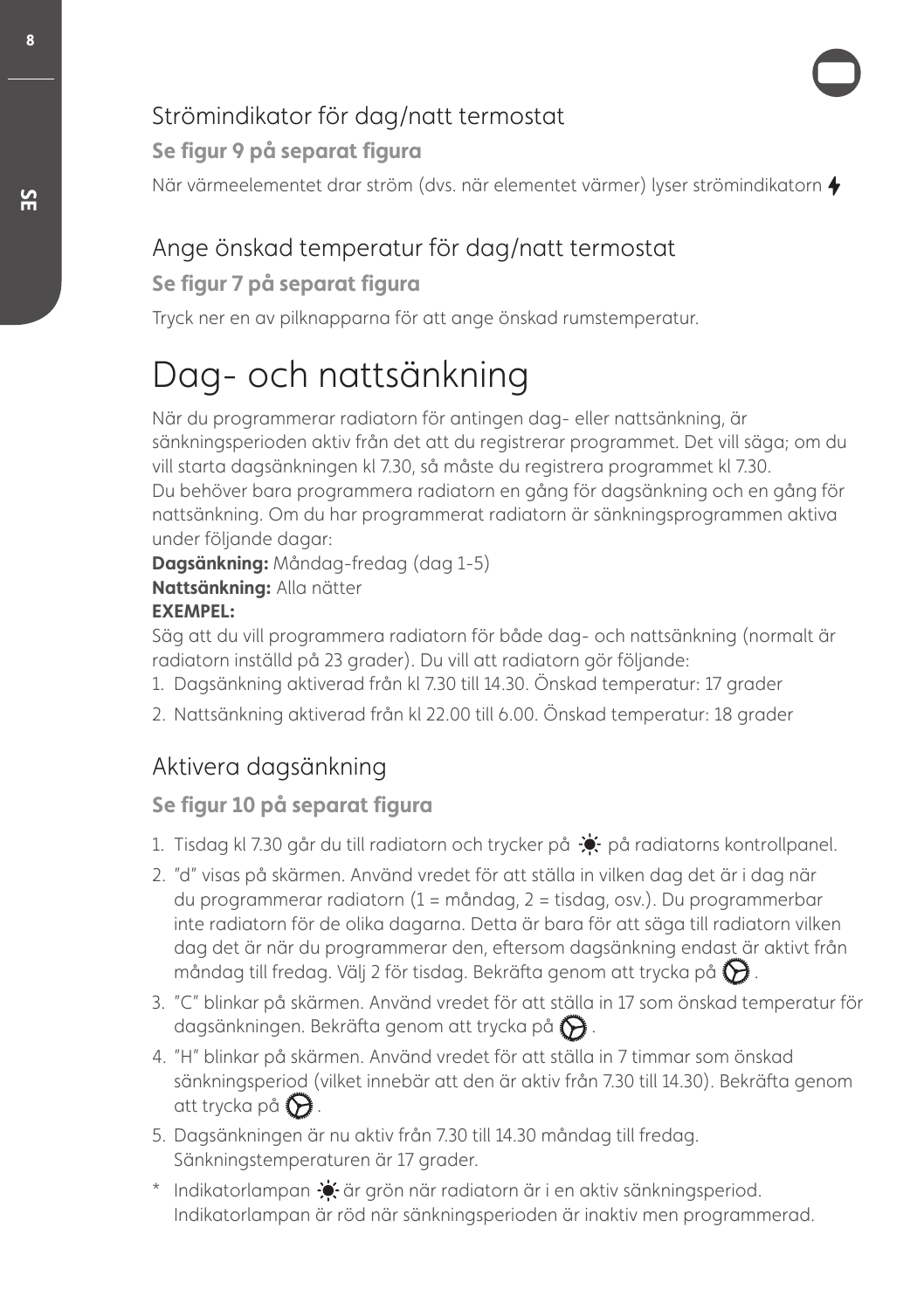# Aktivera nattsänkning

#### Se figur 11 på separat figura

- 1. KI 22.00 går du till radiatorn och trycker på  $\bullet$  på radiatorns kontrollpanel.
- 2. "C" blinkar på skärmen. Använd vredet för att ställa in 18 som önskad temperatur för nattsänkningen. Bekräfta genom att trycka på  $\bigotimes$ .
- 3. "H" blinkar på skärmen. Använd vredet för att ställa in 8 timmar som önskad sänkningsperiod (vilket innebär att den är aktiv från 22.00 till 6.00). Bekräfa genom att trycka på  $\Theta$ .
- 4. Nattsänkningen är nu aktiv från 22.00 till 6.00 varje dag. Sänkningstemperaturen är 18 grader.
- $*$  Indikatorlampan  $\blacktriangleright$  är grön när radiatorn är i en aktiv sänkningsperiod. Indikatorlampan är röd när sänkningsperioden är inaktiv men programmerad.

OBS! Om det blir strömavbrott eller om du stänger av radiatorn så försvinner programmeringen och du måste göra om allt.

OBS! 2012-modellerna (serienummer HL12) har en annan inställning där du inte blir ombedd att registrera antal timmar och temperaturen när du programmerar. Standardvärdena är följande:

**Dagsänkning:** 5 timmar och 17 grader **Nattsänkning:** 7 timmar och 17 grader Utöver detta följer de samma inställning.

# Ändra sänkningstemperatur – dag

#### Se figur 12 på separat figura

Tryck och håll ner  $\bigodot$  och tryck tre (3) gånger på  $\bullet$ . Ange önskad temperatur för dagsänkningen. Spara genom att trycka på  $\bigcirc$  eller vänta i 15 sekunder för automatisk bekräfelse.

## Ändra sänkningstemperatur – natt

#### Se figur 13 på separat figura

Tryck och håll ner  $\bigcirc$  och tryck tre (3) gånger på  $\bullet$ . Ange önskad temperatur för nattsänkningen. Spara genom att trycka på  $\bigcirc$  eller vänta i 15 sekunder för automatisk bekräfelse.

# Ändre antal timmar – dag

Se figur 4 på separat figurar

Tryck och håll ner  $\bigotimes$  och tryck 2 gånger på  $\cdot$ . Ange önskat antal timmar för dagsänkningen. Spara genom att trycka på  $\bigotimes$  eller vänta i 15 sekunder för automatisk bekräfelse.

<u>ጅ</u>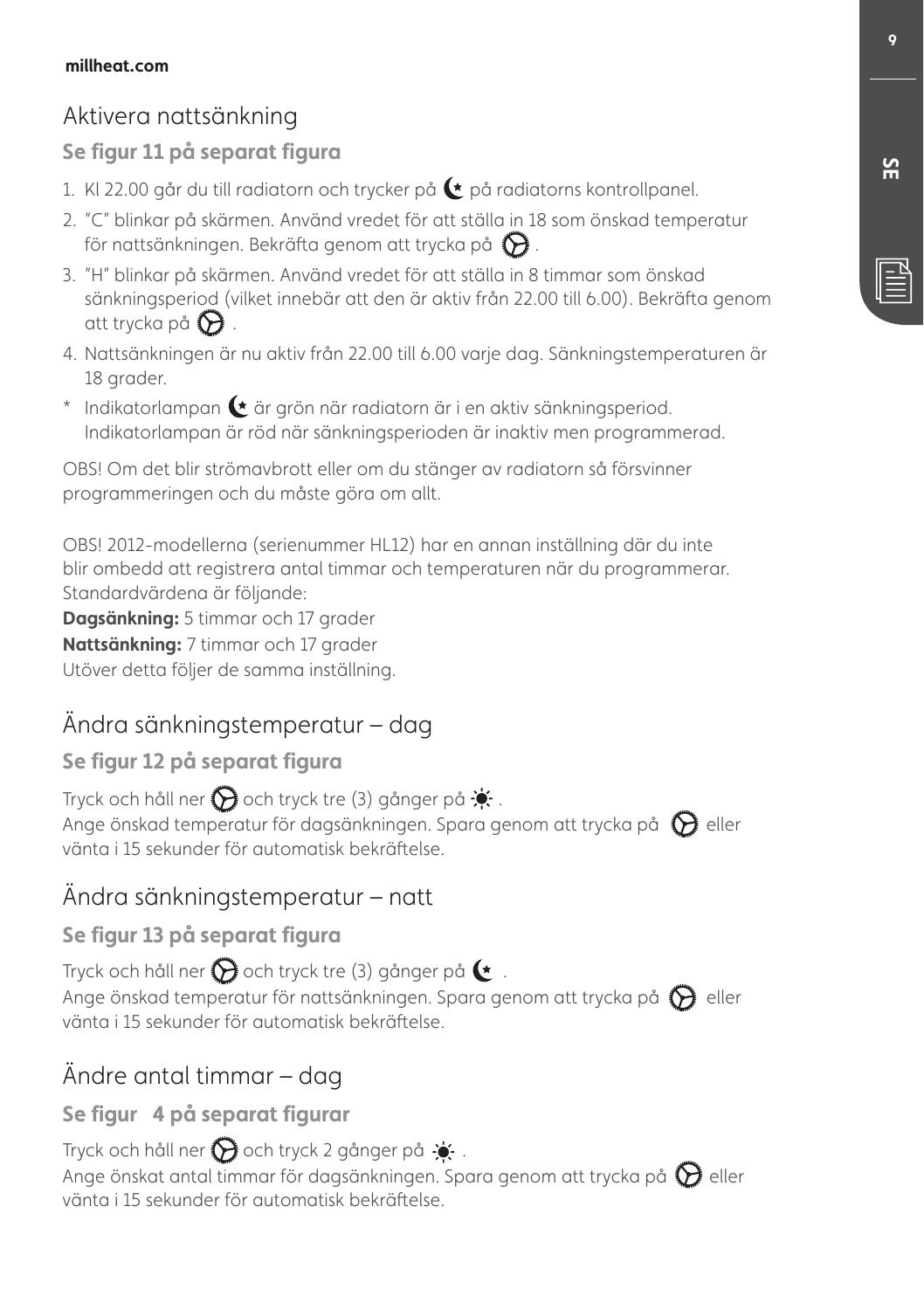# Ändra antal timmar – natt

#### Se figur 15 på separat figura

Tryck och håll ner  $\bigcirc$ och tryck 2 gånger på  $\rightarrow$ .

Ange önskat antal timmar för nattsänkningen. Spara genom att trycka på  $\bigcirc$  eller vänta i 15 sekunder för automatisk bekräfelse.

#### Annullera (hoppa över) sänkningsperiod Se figur 16 på separat figura

Tryck och håll  $\bigcirc$  ner och tryck 1 gång på  $\div$  eller  $\leftrightarrow$  (beroende på vilken sänkningsperiod du vill annullera).

**\*Elementet hoppar över en aktiv sänkningsperiod eller nästa sänkningsperiod** 

**\*Efter nästa sänkningsperiod återupptar elementet programmerad änkningsperiod automatiskt** 

#### Radera ett sänkningsprogram

Se figur 7 på separat figurar

Tryck och håll ner  $\bullet$  eller  $\bullet$  (beroende på vilken sänkningsperiod du vill annullera) i 3 sekunder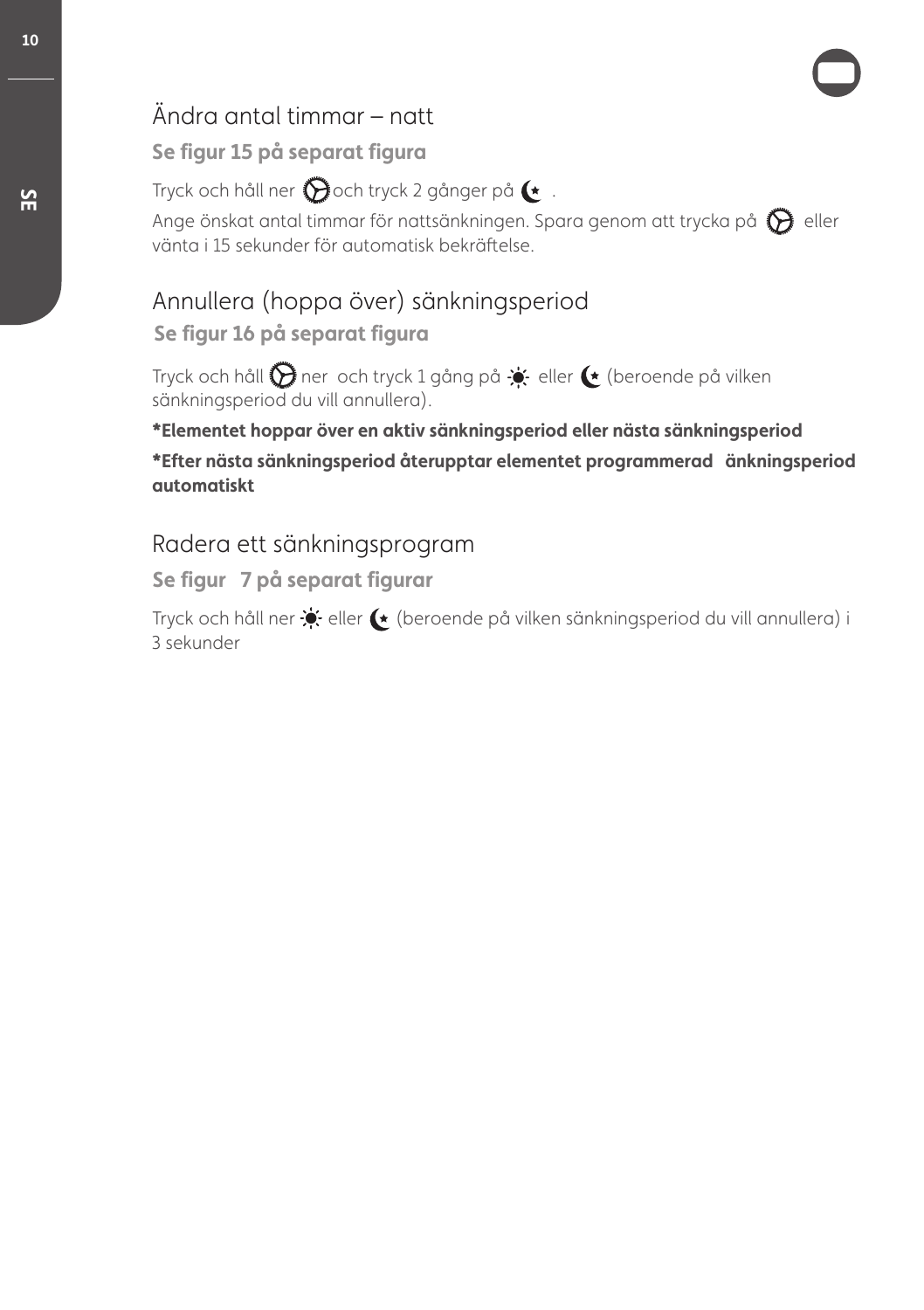# Underhåll

- 1. Dra alltid ut kontakten och låt radiatorn svalna innan du rengör den.
- 2. Torka regelbundet av radiatorn med en lätt fuktig trasa och torka av ytan innan du sätter på radiatorn igen.
- 3. Under eldningssäsongen bör radiatorn rengöras minst 1 gång i månaden. OBS! Radiatorn får aldrig läggas i vatten. Undvik att använda rengöringsmedel vid rengöring.
	- Det får aldrig komma in vatten i radiatorn, eftersom det an medföra fara.
- 4. Damm och liknande ska torkas bort med en mjuk trasa.
- 5. Radiatorn kan förvaras på en torr och ren plats.
- 6. Om radiatorn skulle sluta fungera får du inte försöka reparera den själv, efersom det kan orsaka brandrisk och/eller

# Garanti

Garantin gäller i 2 år. Under den perioden kommer radiatorn att repareras eller bytas ut om något fel skulle uppstå. Förutsättningen är att radiatorn har använts i enlighet med den här bruksanvisningen och att inköpskvitto kan visas upp för produkten. Om det skulle bli något fel på radiatorn ska du kontakta butiken där den köptes, eller importören.

# Avfallshåndtering

Symbolen  $\mathbb X$  anger att produkten inte ska kastas tillsammans med vanligt hushållsavfall. För att förhindra eventuella miljö- och hälsoskador måste denna produkt lämnas till en återvinningsstation för elektriskt och elektroniskt avfall. Din lokala elbutik eller återvinningscentral har ett system för miljövänlig hantering och återvinning av sådana här produkter.



**Mill International AS** Grini Næringspark 10 1361 Østerås Norway Tlf: +47 22 13 32 00 www.millovn.no post@millheat.com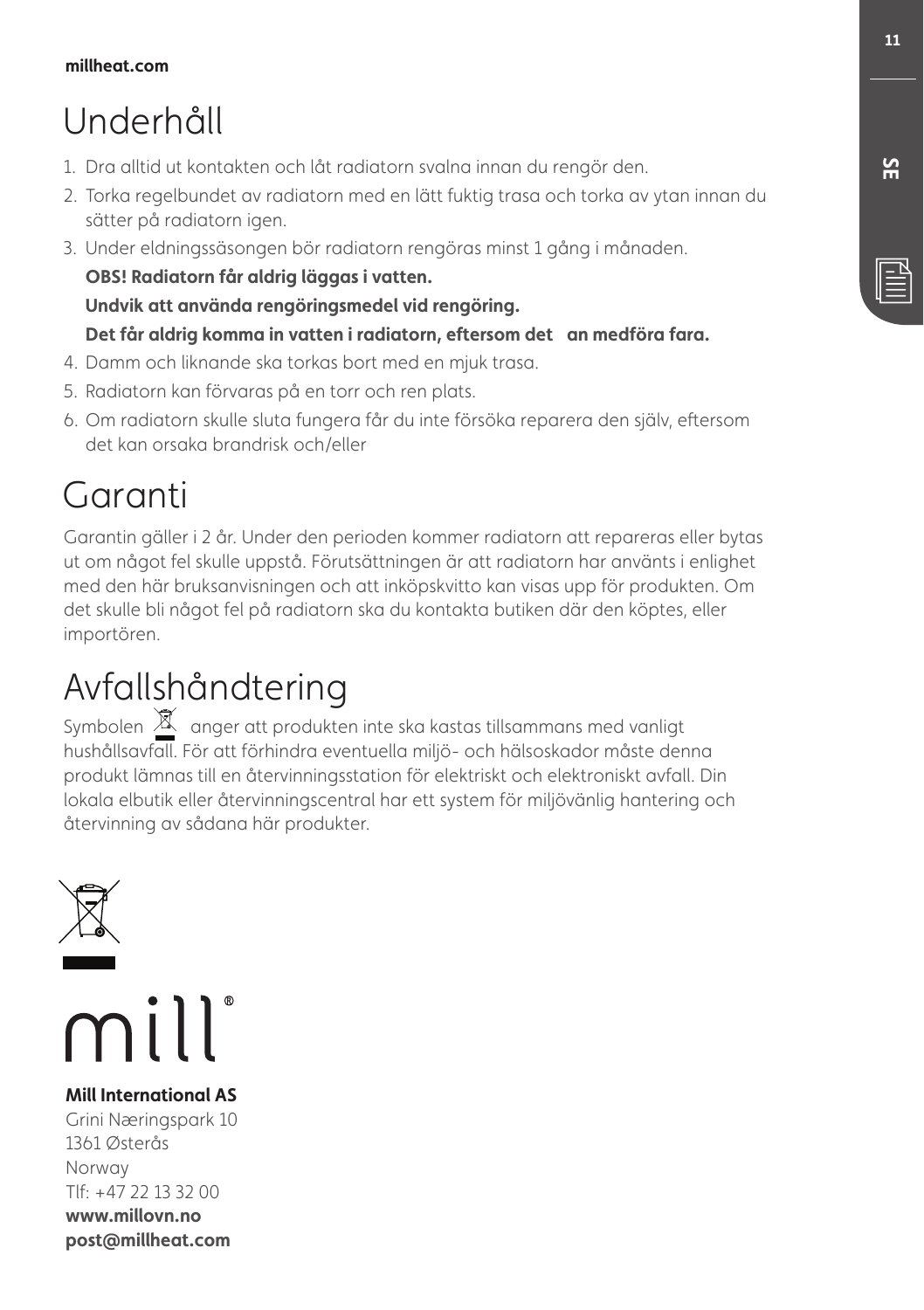# Sisällys

- $|S, 2-3|$ Tärkeät turvallisuustiedot
	- | Tekniset tiedot
	- | Ennen ensimmäistä käyttökertaa
	- | Ensimmäinen käyttökerta
	- | Vähimmäisetäisyydet
	- | Lämpöpatterin kuvaus
	- | Asennus
	- | Lämpötilan kalibroiminen
	- | Tehdasasetusten palauttaminen
	- | Muistitoiminto
	- | «Avoin ikkuna» -toiminto
	- | Elektroninen termostaatti käyttöohje
	- | Virrankulutuksen ilmaisin Elektroninen termostaatti
	- | Halutun lämpötilan asettaminen Elektroninen termostaatti
	- | Päivä-/yötermostaatti käyttöohje
	- | Virrankulutuksen ilmaisin Päivä-/yötermostaatti
	- | Halutun lämpötilan asettaminen Päivä-/yötermostaatti
	- | Päivä– ja yöajan asetus
	- | Kuinka aktivoida päiväajan asetus
	- **S. 9** | Kuinka aktivoida yöajan asetus
	- | Säästölämpötilan muuttaminen päivä
	- | Säästölämpötilan muuttaminen yö
	- | Tuntien määrän muuttaminen päivä
- | Tuntien määrän muuttaminen yö
- | Säästöjakson peruuttaminen (ohittaminen)
- | Säästöohjelman poistaminen
- | Ylläpito ja huolto
- **5.11** | Takuu
- **5. 11** | Hävitys

# Lue käyttöohje huolellisesti ennen käyttöä. Säilytä tämä käyttöohje myöhempää tarvetta varten.





NOUDATA TÄMÄN<br>KÄYTTÖOHJEEN OHJEITA! **ALA KOSKETA LAITETTA MÄRILLÄ KÄSILLÄ. LAITETTA EI SAA PEITTÄÄ!** 



<u>ÄLÄ PEITÄ LÄMMITINTÄ</u> YLIKUUMENEMISEN VÄLTTÄMISEKSI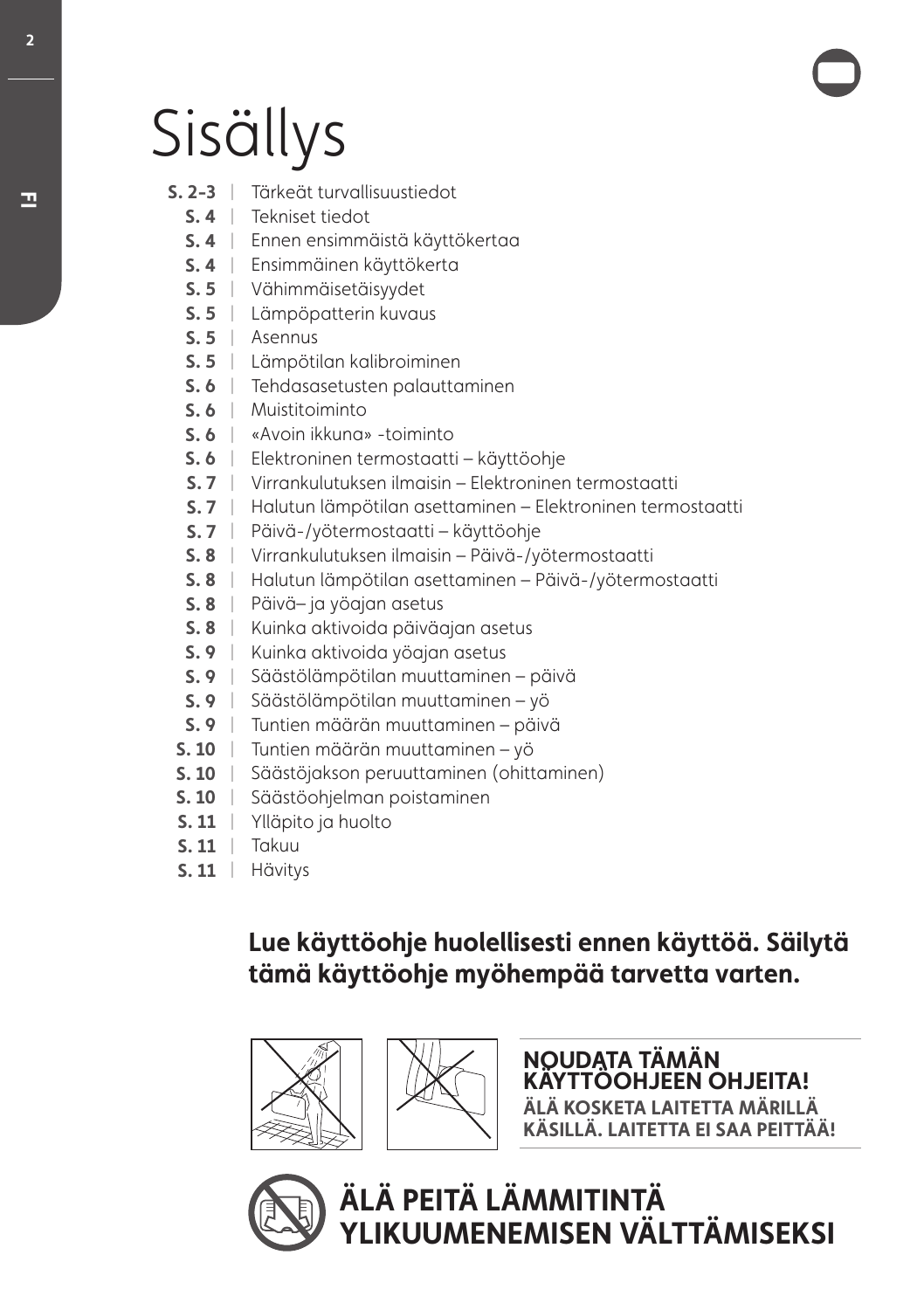# Tärkeät turvallisuustiedot

Noudata aina yleisiä turvallisuusohjeita, kun käytät sähkölaitteita, eritvisesti jos paikalla on lapsia.



**7"30\*564-**Sähköiskun tai palovamman ehkäisemiseksi varmista aina ennen lämpöpatterin siirtämistä tai puhdistamista, että sen pistoke on irrotettu sähkövirrasta.

# **LUE KÄYTTÖOH IE HUOLELLISESTI**

- **ŕ** Tuote on tarkoitettu vain kotikäyttöön
- **ŕ** Kytke lämpöpatteri kodin tavalliseen sähköverkkoon lämpöpatterin merkintöjen mukaisesti
- **ŕ** Uudesta lämpöpatterista leviää ensimmäisellä käyttökerralla erikoinen tuoksu. Tuoksu on täysin vaaraton ja hälvenee lyhyen ajan kuluessa
- **ŕ** Tarkista, ettei lämpöelementteihin ole jäänyt pakkausmateriaalin jäämiä. Tällaiset jäämät tulee poistaa, jotta ne eivät pääse aiheuttamaan epämiellyttävää hajua
- Älä anna lämpöpatterin ylikuumentua **ei saa peittää**
- **ŕ** Kun lämpöpatteria ei käytetä pitkään aikaan, sammuta se kiertämällä säädin Of-tilaan ja irrota pistoke pistorasiasta
- **ŕ** Ole erityisen tarkkaavainen, jos lämpöpatteria käytetään huoneessa, jossa oleilee lapsia, vammaisia tai vanhuksia
- **ŕ** Lämpöpatteria ei saa asentaa suoraan pistorasian alapuolelle
- **ŕ** Johto ei saa kulkea minkäänlaisen maton alla. Aseta johto niin, ettei kukaan pääse vahingossa kompastumaan siihen
- **ŕ** Lämpöpatteria ei saa käyttää, jos sen johto tai pistoke on vaurioitunut. Laitetta ei saa käyttää, jos se on pudonnut maahan (lattialle) tai se on muutoin vahingoittunut niin, ettei se enää toimi normaalisti
- **ŕ** Jos virtajohto on vahingoittunut, sen korjaaminen on vaaratilanteiden välttämiseksi jätettävä valmistajan tai ammattilaisen tehtäväksi
- **ŕ** Vältä käyttämästä jatkojohtoa, koska se saattaa ylikuumentua ja aiheuttaa tulipalon
- **ŕ** Älä koskaan peitä lämpöpatterin tuuletusaukkoja. Tulipalon välttämiseksi on syytä tarkistaa säännöllisesti, etteivät tuuletusaukot ole tukkeutuneet tai peittyneet. Lämpöpatteri tulee asentaa huoneeseen, jossa on tavallinen, tasainen lattia

**'\***

 $\mathbb{\bar{E}}$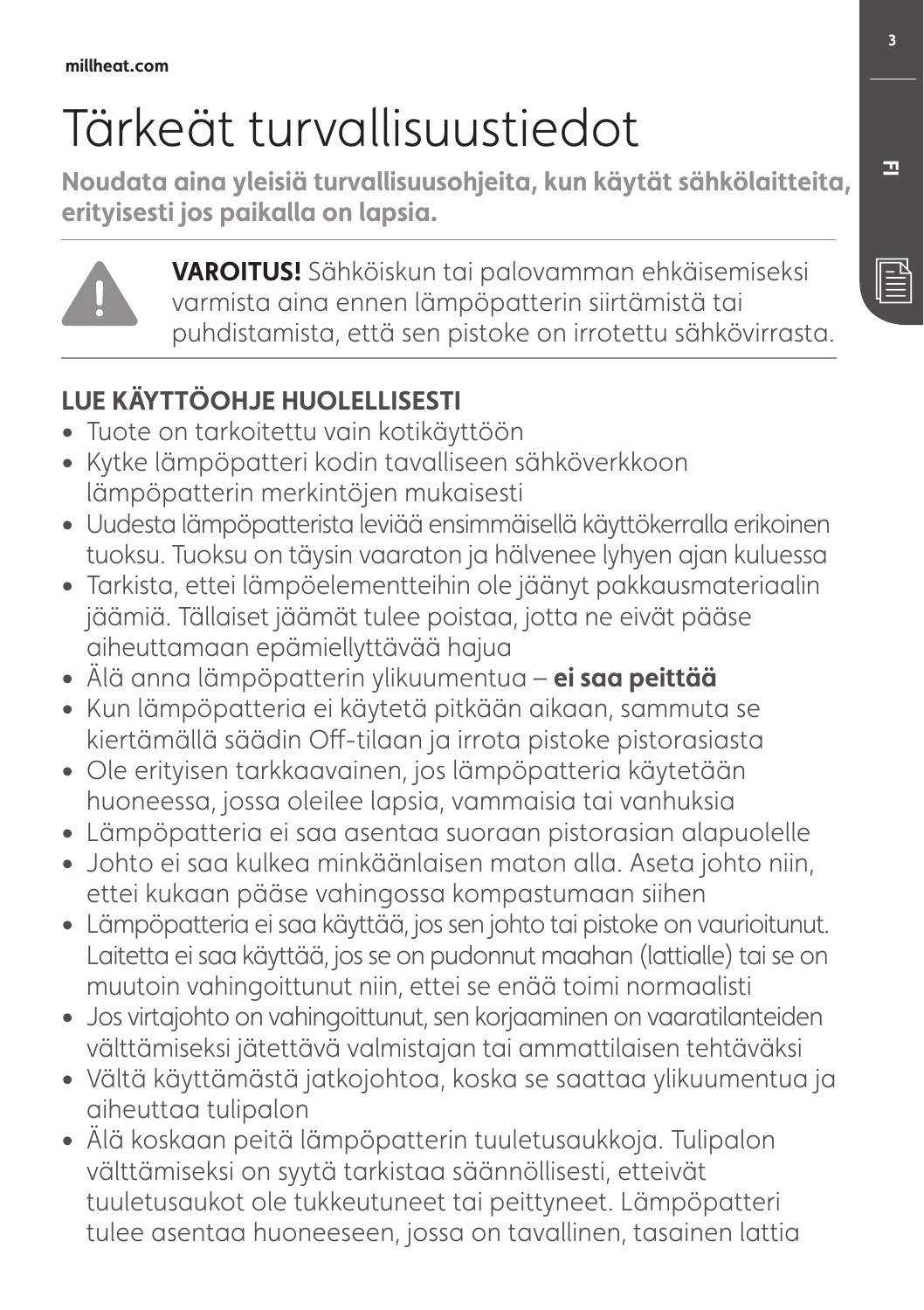- **ŕ** Lämpöpatteria ei saa asentaa palavien materiaalien välittömään läheisyyteen, koska niihin liittyy aina tulipalon riski
- **ŕ** Lämpöpatteria ei saa käyttää autotalleissa tai muissa tiloissa, joissa säilytetään bensiiniä, maalia tai muita herkästi syttyviä aineita
- **ŕ** Lämpöpatteri on hyväksytty käytettäväksi märkätilojen alueella 2
- **ŕ** Älä koskaan kosketa sähköpatteria märillä käsillä. Lämpöpatteri tulee asentaa paikkaan, jossa suihkussa tai kylvyssä oleva ihminen ei pääse siihen käsiksi
- **ŕ** Lämpöpatteri kuumenee käytössä. Noudata varovaisuutta sen lähettyvillä, jotta et polta itseäsi
- **ŕ** Jotkut tämän tuotteen osat voivat tulla erittäin kuumiksi ja aiheuttaa palovammoja. Erityistä huomiota on kiinnitettävä paikoissa, joissa läsnä on lapsia ja haavoittuvassa asemassa olevia ihmisiä
- **ŕ** Jos lämpöpatteria on siirrettävä, sammuta se, irrota pistoke pistorasiasta ja anna lämpöpatterin jäähtyä ennen siirtämistä
- **ŕ** Vältä ylikuormittamasta sähköverkkoa (sulaketta), johon lämpöpatteri on liitetty. Noudata varovaisuutta, jos samaan pistorasiaan tai sulakkeeseen on liitetty muita sähkölaitteita
- **ŕ** Älä käytä tätä lämmitintä pienissä tiloissa, kun niissä on henkilöitä, jotka eivät pysty lähtemään omaan huoneeseensa, ellei ole jatkuvaa valvontaa
- **ŕ** Laitetta eivät saa käyttää ilman valvontaa alle 8-vuotiaat lapset tai henkilöt, joilla on alentunut fysinen tai henkinen toimintakyky tai joilta puuttuu tarvittava kokemus ja osaaminen, ellei heitä ohjeisteta laitteen turvalliseen käyttöön ja varmisteta, että he ymmärtävät käyttöön liittyvät vaarat
- **ŕ** Lasten ei saa antaa leikkiä laitteella. Lasten ei saa antaa siivota tai huoltaa laitetta ilman valvontaa
- **ŕ** Alle 3-vuotiaiden lasten ei saa antaa oleilla laitteen lähettyvillä ilman valvontaa
- **ŕ** 3–8 vuotiaat lapset saavat kytkeä laitteen päälle tai pois, jos laite on asennettu asennusohjeiden mukaan ja lapsia on ohjeistettu laitteen turvalliseen käyttöön ja heidän on varmistettu ymmärtävän käyttöön liittyvät vaarat
- **ŕ** Älä käytä tätä lämmitintä kylpyammeen, suihkun tai uima-altaan välittömässä läheisyydessä

**7"30\*564-** Lämmitintä ei saa käyttää, jos lasipaneelit ovat vaurioituneet (tämä koskee tuotteita, joissa mallinimet alkavat MB:llä).

A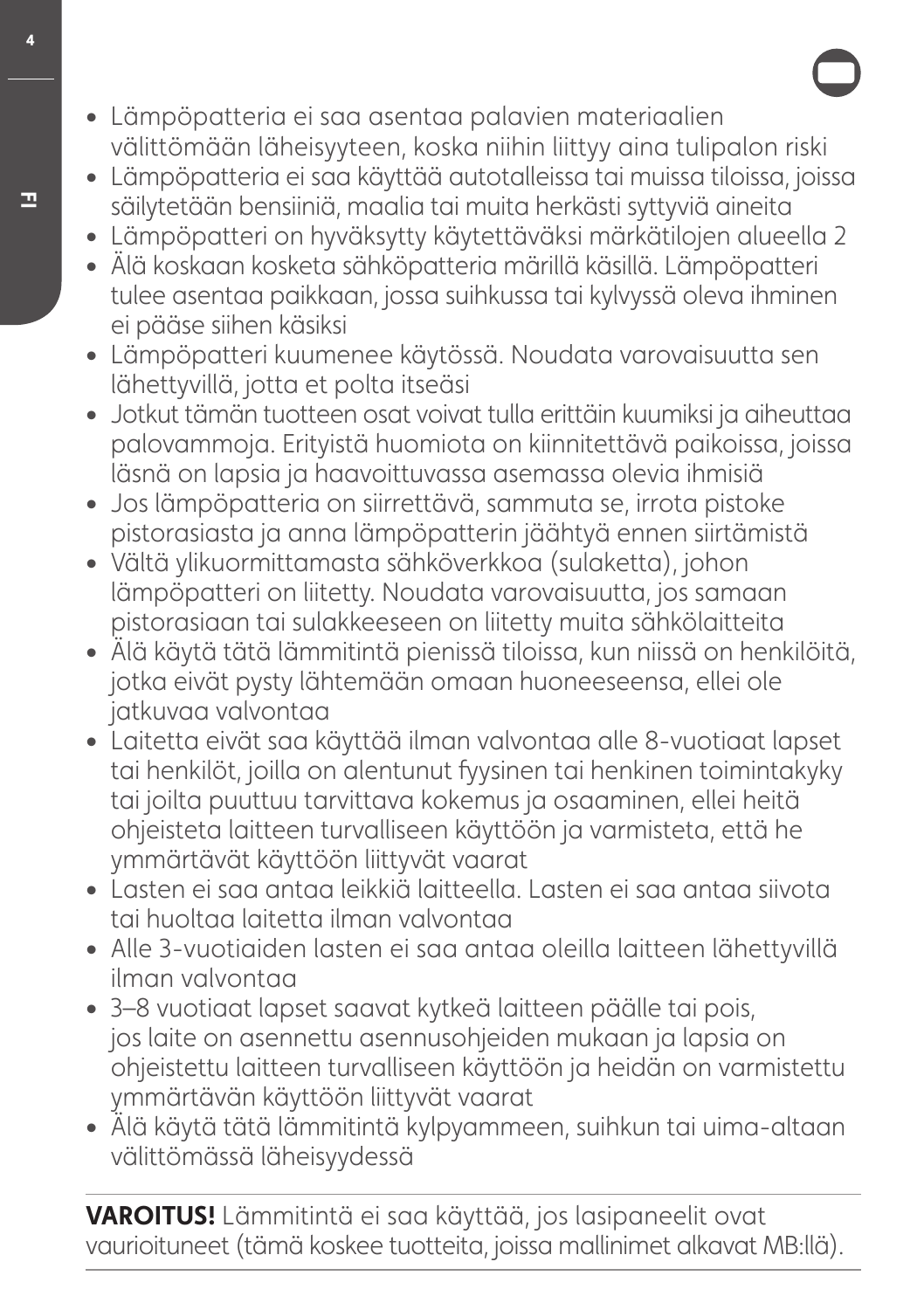# Tekniset tiedot

| Malli            | Termostaatti        | Lasin väri | Korkeus | Leveys           | Sähkövirta         | Teho (W) | IP   |
|------------------|---------------------|------------|---------|------------------|--------------------|----------|------|
| <b>IB250</b>     | <b>Elektroninen</b> | Volkoinen  | 30.0 cm | 35,0 cm          | 220-240V~, 50-60Hz | 250      | IPx4 |
| <b>IB600DN</b>   | Päivä/vö            | Valkoinen  | 40,0 cm | 65,0 cm          | 220-240V~, 50-60Hz | 600      | IPx4 |
| <b>IB900DN</b>   | Päivä/vö            | Volkoinen  | 40.0 cm | 85.0 cm          | 220-240V~, 50-60Hz | 900      | IPx4 |
| <b>IB1200DN</b>  | Päivä/vö            | Valkoinen  | 40.0 cm | 105.0 cm         | 220-240V~. 50-60Hz | 1200     | IPx4 |
| <b>IB800LDN</b>  | Päivä/vö            | Valkoinen  | 25,0 cm | 105.0 cm         | 220-240V~. 50-60Hz | 800      | IPx4 |
| <b>IB1000LDN</b> | Päivä/vö            | Valkoinen  | 25.0 cm | 121,5 cm         | 220-240V~, 50-60Hz | 1000     | IPx4 |
| <b>MB250</b>     | <b>Elektroninen</b> | Volkoinen  | 30.0 cm | 36.5 cm          | 220-240V~, 50-60Hz | 250      | IPx4 |
| <b>MB600DN</b>   | Päivä/vö            | Valkoinen  | 40.0 cm | 66,5 cm          | 220-240V~, 50-60Hz | 600      | IPx4 |
| <b>MB900DN</b>   | Päivä/vö            | Volkoinen  | 40.0 cm | 86.5 cm          | 220-240V~, 50-60Hz | 900      | IPx4 |
| <b>MB1200DN</b>  | Päivä/vö            | Valkoinen  |         | 40,0 cm 106,5 cm | 220-240V~, 50-60Hz | 1200     | IPx4 |
| <b>MB800LDN</b>  | Päivä/vö            | Valkoinen  | 25.0 cm | 106,5 cm         | 220-240V~, 50-60Hz | 800      | IPx4 |
| <b>MB1000LDN</b> | Päivä/vö            | Valkoinen  | 25,0 cm | 123.0 cm         | 220-240V~, 50-60Hz | 1000     | IPx4 |

Lämpöpatteri on hyväksytty käytettäväksi märkätilojen alueella 2 (IPx4-hyväksyntä).

# Ennen ensimmäistä käyttökertaa

Pakkauksen avaamisen jälkeen tarkista tuote mahdollisten vaurioiden varalta. Jos tuotteessa on näkyviä vikoja, ota yhteyttä tuotteen myyneeseen jälleenmyyjään tai vaihtoehtoisesti maahantuojaan.

Säilytä pakkaus myöhempää kuljetustarvetta varten. Jos et halua säilyttää pakkausta, huolehdi sen asianmukaisesta hävityksestä. Pidä muovipussit poissa lasten ulottuvilta.

# Ensimmäinen käyttökerta

Kun lämmitys käynnistetään ensimmäistä kertaa tai laitteen oltua pitkään käyttämättä, laitteesta saattaa lähteä palaneen käryä hetken aikaa. Tämä on normaalia.

Lue koko käyttöohje huolellisesti ennen käyttöä. Säilytä käyttöohje myöhempää tarvetta varten.

On myös lämpöpatterille pitää "ääntä" sen lämmetessä tai jäähtyessä.

**'\***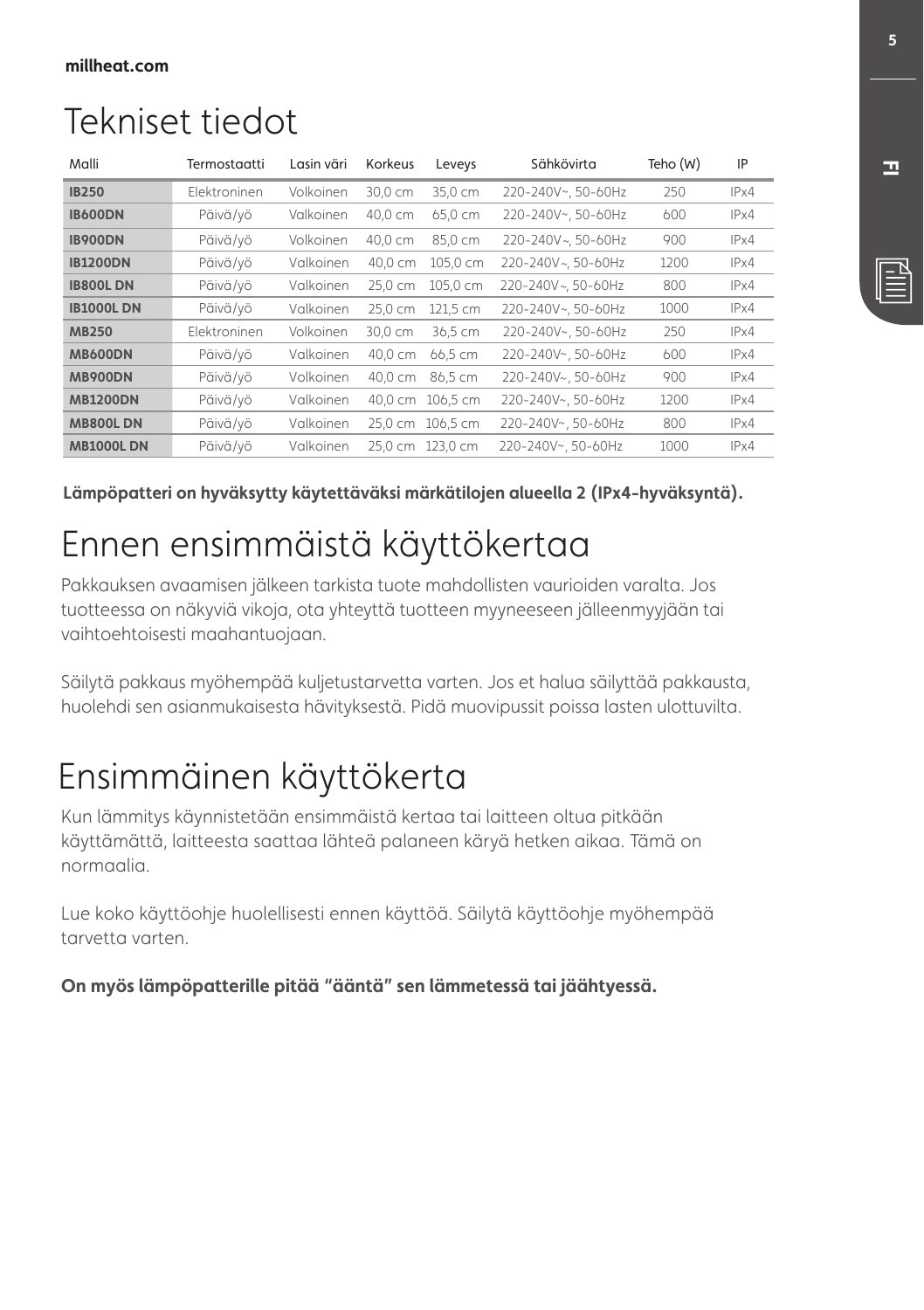# Vähimmäisetäisyydet



# Lämpöpatterin kuvaus

Katso kuva 1 erillisellä kuvalehdellä

**WILL STEEL** 

- 1. Päälle / pois päältä
- 2. Seinäteline
- 3. Lämpötila-anturi
- 4. Vapautuva lämpö
- 5. Karkaistu lasilevy Termostaatti
- 6. Teräs edessä

**MILL GLASS** 

- 1. Päälle / pois päältä
- 2. Seinäteline
- 3. Lämpötila-anturi
- 4. Vapautuva lämpö
- 5. Karkaistu lasilevy Termostaatti
- 6. Karkaistu lasilevy

# Asennus

Katso kuva 2 erillisellä kuvalehdellä

- Ɵ Poraa seinään reiät 1 ja 2. Poraa sitten seinään ylemmät reiät (käytä 6: tä apuna reikien 3 ja 4 kohdistamiseen).
- B. Työnnä tulpat seinässä oleviin reikiin ja kiinnitä teline neljällä ruuvilla.
- " Aseta lämpöpatteri telineen alempien kiinnikkeiden päälle niin, että se kiinnittyy ylempiin kiinnikkeisiin (nosta lämpöpatteria hieman, jotta saat sen ylempien kiinnikkeiden uraan). Kierrä telineen yläosan lukitusruuvit kiinni (vastapäivään). HUOMIO! Vain horisontaalinen sijoittelu

# Lämpötilan kalibrointi

# Katso kuva 3 erillisellä kuvalehdellä

Saattaa esiintyä poikkeamaa lämpöpatterin rekisteröimän lämpötilan ja huoneen todellisen lämpötilan välillä. Tämä voi aiheutua useista syistä, kuitenkin kaikkein yleisintä on, että lämpöpatteri sijoitetaan oikealle etäisyydelle paikasta missä yleensä olet. Kun asetat lämpötilaksi esimerkiksi 22 astetta, on täysin luonnollista, että odotat samaa lämpötilaa kuin mihin esimerkiksi sohvasi on laitettu. Kuitenkin lämpötilaanturi on sijoitettu itse tuotteeseen, ja näin ollen poikkeama lämpötilassa voi esiintyä. Tämän asettamiseksi kaikki Mill-lämpöpatterit on varustettu kalibrointitoiminnolla, jonka avulla voit säätää lämpöpatterin rekisteröimän lämpötilan. HUOM! Huoneen on täytynyt saavuttaa vakaan lämpötilan ennen kalibrointia.

Paina  $\sum$  2 kertaa ja käytä + tai – asettaaksesi todellisen huoneen havaitseman lämpötilan. Vahvista  $\bigcirc$ tai odota 15 sekuntia automaattista vahvistusta.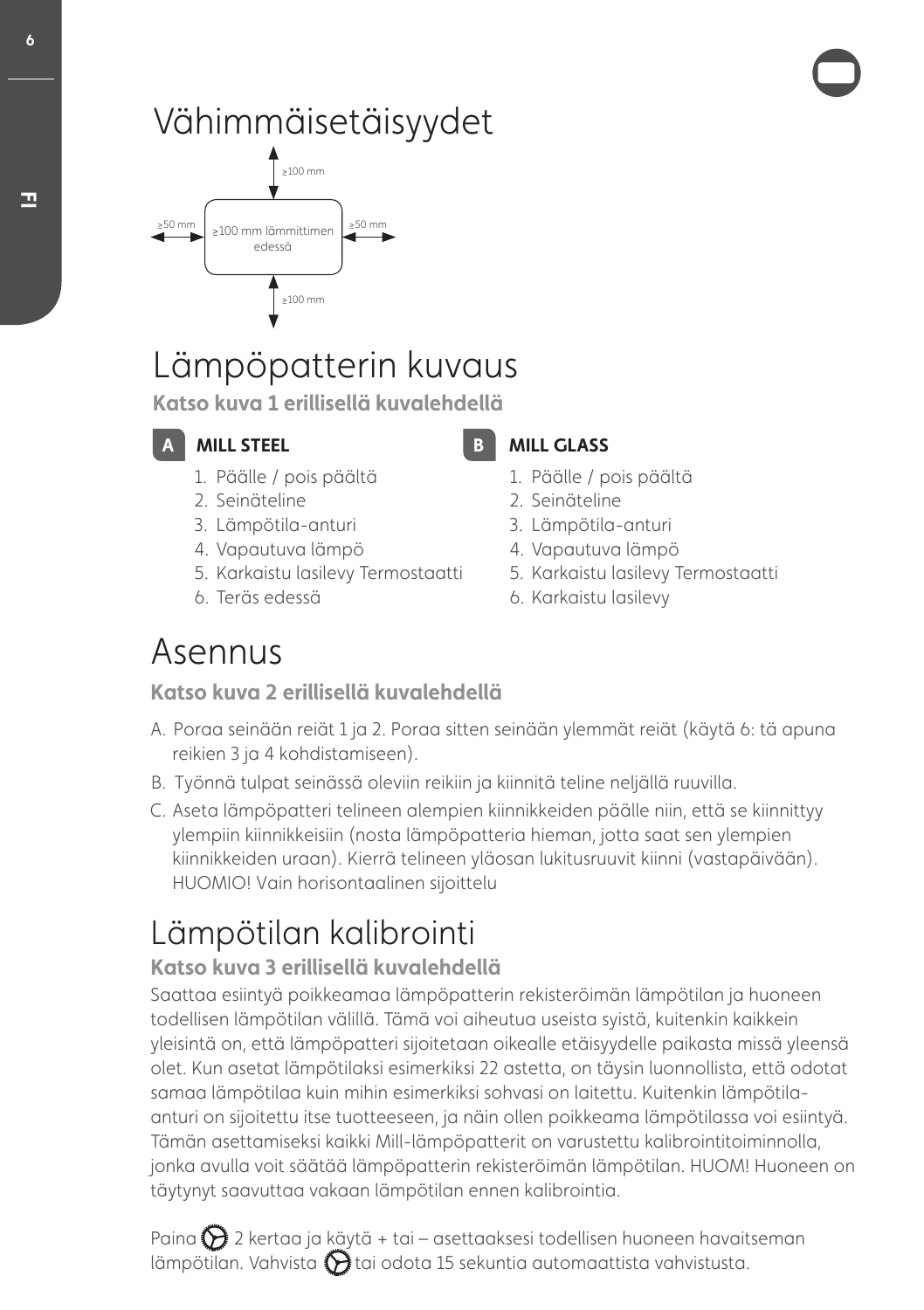# Tehdasasetusten palauttaminen

Katso kuva 4 erillisellä kuvalehdellä

Sammuta lämpöpatteri sen pääkatkaisijasta Pidä  $\bigotimes$  painettuna samalla, kun kytket lämpöpatteriin virran sen pääkatkaisijasta.

# Muistitoiminto

Lämpöpatteri muistaa kaikki lämpötila-asetukset ja siirtyy automaattisesti käyttämään toivottua asetusta sähkökatkoksen jälkeen. Lämpöpatteri muistaa myös säästöohjelmiin mahdollisesti tehdyt lämpötilan muutokset.

# «Avoin ikkuna» -toiminto

Lämpöpatterissa on «avoin ikkuna» -toiminto, joka aktivoituu heti, kun se rekisteröi äkillisen lämpötilan laskun, joka on yil 2 astetta enemmän kuin 2 minuutin ajan. Lämoöpatteri pysäyttää lämmittämisen automaattisesti ja FO tulee näkyviin lämpöpatterin näytössä.

Lämpöpatteri pysäyttää lämmittämisen automaattisesti uudelleen 10 minuutin kuluttua (näyttö kytkeytyy FO'sta haluttuun huoneen lämpötilaan).

# Elektroninen termostaatti – käyttöohje

Katso sivulla 4 olevasta taulukosta mallit, joissa on elektroniset termostaatit

#### **Mallin ohiauspaneeli**

**Katso kuva 5 erillisellä kuvalehdellä** 

- 1. Näyttö (näyttää vallitsevan huoneenlämpötilan oletusarvoisesti)
- 2. Virrankulutuksen ilmaisin (ilmaisee, kuluttaako lämpöpatteri sillä hetkellä virtaa vai ei)
- 3. Säätöpainike (+) (lämpötilan nostaminen)
- 4. Säätöpainike (-) (lämpötilan laskeminen)
- 5. Toimintopainike (F)

**HUOM!** Sähkökatkoksen jälkeen termostaatti käyttää viimeksi määritettyä lämpötilaasetusta.

**VAROITUS!** LÄMPÖPATTERION KIINNITETTÄVÄ SEINÄÄN ENNEN KÄYTTÖÄ. JOS LÄMPÖPATTERIA EI OLE ASENNETTU OIKEIN TAI SE ON ASENNETTU VINOON, SE SAATTAA TOIMIA PUUTTEELLISESTI TAI PAHIMMASSA TAPAUKSESSA JOPA RIKKOUTUA.

"

Jos lämpötila-anturi ei toimi oikein, näytössä näkyy alla oleva symboli. Ota tällöin yhtevs jälleenmyviään tai maahantuojaan.

**'\***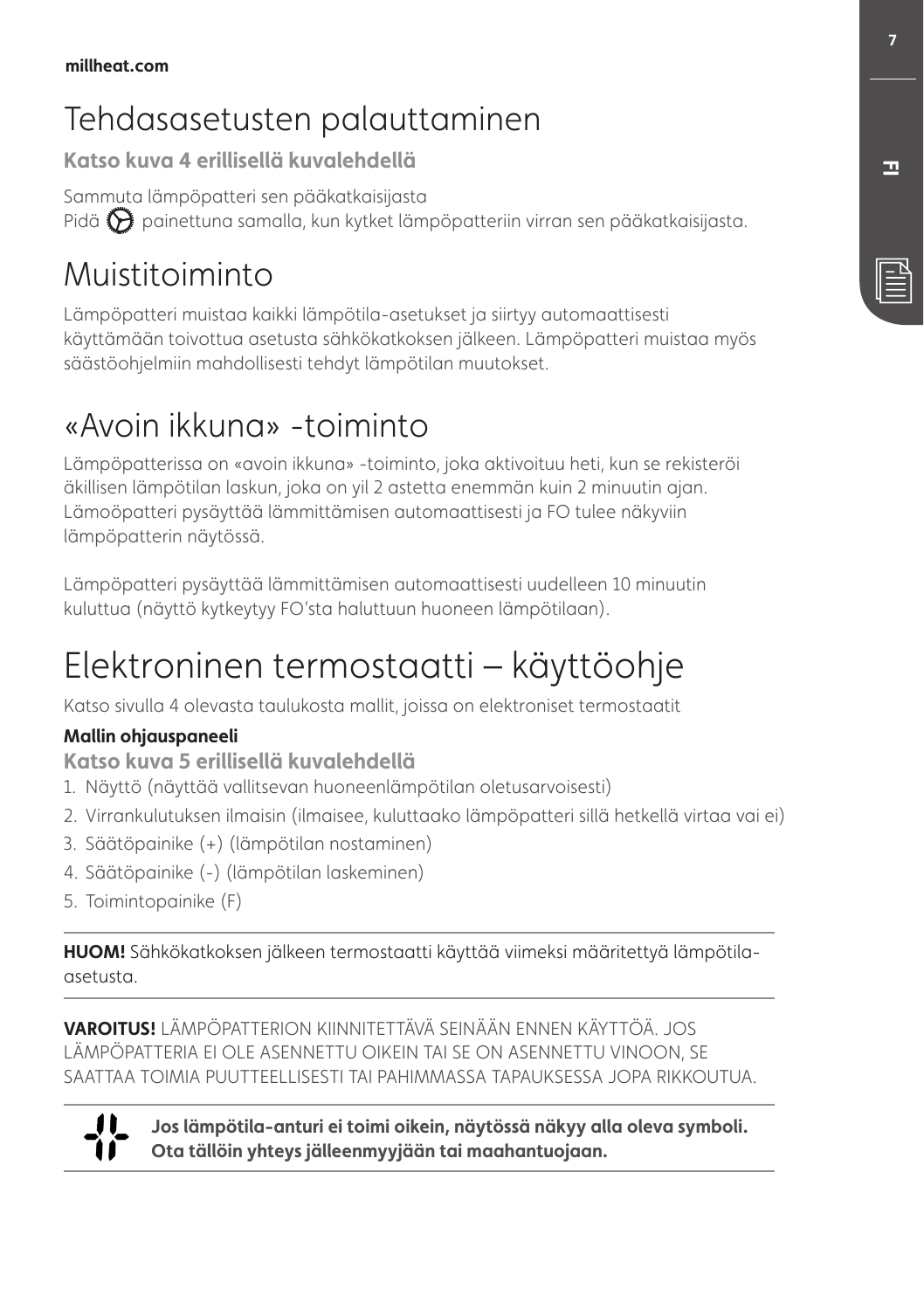# Virrankulutuksen ilmaisin—elektroninen termostaatti

#### Katso kuva 6 erillisellä kuvalehdellä

Virrankulutuksen ilmaisin palaa, kun lämpöpatteri kuluttaa virtaa (eli kun se lämmittää aktiivisesti)

# Halutun lämpötilan asettaminen —elektroninen termostaatti

#### **Katso kuva 7 erillisellä kuvalehdellä**

Säädä haluttu lämpötila painamalla nuolinäppäimiä.

# Päivä-/yötermostaatti – käyttöohje

Katso sivulla 4 olevasta taulukosta mallit, joissa on päivä- ja yötermostaatit

**7\*/,,\*-**Termostaattia voidaan käyttää tavallisen elektronisen termostaatin tapaan, eli niin, että lämpöpatteri ylläpitää samaa lämpötilaa vuorokauden ympäri. Katso lisätietoja 1 koskevasta osiosta.

#### Päivä-/vötermostaatin ohjauspaneeli

Katso kuva 8 erillisellä kuvalehdellä

- 1. Näyttö (näyttää vallitsevan huoneenlämpötilan oletusarvoisesti)
- 2. Yötoiminnon merkkivalo
- 3. Päivätoiminnon merkkivalo
- 4. Virrankulutuksen ilmaisin (ilmaisee, kuluttaako lämpöpatteri sillä hetkellä virtaa vai ei)
- 5. Säätöpainike (+) (lämpötilan nostaminen)
- 6. Säätöpainike (-) (lämpötilan laskeminen)
- 7. Yötoiminto
- 8. Päivätoiminto
- 9. Toimintopainike

**HUOM!** Sähkökatkoksen jälkeen termostaatti käyttää viimeksi määritettyä lämpötilaasetusta.

**VAROITUS!** LÄMPÖPATTERION KIINNITETTÄVÄ SEINÄÄN ENNEN KÄYTTÖÄ. JOS LÄMPÖPATTERIA EI OLE ASENNETTU OIKEIN TAI SE ON ASENNETTU VINOON, SE SAATTAA TOIMIA PUUTTEELLISESTI TAI PAHIMMASSA TAPAUKSESSA JOPA RIKKOUTUA.



Jos lämpötila-anturi ei toimi oikein, näytössä näkyy alla oleva symboli. Ota tällöin yhteys jälleenmyyjään tai maahantuojaan.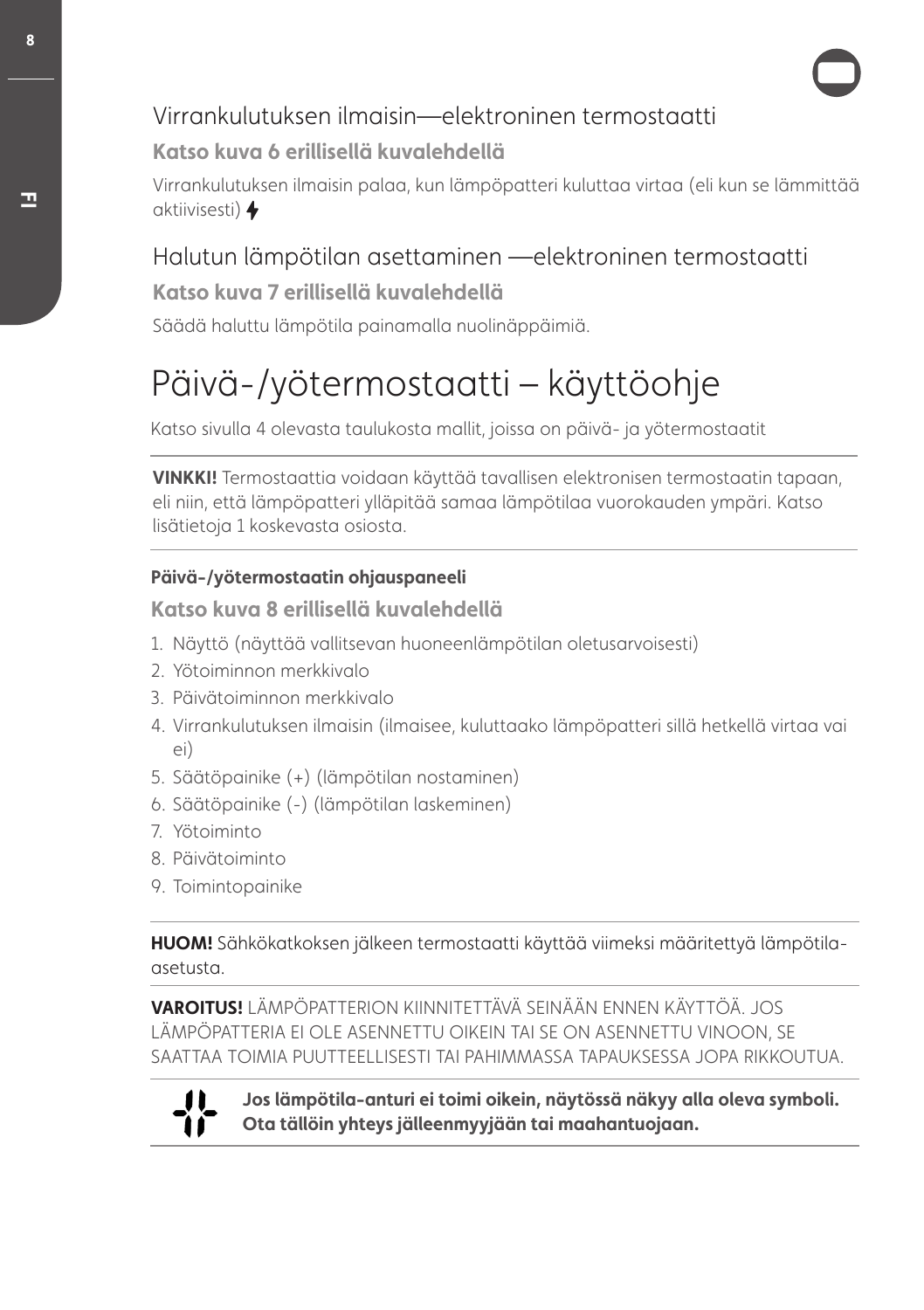#### millheat.com

# Virrankulutuksen ilmaisin — Päivä-/yötermostaatti

Katso kuva 9 erillisellä kuvalehdellä

Virrankulutuksen ilmaisin palaa, kun lämpöpatteri kuluttaa virtaa (eli kun se lämmittää aktiivisesti)  $\blacklozenge$ 

# Halutun lämpötilan asettaminen — Päivä-/yötermostaatti

**Katso kuva 7 erillisellä kuvalehdellä** 

Trykk ned en av piltastene for å stille inn ønsket romtemperatur.

# Päivä– ja yöajan asetus

Kun lämmitin ohjelmoidaan joko päivä- tai yöajan asetusta varten, asetusjakso on aktiivinen lähtien ajasta, jolloin rekisteröit ohjelman. Se tarkoittaa; jos haluat aloittaa päiväajan asetuksen kello 7.30, sinun on rekisteröitävä ohjelma aamulla klo 7.30. Sinun tarvitsee ohjelmoida lämmitin vain 1 kerran päiväajan asetusta ja 1 kerran aika yöajan asetusta varten. Jos olet ohjelmoinut lämmittimen, asetusohjelmat ovat aktiivisia seuraavina päivinä:

Päiväajan asetus: Maanantai-perjantai (päivät 1-5) Yöajan asetus: Kaikki yöt

#### **ESIMERKKI**

Sanokaamme, että haluat ohjelmoida lämmittimen sekä päivä- että yöajan asetusta varten (normaalisti lämmitin asetetaan 23 asteeseen). Haluat lämmittimen tekevän seuraavaa:

- 1. Päiväasetus aktivoitu aamusta klo 7.30 iltapäivään 2.15. Haluttu lämpötila: 17 astetta
- 2. Yöajan asetus aktivoitu illasta kello 10.00 aamuun 6.00. Haluttu lämpötila: 18 astetta

# Kuinka aktivoida päiväajan asetus

#### Katso kuva 10 erillisellä kuvalehdellä

- 1. Tiistaina aamulla klo 7.30 menet lämmittimelle ja painat  $\mathcal{N}$  lämmittimen ohjauspaneelia.
- 2. "d" on näkyvissä näytöllä. Käytä pyörää asettaaksesi, mikä päivä on tänään, kun ohjelmoit lämmittimen (1= maanantai, 2 = tiistai, jne.) Et ole ohjelmoimassa lämmitintä eri päiville. Tämä on yksinkertaista kertoa lämmittimelle, mikä päivä on, kun ohjelmoit lämmittimen, koska päiväajan asetus on aktiivinen vain maanantaista perjantaihin. Valitse 2 tiistaita varten Vahvista painamalla  $\bigotimes$  .
- 3. "C" vilkkuu näytössä. Käytä pyörää asettamalla 17 halutuksi lämpötilaksi päiväajan asetukselle. Vahvista painamalla  $\bigotimes$ .
- 4. "H" vilkkuu näytössä. Käytä pyörää asettamaan 7 tuntia halutuksi asetukseksi (eli se on aktiivinen aamusta klo 7.30 iltapäivään 2.30). Vahvista painamalla  $\bigotimes$ .
- 5. Päivän asetus on nyt aktiivinen aamusta klo 7.30 iltapäivään klo 2.30 maanantaista perjantaihin. Asetuslämpötila on 17 astetta.
- \* Ohjausvalo  $\bullet$  on vihreä, kun lämmitin on aktiivisessa asetuksen aikajaksossa. Ohjausvalo on punainen, kun asetuksen aikajakso ei ole aktiivinen vaan ohjelmoitu.

**'\***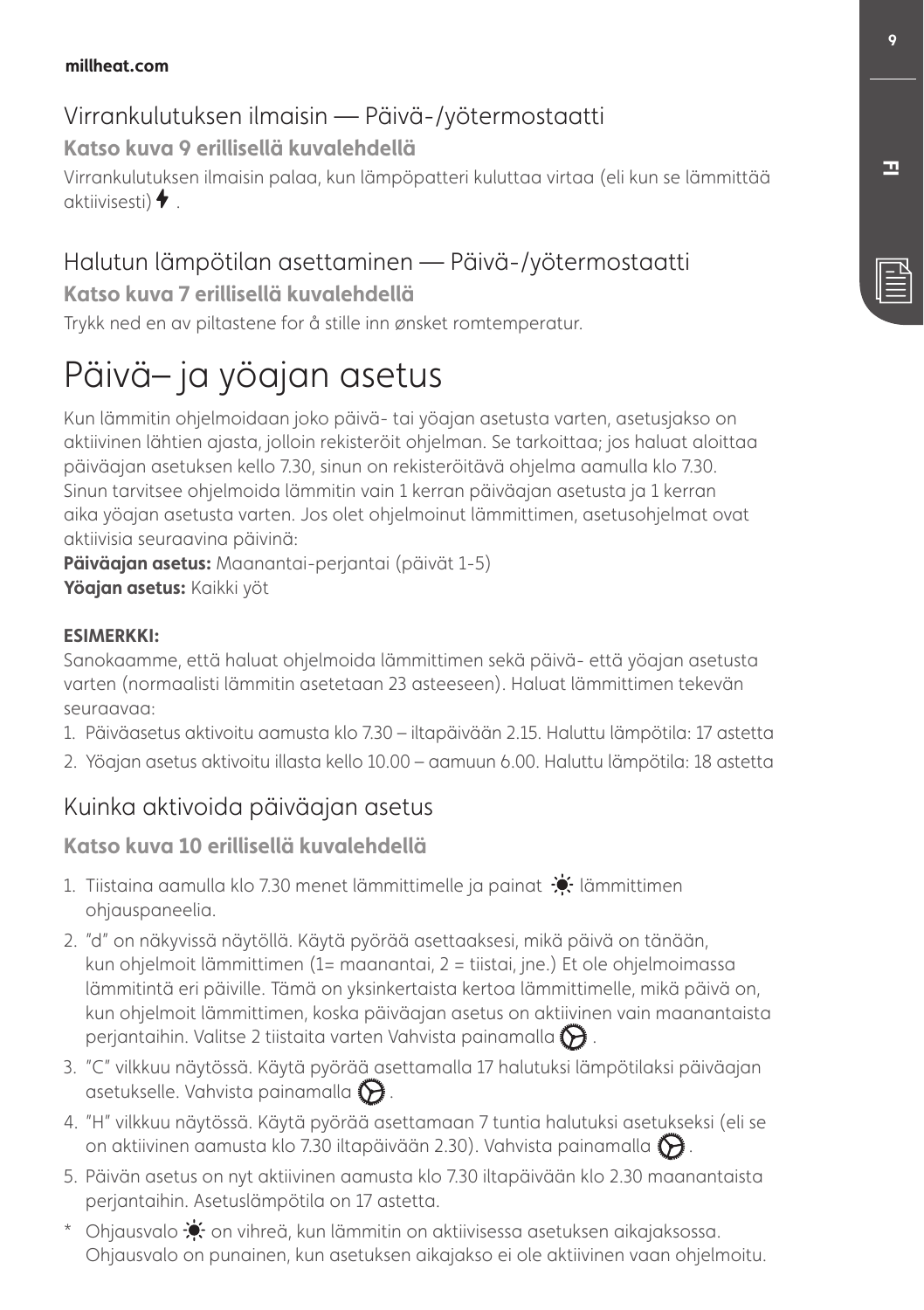# Kuinka aktivoida yöajan asetus

#### Katso kuva 11 erillisellä kuvalehdellä

- 1. Menet illalla klo 10.00 lämmittimelle ja painat (t lämmittimen ohjauspaneelilla.
- 2. "C" vilkkuu näytössä. Käytä pyörää asettaaksesi 18 halutuksi lämpötilaksi yöajan asetusta varten. Vahvista painamalla  $\bigcirc$ .
- 3. "H" vilkkuu näytössä. Käytä pyörää asettaaksesi 8 tuntia halutuksi asetukseksi (eli se on aktiivinen illasta kello 22.00 aamuun 6.00). Vahvista painamalla  $\bigotimes$  .
- 4. Yöasetus on nyt aktiivinen illasta klo 10.00 aamuun 6.00 joka päivä. Asetuksen lämpötila on 18 astetta.
- \* Ohjausvalo  $\blacklozenge$  on vihreä, kun lämmitin on aktiivisessa asetuksessa. Ohjausvalo on punainen, kun asetuksen aikajakso ei ole aktiivinen vaan ohjelmoitu.

HUOM! Jos tapahtuu sähkökatkos / sammutat lämmitin, ohjelmointi menetetään, ja sinun on tehtävä tämä uudelleen.

HUOMIO! 2012-malleilla (sarjanumero HL12) on erilainen asetus, jossa sinua ei pyydetä rekisteröimään tuntimäärän ja lämpötilan ohjelmoinnin aikana. Vakioarvot ovat seuraavat:

Päiväaian asetus: 5 tuntia ja 17 astetta Yöajan asetus: 7 tuntia ja 17 astetta Tämän lisäksi ne noudattavat samaa asetusta.

# Säästölämpötilan muuttaminen – päivä

#### Katso kuva 12 erillisellä kuvalehdellä

Pidä  $\bigcirc$  pa inettuna samalla, kun painat  $\bullet$ , kolme kertaa. Määritä lämpötila, jota haluat päiväsäästötoiminnon käyttävän. Tallenna painamalla  $\bigodot$  tai odota 15 sekuntia, jolloin muutokset tallentuvat automaattisesti.

# Säästölämpötilan muuttaminen – yö

Katso kuya 13 erillisellä kuvalehdellä

Pidä  $\bigcirc$  painettuna samalla, kun painat  $\leftarrow$  kolme kertaa.

Määritä lämpötila, jota haluat yösäästötoiminnon käyttävän. Tallenna painamalla  $\bigotimes$ tai odota 15 sekuntia, jolloin muutokset tallentuvat automaattisesti.

## Tuntien määrän muuttaminen – päivä

#### Katso kuva 14 erillisellä kuvalehdellä

Pidä  $\bigodot$  painettuna samalla, kun painat  $\bullet$  kaksi kertaa. Määritä päiväsäästötoiminnon kesto tunteina. Tallenna painamalla  $\bigotimes$ tai odota 15 sekuntia, jolloin muutokset tallentuvat automaattisesti.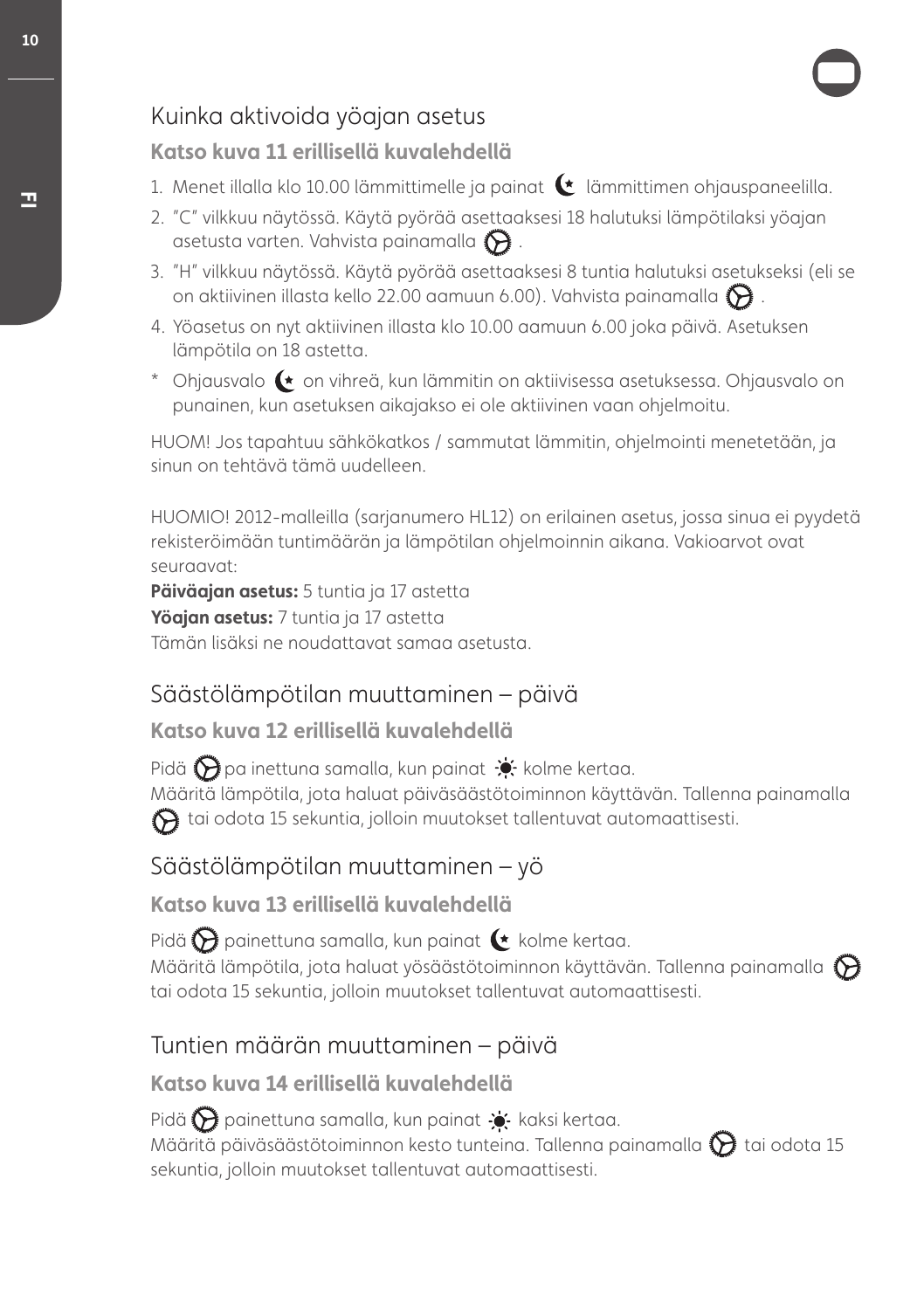#### millheat.com

# Tuntien määrän muuttaminen – yö

Katso kuva 15 erillisellä kuvalehdellä

Pidä  $\bigotimes$  painettuna samalla, kun painat  $\bullet$  kaksi kertaa.

Määritä yösäästötoiminnon kesto tunteina.Tallenna painamalla  $\bigcirc$ tai odota 15 sekuntia, jolloin muutokset tallentuvat automaattisesti.

# Säästöjakson peruuttaminen (ohittaminen)

Katso kuva 16 erillisellä kuvalehdellä

Pidä  $\bigotimes$  painettuna ja paina kerran  $\Rightarrow$  tai  $\leftarrow$  (sen mukaan, kumman säästöjakson haluat peruuttaa).

#### \*Lämpöpatteri ohittaa aktiivisen tai seuraavan säästöjakson

**-NQ°QBUUFSJBMPJUUBBUUTFVSBBWBOPIKFMNPJEVOTTU°KBLTPOBVUPNBBUUJTFTUJ** sen ollessa ajankohtainen.

# Säästöohjelman poistaminen

Katso kuva 17 erillisellä kuvalehdellä

Pidä  $\bullet$  tai  $\bullet$  painike painettuna (sen mukaan, kumman säästöohjelman haluat peruuttaa) kolmen sekunnin ajan.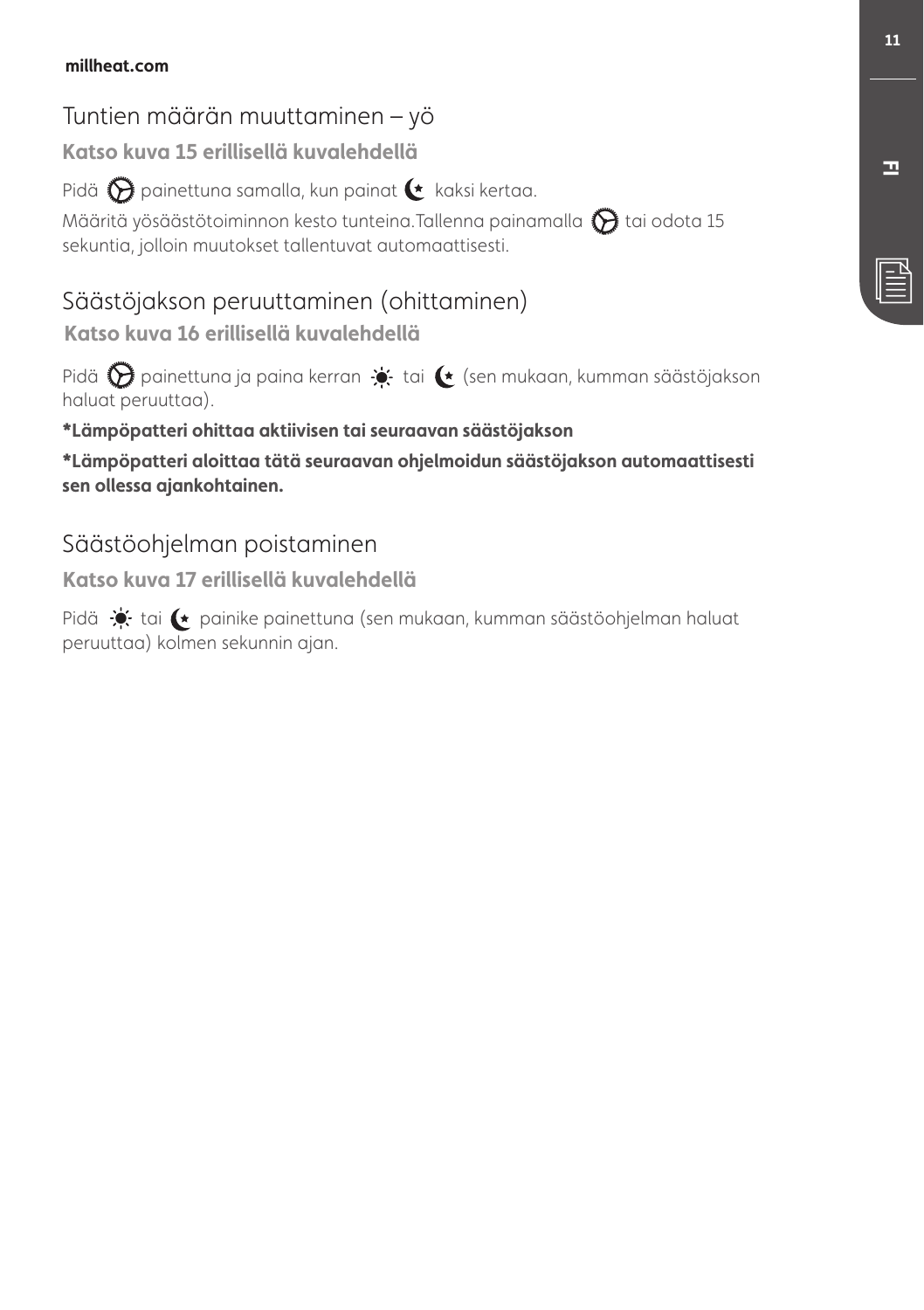# Underhåll

- 1. Dra alltid ut kontakten och låt radiatorn svalna innan du rengör den.
- 2. Torka regelbundet av radiatorn med en lätt fuktig trasa och torka av ytan innan du sätter på radiatorn igen.
- 3. Under eldningssäsongen bör radiatorn rengöras minst 1 gång i månaden.

OBS! Radiatorn får aldrig läggas i vatten.

Undvik att använda rengöringsmedel vid rengöring.

#### Det får aldrig komma in vatten i radiatorn, eftersom det an medföra fara.

- 4. Damm och liknande ska torkas bort med en mjuk trasa.
- 5. Radiatorn kan förvaras på en torr och ren plats.
- 6. Om radiatorn skulle sluta fungera får du inte försöka reparera den själv, efersom det kan orsaka brandrisk och/eller

# Garanti

Garantin gäller i 2 år. Under den perioden kommer radiatorn att repareras eller bytas ut om något fel skulle uppstå. Förutsättningen är att radiatorn har använts i enlighet med den här bruksanvisningen och att inköpskvitto kan visas upp för produkten. Om det skulle bli något fel på radiatorn ska du kontakta butiken där den köptes, eller importören.

# Avfallshåndtering

Symbolen  $\mathbb X$  anger att produkten inte ska kastas tillsammans med vanligt hushållsavfall. För att förhindra eventuella miljö- och hälsoskador måste denna produkt lämnas till en återvinningsstation för elektriskt och elektroniskt avfall. Din lokala elbutik eller återvinningscentral har ett system för miljövänlig hantering och återvinning av sådana här produkter.



mill

**Mill International AS** Grini Næringspark 10 1361 Østerås Norway Tlf: +47 22 13 32 00 www.millovn.no post@millheat.com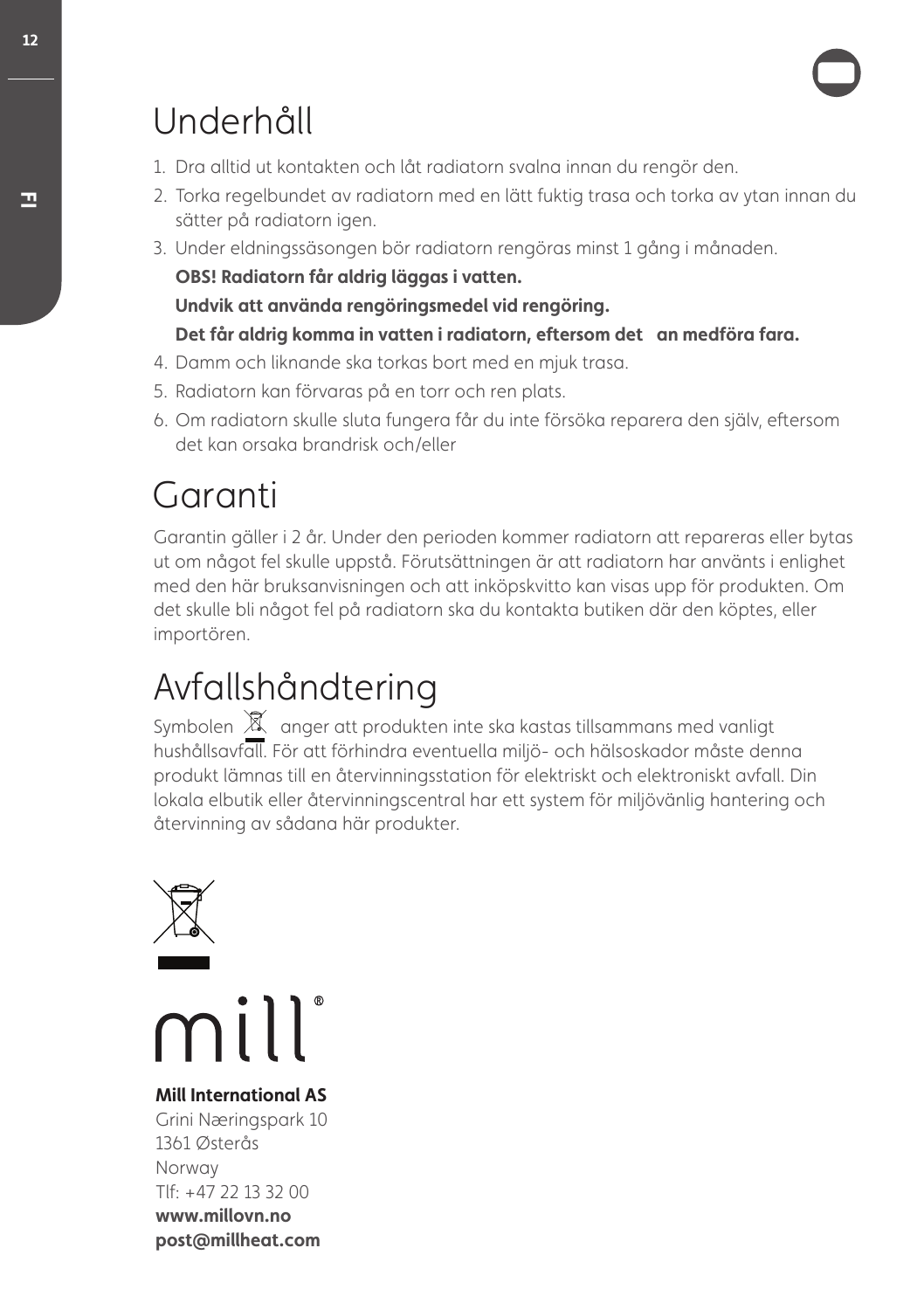Model identifier(s): MB250, IB250 **Information requirement for the electric local space heaters**

| Item                                        | Symbol                                                              | Value | Unit | Item                                                                                 | Unit      |  |
|---------------------------------------------|---------------------------------------------------------------------|-------|------|--------------------------------------------------------------------------------------|-----------|--|
| <b>Head Output</b>                          |                                                                     |       |      | Type of heat input, for electric storage<br>local space heaters only (select one)    |           |  |
| Nominal heat output                         | Pnom                                                                | 0.25  | kW   | manual heat charge control,<br>with integrated thermostat                            | <b>No</b> |  |
| Minimum heat output<br>(indicative)         | Pmin                                                                | 0,25  | kW   | manual heat charge control<br>with room and/or outdoor<br>temperature feedback       | No        |  |
| Maximum continuous<br>heat output           | Pmax,c                                                              | 0.25  | kW   | electronic heat charge control<br>with room and/or outdoor<br>tempe- rature feedback | No        |  |
| <b>Auxiliary electricity consumption</b>    |                                                                     |       |      | fan assisted heat output                                                             | No        |  |
| At nominal heat<br>output                   | elmax                                                               | N/A   | kW   | Type of heat output/room<br>temperature control (select one)                         | No        |  |
| At minimum heat<br>output                   | elmin                                                               | N/A   | kW   | single stage heat output and<br>no room temperature control                          | <b>No</b> |  |
| In standby mode                             | elSB                                                                | N/A   | kW   | Two or more manual stages,<br>no room temperature control                            | <b>No</b> |  |
|                                             |                                                                     |       |      | with mechanic thermostat<br>room temperature control                                 | No.       |  |
| Seasonal space heating<br>energy efficiency | ns                                                                  | 34%   |      | with electronic room<br>temperature control                                          | Yes       |  |
|                                             |                                                                     |       |      | electronic room temperature<br>control plus day timer                                | <b>No</b> |  |
|                                             |                                                                     |       |      | electronic room temperature<br>control plus week timer                               | No.       |  |
|                                             |                                                                     |       |      | Other control options (multiple<br>selections possible)                              |           |  |
|                                             |                                                                     |       |      | room temperature control,<br>with presence detection                                 | No        |  |
|                                             |                                                                     |       |      | room temperature control,<br>with open window detection                              | Yes       |  |
|                                             |                                                                     |       |      | with distance control option                                                         | No        |  |
|                                             |                                                                     |       |      | with adaptive start control                                                          | No        |  |
|                                             |                                                                     |       |      | with working time limitation                                                         | No        |  |
|                                             |                                                                     |       |      | with black bulb sensor                                                               | No        |  |
| Contact details                             | Mill International AS<br>Grini Næringspark 10, 1361 Østerås, Norway |       |      |                                                                                      |           |  |

**1**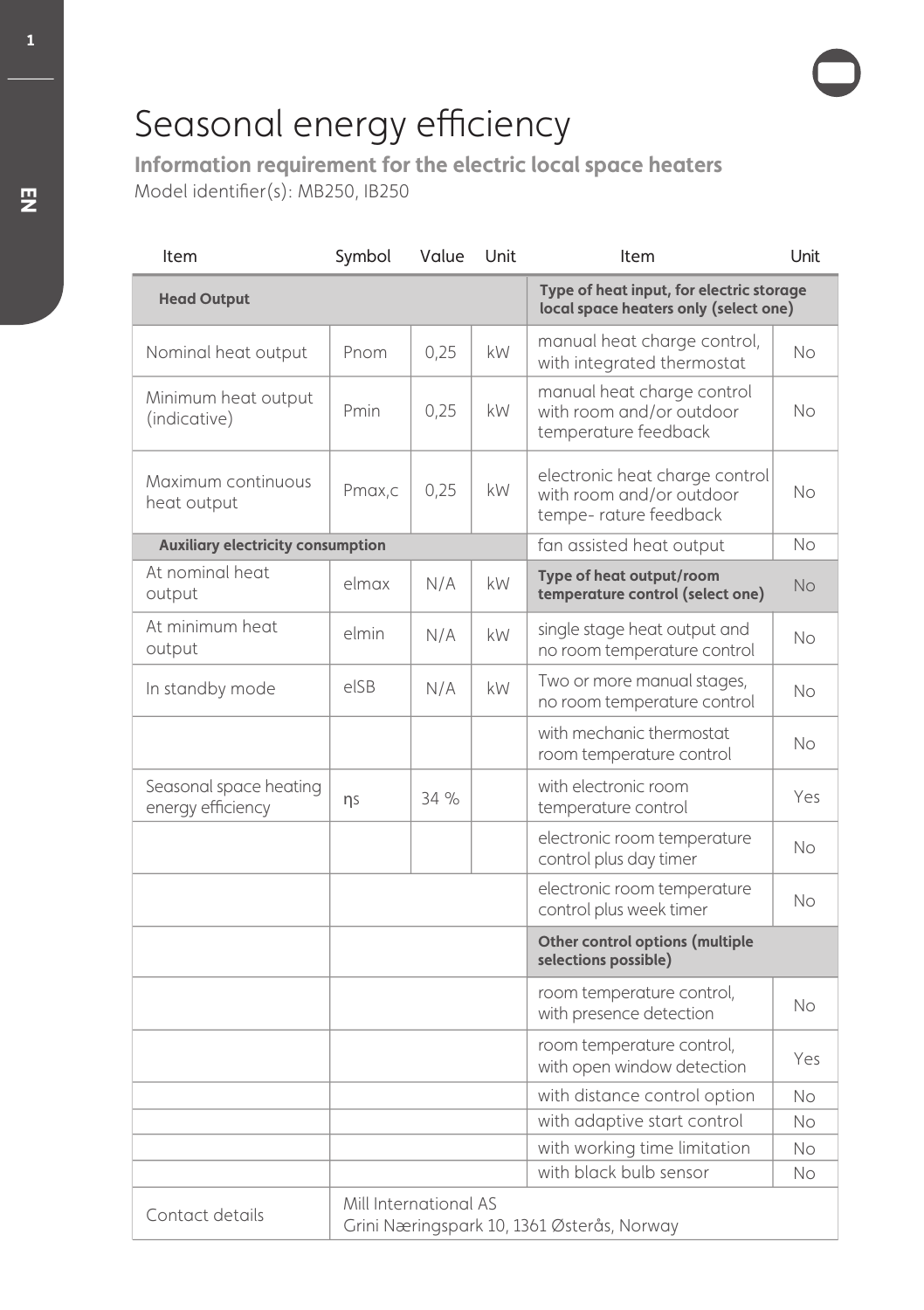**Information requirement for the electric local space heaters** Model identifier(s): MB600DN, IB600DN

| Item                                        | Symbol | Value                                                               | Unit      | Item                                                                                 | Unit      |  |  |
|---------------------------------------------|--------|---------------------------------------------------------------------|-----------|--------------------------------------------------------------------------------------|-----------|--|--|
| <b>Head Output</b>                          |        |                                                                     |           | Type of heat input, for electric storage<br>local space heaters only (select one)    |           |  |  |
| Nominal heat output                         | Pnom   | 0,60                                                                | kW        | manual heat charge control,<br>with integrated thermostat                            | No        |  |  |
| Minimum heat output<br>(indicative)         | Pmin   | 0,60                                                                | kW        | manual heat charge control<br>with room and/or outdoor<br>temperature feedback       | No        |  |  |
| Maximum continuous<br>heat output           | Pmax,c | 0,60                                                                | kW        | electronic heat charge control<br>with room and/or outdoor<br>tempe- rature feedback | No        |  |  |
| <b>Auxiliary electricity consumption</b>    |        |                                                                     |           | fan assisted heat output                                                             | No        |  |  |
| At nominal heat<br>output                   | elmax  | N/A                                                                 | kW        | Type of heat output/room<br>temperature control (select one)                         | <b>No</b> |  |  |
| At minimum heat<br>output                   | elmin  | N/A                                                                 | kW        | single stage heat output and<br>no room temperature control                          | No        |  |  |
| In standby mode                             | elSB   | N/A                                                                 | <b>kW</b> | Two or more manual stages,<br>no room temperature control                            | No        |  |  |
|                                             |        |                                                                     |           | with mechanic thermostat<br>room temperature control                                 | No        |  |  |
| Seasonal space heating<br>energy efficiency | ns     | 38 %                                                                |           | with electronic room<br>temperature control                                          | No        |  |  |
|                                             |        |                                                                     |           | electronic room temperature<br>control plus day timer                                | No        |  |  |
|                                             |        |                                                                     |           | electronic room temperature<br>control plus week timer                               | Yes       |  |  |
|                                             |        |                                                                     |           | Other control options (multiple<br>selections possible)                              |           |  |  |
|                                             |        |                                                                     |           | room temperature control,<br>with presence detection                                 | No        |  |  |
|                                             |        |                                                                     |           | room temperature control,<br>with open window detection                              | Yes       |  |  |
|                                             |        |                                                                     |           | with distance control option                                                         | No        |  |  |
|                                             |        |                                                                     |           | with adaptive start control                                                          | No        |  |  |
|                                             |        |                                                                     |           | with working time limitation                                                         | No        |  |  |
|                                             |        |                                                                     |           | with black bulb sensor                                                               | No        |  |  |
| Contact details                             |        | Mill International AS<br>Grini Næringspark 10, 1361 Østerås, Norway |           |                                                                                      |           |  |  |

**EN**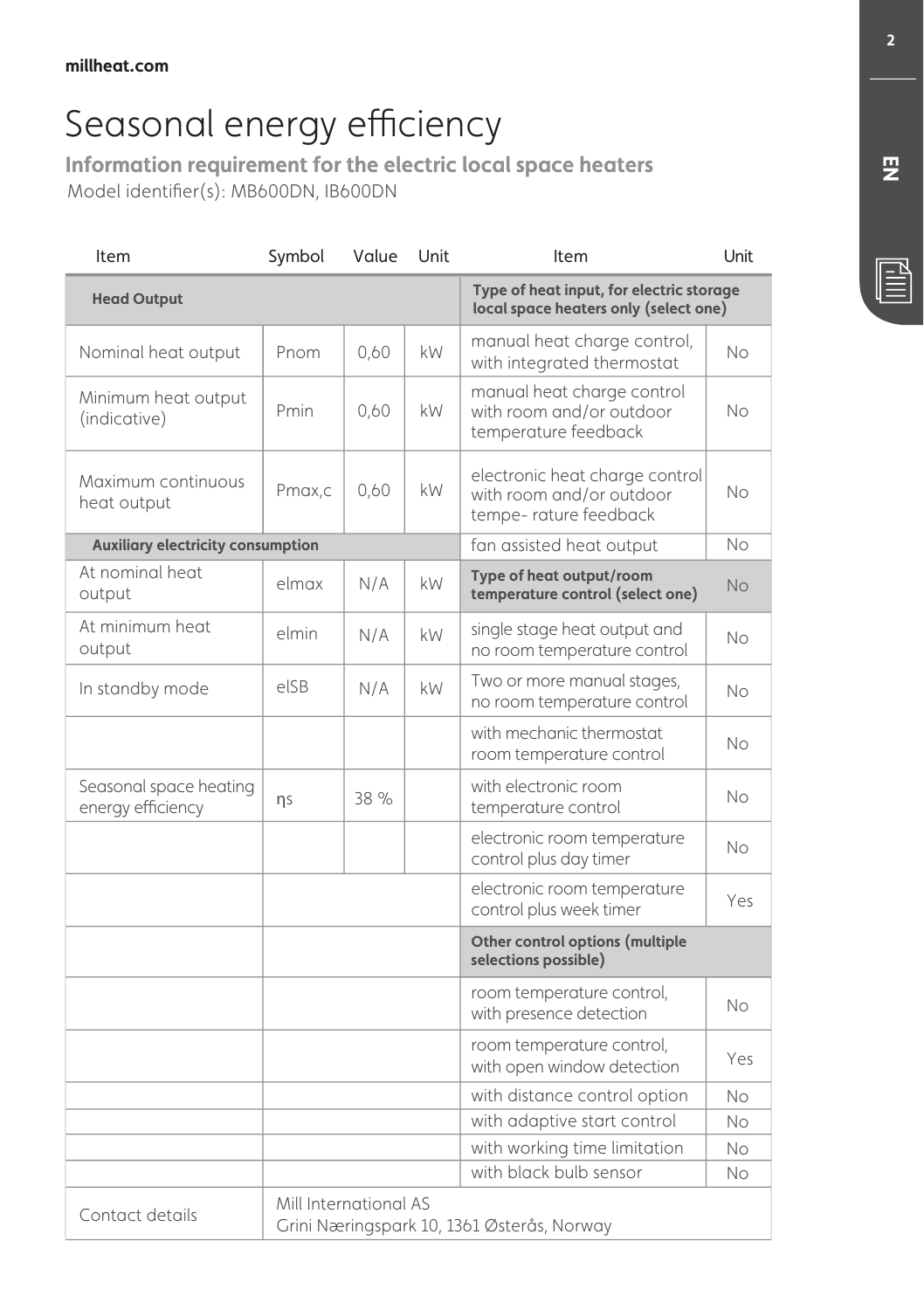Model identifier(s): MB800L DN, IB800L DN **Information requirement for the electric local space heaters**

| Item                                        | Symbol                                                              | Value | Unit | Item                                                                                 | Unit      |  |
|---------------------------------------------|---------------------------------------------------------------------|-------|------|--------------------------------------------------------------------------------------|-----------|--|
| <b>Head Output</b>                          |                                                                     |       |      | Type of heat input, for electric storage<br>local space heaters only (select one)    |           |  |
| Nominal heat output                         | Pnom                                                                | 0,80  | kW   | manual heat charge control,<br>with integrated thermostat                            | No        |  |
| Minimum heat output<br>(indicative)         | Pmin                                                                | 0,80  | kW   | manual heat charge control<br>with room and/or outdoor<br>temperature feedback       | No        |  |
| Maximum continuous<br>heat output           | Pmax,c                                                              | 0,80  | kW   | electronic heat charge control<br>with room and/or outdoor<br>tempe- rature feedback | No        |  |
| <b>Auxiliary electricity consumption</b>    |                                                                     |       |      | fan assisted heat output                                                             | No        |  |
| At nominal heat<br>output                   | elmax                                                               | N/A   | kW   | Type of heat output/room<br>temperature control (select one)                         | No        |  |
| At minimum heat<br>output                   | elmin                                                               | N/A   | kW   | single stage heat output and<br>no room temperature control                          | <b>No</b> |  |
| In standby mode                             | elSB                                                                | N/A   | kW   | Two or more manual stages,<br>no room temperature control                            | No.       |  |
|                                             |                                                                     |       |      | with mechanic thermostat<br>room temperature control                                 | No.       |  |
| Seasonal space heating<br>energy efficiency | ηs                                                                  | 38 %  |      | with electronic room<br>temperature control                                          | No        |  |
|                                             |                                                                     |       |      | electronic room temperature<br>control plus day timer                                | No        |  |
|                                             |                                                                     |       |      | electronic room temperature<br>control plus week timer                               | Yes       |  |
|                                             |                                                                     |       |      | Other control options (multiple<br>selections possible)                              |           |  |
|                                             |                                                                     |       |      | room temperature control,<br>with presence detection                                 | No        |  |
|                                             |                                                                     |       |      | room temperature control,<br>with open window detection                              | Yes       |  |
|                                             |                                                                     |       |      | with distance control option                                                         | No.       |  |
|                                             |                                                                     |       |      | with adaptive start control                                                          | No        |  |
|                                             |                                                                     |       |      | with working time limitation                                                         | No        |  |
|                                             |                                                                     |       |      | with black bulb sensor                                                               | No        |  |
| Contact details                             | Mill International AS<br>Grini Næringspark 10, 1361 Østerås, Norway |       |      |                                                                                      |           |  |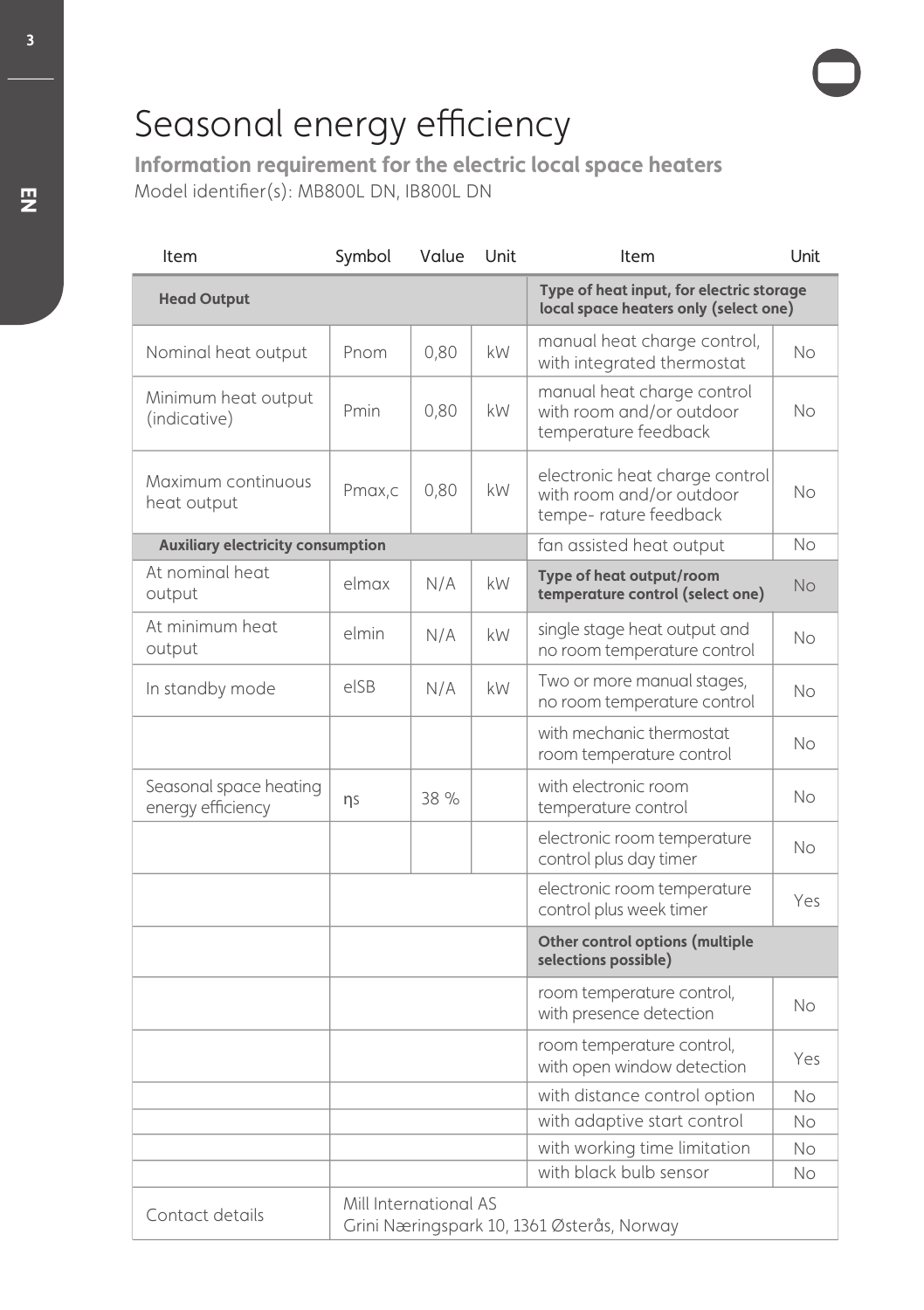**Information requirement for the electric local space heaters** Model identifier(s): MB900DN, IB900DN

| Item                                        | Symbol | Value                                                               | Unit | Item                                                                                 | Unit      |  |  |
|---------------------------------------------|--------|---------------------------------------------------------------------|------|--------------------------------------------------------------------------------------|-----------|--|--|
| <b>Head Output</b>                          |        |                                                                     |      | Type of heat input, for electric storage<br>local space heaters only (select one)    |           |  |  |
| Nominal heat output                         | Pnom   | 0,90                                                                | kW   | manual heat charge control,<br>with integrated thermostat                            | No        |  |  |
| Minimum heat output<br>(indicative)         | Pmin   | 0,90                                                                | kW   | manual heat charge control<br>with room and/or outdoor<br>temperature feedback       | No        |  |  |
| Maximum continuous<br>heat output           | Pmax,c | 0,90                                                                | kW   | electronic heat charge control<br>with room and/or outdoor<br>tempe- rature feedback | No        |  |  |
| <b>Auxiliary electricity consumption</b>    |        |                                                                     |      | fan assisted heat output                                                             | No        |  |  |
| At nominal heat<br>output                   | elmax  | N/A                                                                 | kW   | Type of heat output/room<br>temperature control (select one)                         | <b>No</b> |  |  |
| At minimum heat<br>output                   | elmin  | N/A                                                                 | kW.  | single stage heat output and<br>no room temperature control                          | No        |  |  |
| In standby mode                             | elSB   | N/A                                                                 | kW   | Two or more manual stages,<br>no room temperature control                            | No        |  |  |
|                                             |        |                                                                     |      | with mechanic thermostat<br>room temperature control                                 | No        |  |  |
| Seasonal space heating<br>energy efficiency | ns     | 38 %                                                                |      | with electronic room<br>temperature control                                          | No        |  |  |
|                                             |        |                                                                     |      | electronic room temperature<br>control plus day timer                                | No        |  |  |
|                                             |        |                                                                     |      | electronic room temperature<br>control plus week timer                               | Yes       |  |  |
|                                             |        |                                                                     |      | Other control options (multiple<br>selections possible)                              |           |  |  |
|                                             |        |                                                                     |      | room temperature control,<br>with presence detection                                 | No        |  |  |
|                                             |        |                                                                     |      | room temperature control,<br>with open window detection                              | Yes       |  |  |
|                                             |        |                                                                     |      | with distance control option                                                         | No        |  |  |
|                                             |        |                                                                     |      | with adaptive start control                                                          | No        |  |  |
|                                             |        |                                                                     |      | with working time limitation                                                         | No        |  |  |
|                                             |        |                                                                     |      | with black bulb sensor                                                               | No        |  |  |
| Contact details                             |        | Mill International AS<br>Grini Næringspark 10, 1361 Østerås, Norway |      |                                                                                      |           |  |  |

**EN**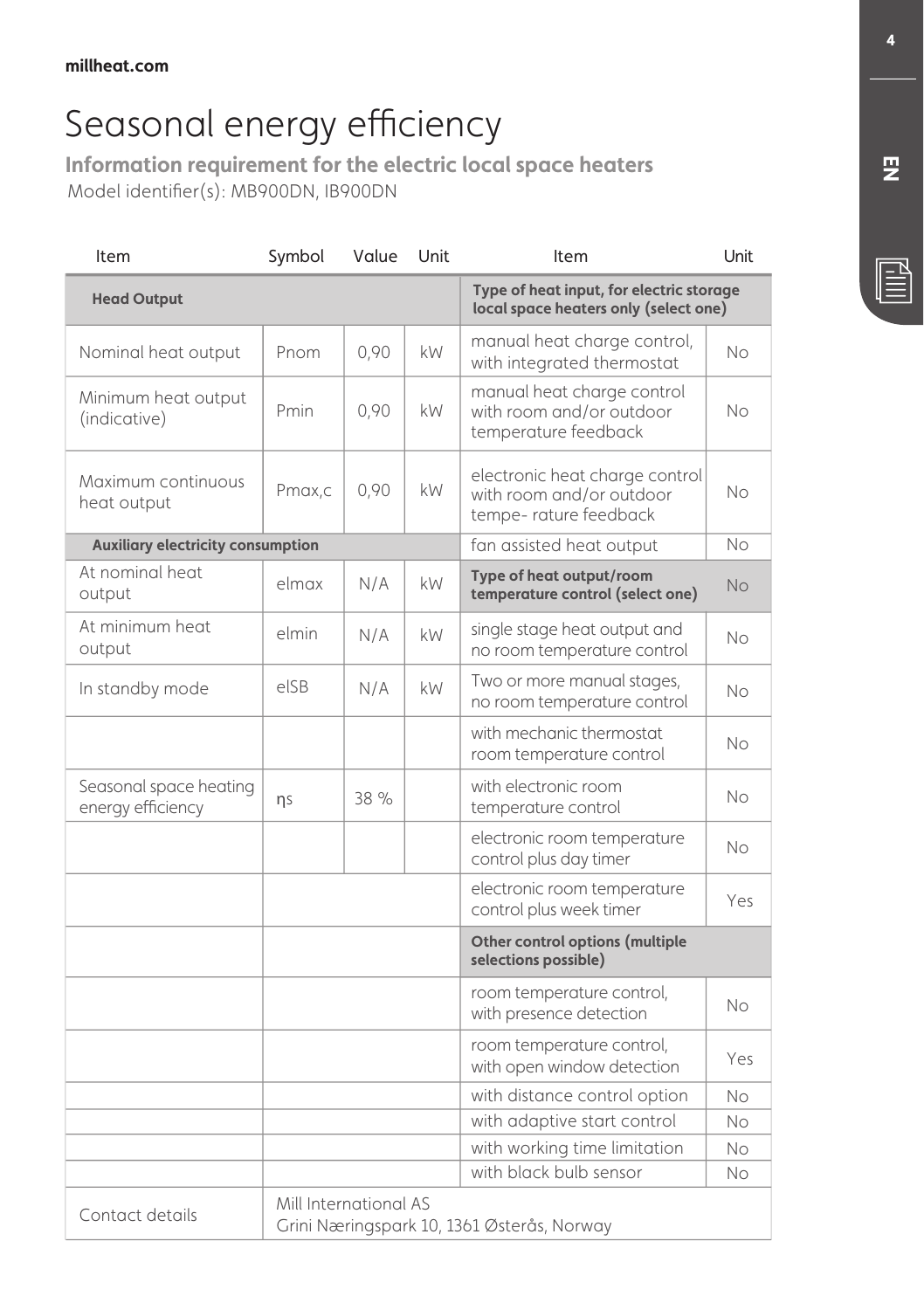Model identifier(s): MB1000L DN, IB1000L DN **Information requirement for the electric local space heaters**

| Item                                        | Symbol                                                              | Value | Unit | Item                                                                                 | Unit      |  |
|---------------------------------------------|---------------------------------------------------------------------|-------|------|--------------------------------------------------------------------------------------|-----------|--|
| <b>Head Output</b>                          |                                                                     |       |      | Type of heat input, for electric storage<br>local space heaters only (select one)    |           |  |
| Nominal heat output                         | Pnom                                                                | 1.00  | kW   | manual heat charge control,<br>with integrated thermostat                            | No        |  |
| Minimum heat output<br>(indicative)         | Pmin                                                                | 1,00  | kW   | manual heat charge control<br>with room and/or outdoor<br>temperature feedback       | No        |  |
| Maximum continuous<br>heat output           | Pmax,c                                                              | 1,00  | kW   | electronic heat charge control<br>with room and/or outdoor<br>tempe- rature feedback | No        |  |
| <b>Auxiliary electricity consumption</b>    |                                                                     |       |      | fan assisted heat output                                                             | No        |  |
| At nominal heat<br>output                   | elmax                                                               | N/A   | kW   | Type of heat output/room<br>temperature control (select one)                         | No        |  |
| At minimum heat<br>output                   | elmin                                                               | N/A   | kW   | single stage heat output and<br>no room temperature control                          | No        |  |
| In standby mode                             | elSB                                                                | N/A   | kW   | Two or more manual stages,<br>no room temperature control                            | No.       |  |
|                                             |                                                                     |       |      | with mechanic thermostat<br>room temperature control                                 | <b>No</b> |  |
| Seasonal space heating<br>energy efficiency | ns                                                                  | 38 %  |      | with electronic room<br>temperature control                                          | No.       |  |
|                                             |                                                                     |       |      | electronic room temperature<br>control plus day timer                                | No        |  |
|                                             |                                                                     |       |      | electronic room temperature<br>control plus week timer                               | Yes       |  |
|                                             |                                                                     |       |      | Other control options (multiple<br>selections possible)                              |           |  |
|                                             |                                                                     |       |      | room temperature control,<br>with presence detection                                 | No        |  |
|                                             |                                                                     |       |      | room temperature control,<br>with open window detection                              | Yes       |  |
|                                             |                                                                     |       |      | with distance control option                                                         | No        |  |
|                                             |                                                                     |       |      | with adaptive start control                                                          | No        |  |
|                                             |                                                                     |       |      | with working time limitation                                                         | No        |  |
|                                             |                                                                     |       |      | with black bulb sensor                                                               | No        |  |
| Contact details                             | Mill International AS<br>Grini Næringspark 10, 1361 Østerås, Norway |       |      |                                                                                      |           |  |